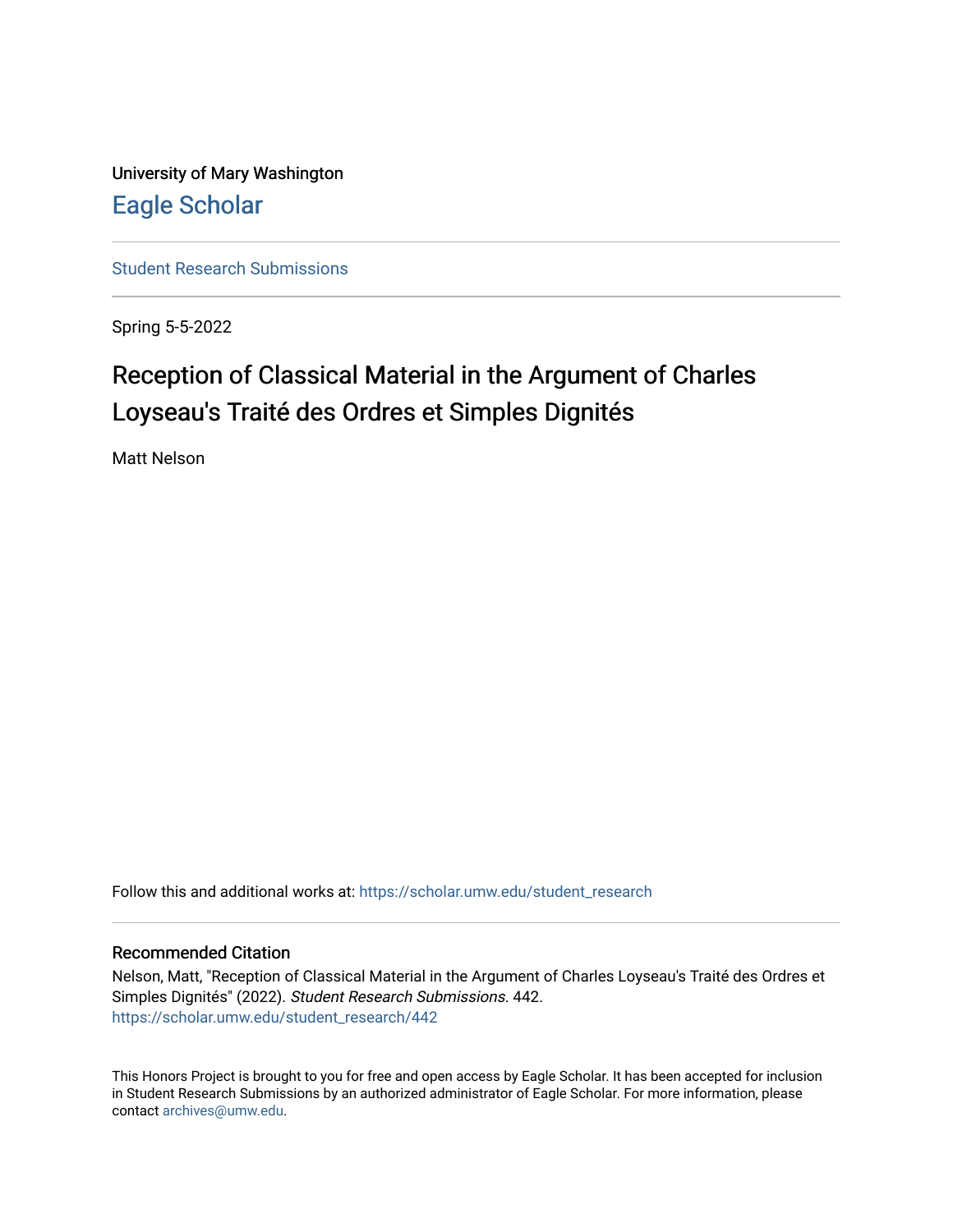# RECEPTION OF CLASSICAL MATERIAL IN THE ARGUMENT OF CHARLES LOYSEAU'S TRAITÉ DES ORDRES ET SIMPLES DIGNITÉZ

**A THESIS BY** 

MATTHEW J. NELSON

SUBMITTED ON April 21, 2022

IN PARTIAL FULFILMENT OF THE REQUIREMENTS

FOR DEPARTMENTAL HONORS IN CLASSICS

Liane Houghtalin Joseph Romero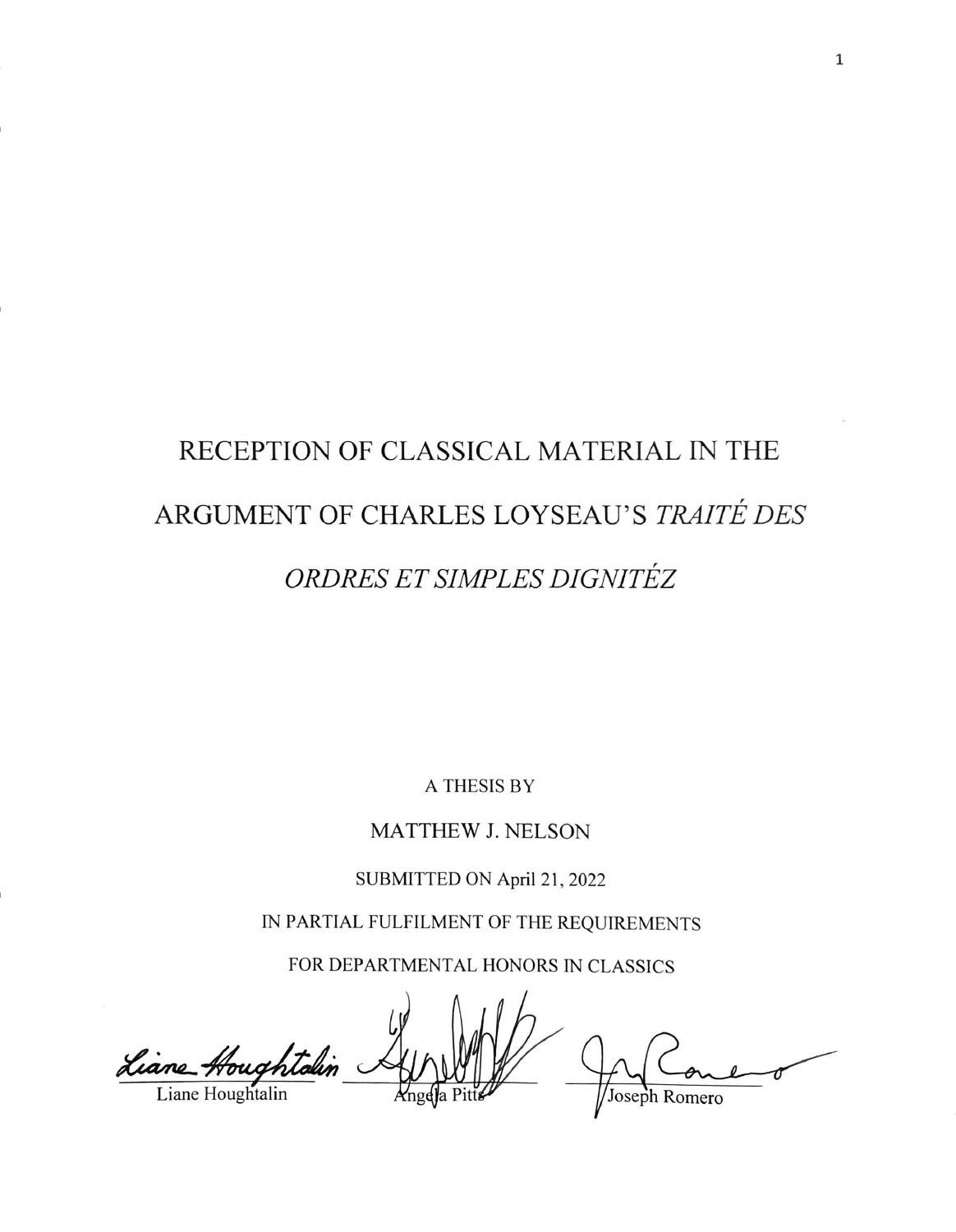# **Abstract:**

Charles Loyseau (1564-1627) was a French jurist who wrote during the reigns of Henry IV and Louis XIII – the first two kings of the Bourbon dynasty. Throughout his career, Loyseau wrote several argumentative treatises either contesting royal edicts or supporting royal law against popular dissent. His most influential work was his 1610 publication *Traité des ordres et simples dignités*. In it, he helped establish a French social structure of three distinct orders: the Clergy, the Nobility, and the so-called Third Estate consisting of the rest of the population. This system later became known as the *Ancien Régime* after the French Revolution overthrew it and erected the First Republic in the 1790s. Loyseau and his treatises clearly contributed to the longevity of a system that created such tension it erupted into the violent French revolution. However, Loyseau did not come up with his theories completely independently. One of the most important categories of evidence he cites is the available Greek and Roman literature on a variety of topics. Citing passages from the philosophies and histories available to him allows him to make universal claims about the nature of social inequality that helped solidify the position of the *ancien régime* for the next two centuries.

I hereby declare upon my word of honor that I have neither given nor received unauthorized help on this work.

Matthew Nelson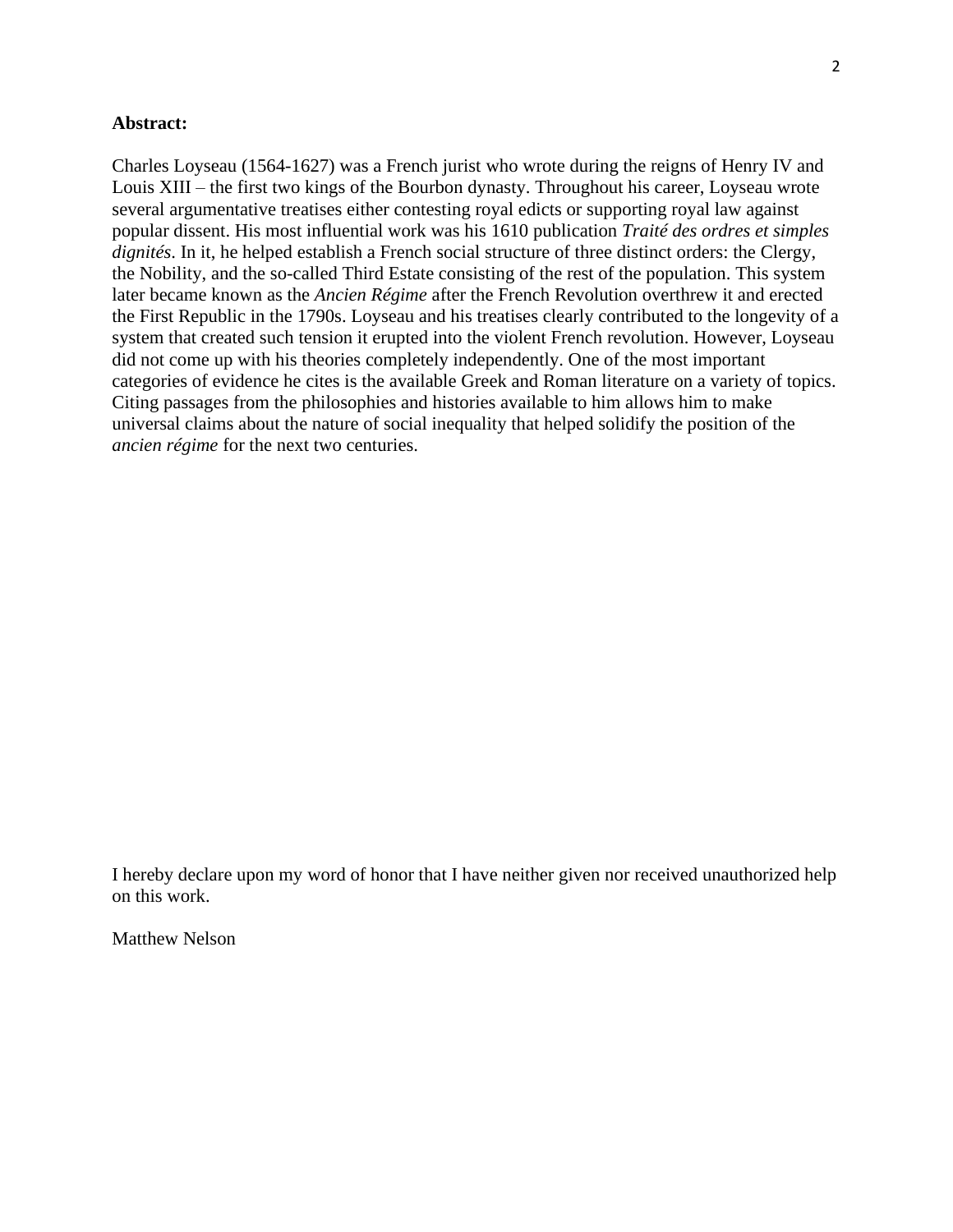| <b>CONTENTS</b>                                              |  |
|--------------------------------------------------------------|--|
|                                                              |  |
|                                                              |  |
|                                                              |  |
|                                                              |  |
| <b>ANCIENT HISTORY AND GENERAL PRINCIPLES OF SOCIETY  26</b> |  |
|                                                              |  |
|                                                              |  |

 $\overline{\mathbf{3}}$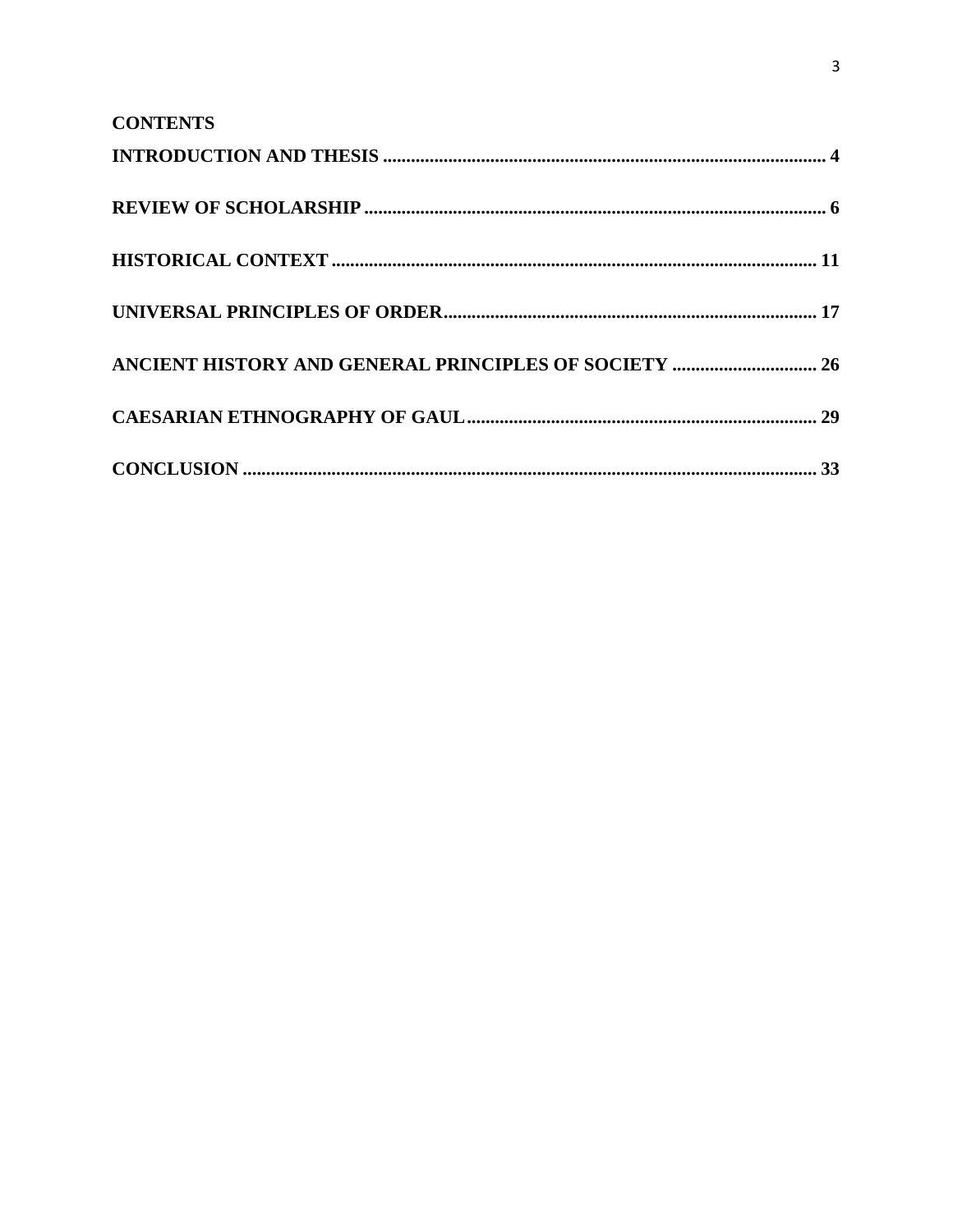# **Introduction and Thesis**

The scholarly consensus on the legacy of Charles Loyseau's legal *oeuvres* published in the 1590s and 1600s is that they were the single most influential collection of jurisprudential texts in providing the *apologia* for the *Ancien Régime*. The *Ancien Régime* was the period of monarchy immediately before the outbreak of the French revolution where French citizens fell into rigid social categories termed 'orders' with little opportunity for movement across society. This rigidness – especially the limitations on the lower class citizens for improving their lot in life – was what created the hostilities and tensions that led the Revolutionaries in the 1790s to swing towards violence and begin executing aristocrats in the period known as 'the Terror.'

This violence, however, would have nothing to react against without Loyseau's contributions laying the legal bedrock for social restrictions in 1610. One review of his career even declared him superior to any contemporary jurist in terms of his influence on social theories.<sup>1</sup> Thus, studying the French revolution requires an understanding of Loyseau's *traité des ordres et simples dignités*, published in 1610. This work contained a theory of social order that survived after the fall of the French monarchy as a monument to *Ancien Régime* ideals and early modern absolutism, which in French theory signified a state where the centralized power of the king overruled all powers or bureaucracies in either metropolitan or peripheral France.<sup>2</sup>

The work itself is dense, packed with countless references to contemporary legal tracts, French laws and edicts, and Biblical verses. In addition to these sources, almost a third of Charles Loyseau's citations are to Classical texts.<sup>3</sup> Among the Classical sources, republished editions of the *Codex Iustinianus* and *Codex Theodosianus* stand out as precedents for French law.<sup>4</sup> Loyseau also uses a collection of countless literary sources in addition to the legal sources, ranging as early as the famous Classical philosophy Plato to as late as the late imperial author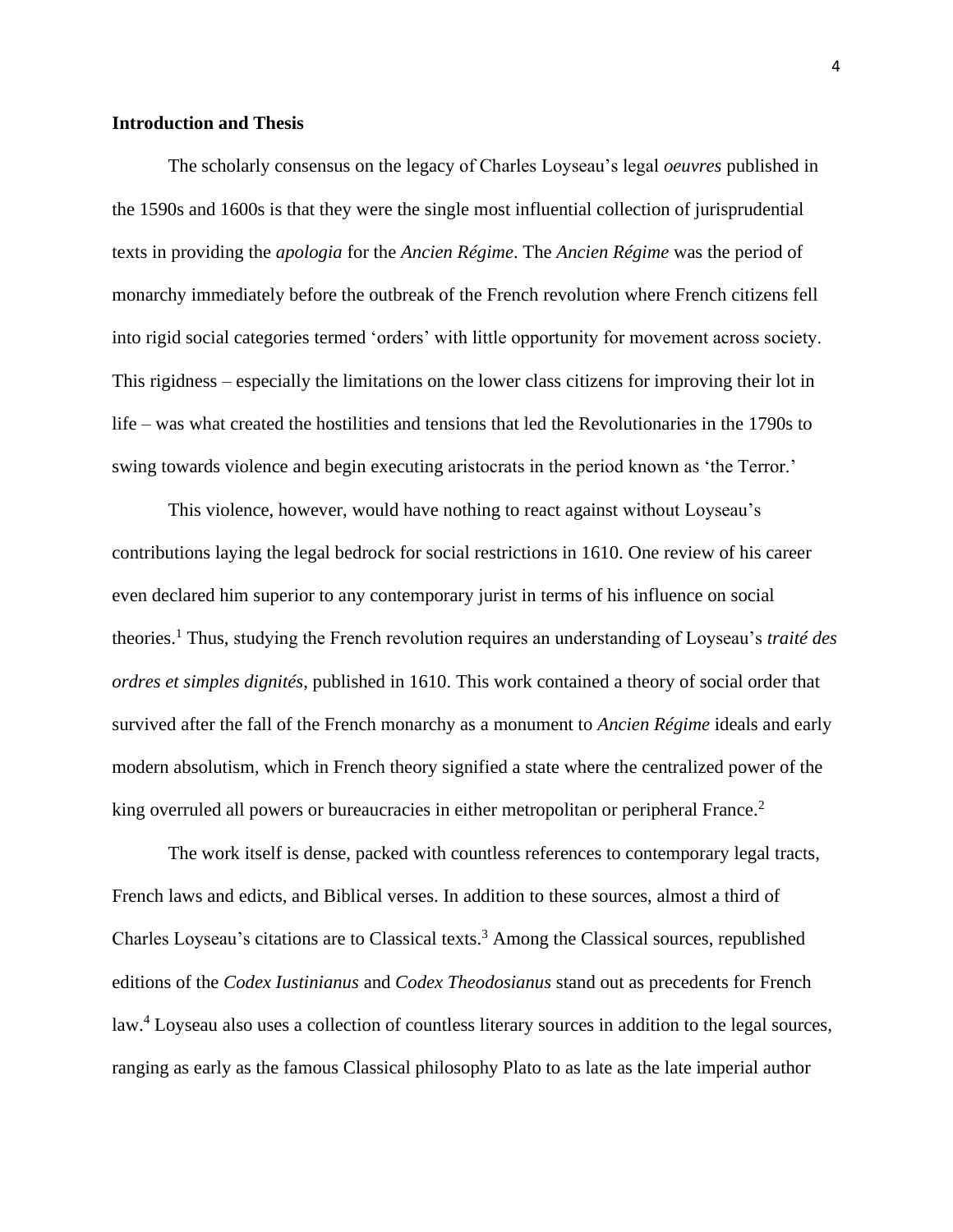Cassiodorus. His many other citations include lesser-known works by authors such as Valerius Maximus and possible forgeries such as the *Historia Augusta*, although the references to Plato, Aristotle, Homer, Julius Caesar, Jerome, Dionysius of Halicarnassus, and Sextus Pompeius are central to his argument that differentiation is ingrained within society and humanity.

Understanding the importance of Classical literature to Loyseau's jurisprudence is crucial for understanding the longevity of the *ancien régime*. In comparison to the subsequent centuries marked by five different forms of republican government, two empires, a return of the monarchy, and other abortive experiments with new types of state constitutions, the *ancien régime* was arguably the most stable period of recent French history. Although the system was inherently restrictive, it survived two centuries as the recognized political and social structure of France. Loyseau disagrees with past historians about the necessity of following Classical precedents to the extent of excluding French custom. He explicitly says at one point that "it is an abuse always to think of relating the ways of Rome to our own"  $(6.12, p. 119)$ .<sup>5</sup> In an earlier work, he writes that Classical literature and law provides the body of thought allowing French authors to "link usage with reason," as he does in this treatise.<sup>6</sup> Loyseau tends to see the Greeks and Romans as sources of such reason, although his use of Classical material is sometimes "indiscriminate" and he cites minor works or post-Classical forgeries with equal weight as how he cites a more established author such as Cicero or Tacitus.<sup>7</sup> It also seems that he selectively chooses supporting passages at times, given he does not view Aristotelian philosophy as support for the redistribution of social power as some contemporaries did, or given that he cites Aristotle's *Rhetoric* to discuss the philosophical idea of virtue rather than the more expected *Nichomachean Ethics*. 8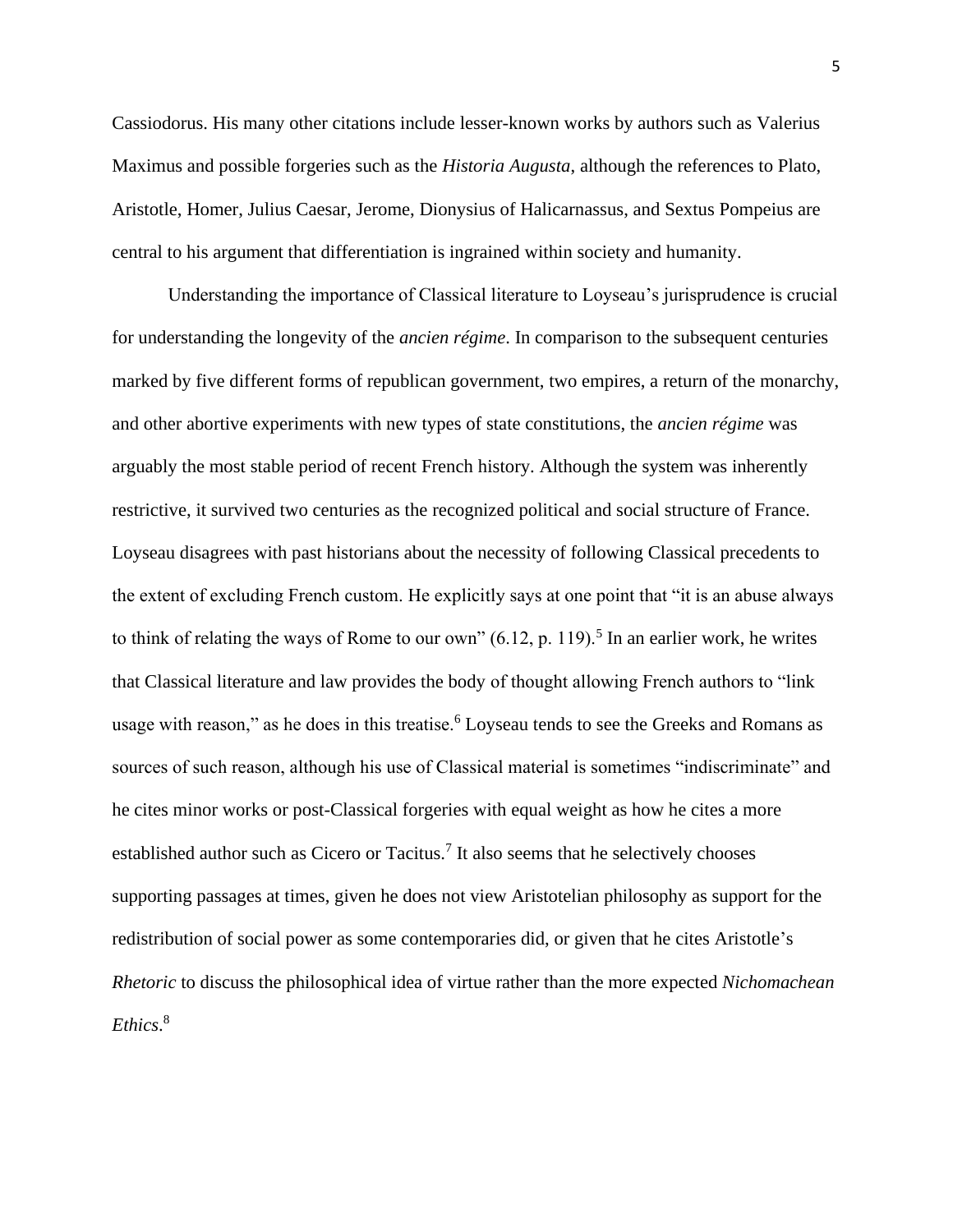This thesis will study Loyseau's use of literary sources to support his own thesis that the ideal social structure of France is one strictly divided into three social orders with little opportunity for advancement. Whereas Loyseau uses Classical legal sources more to give specific examples of Roman institutions that align with his ideal *ancien régime* structures, he refers to literary sources more as proof for general truths about the nature of social hierarchy. The thesis will examine genres such as Classical philosophy, ancient historiography, and antiquarianism, as well as Caesar's *Commentarii de Bello Gallico*. After examining Loyseau's reception of these sources, it will argue he uses Classical material to posit that social hierarchies are an unavoidable, universal state of being, that the formation of a nation inevitably develops social orders to address this state, and that France has fallen into social orders since its earliest, pre-Roman days.

#### **Review of Scholarship**

Howell A. Lloyd has written possibly the most thorough English review of Loyseau's career, including a 1994 English translation under the title *Treatise on Orders and Plain Dignities*. His translation, introduction, and commentary on the treatise are perhaps the most valuable tool for this paper, because of his work in providing a citation for Loyseau's references to prior works, whenever the source of Loyseau's quotation is known. His introduction focuses on Loyseau's use of Roman literature as part of the treatise's argument, but simply summarizes his references to Rome as a "well-documented case study" in how divine universal tendencies guide governments. <sup>9</sup> Lloyd has also discussed Loyseau's references to Aristotle and Plato in his 1983 book, *The State, France, and the Sixteenth Century*. His work focuses broadly on intellectual developments in France throughout the 1600s, but gives credit to Loyseau's influence on the nation and how Loyseau's writings fall within a larger trend of French thinkers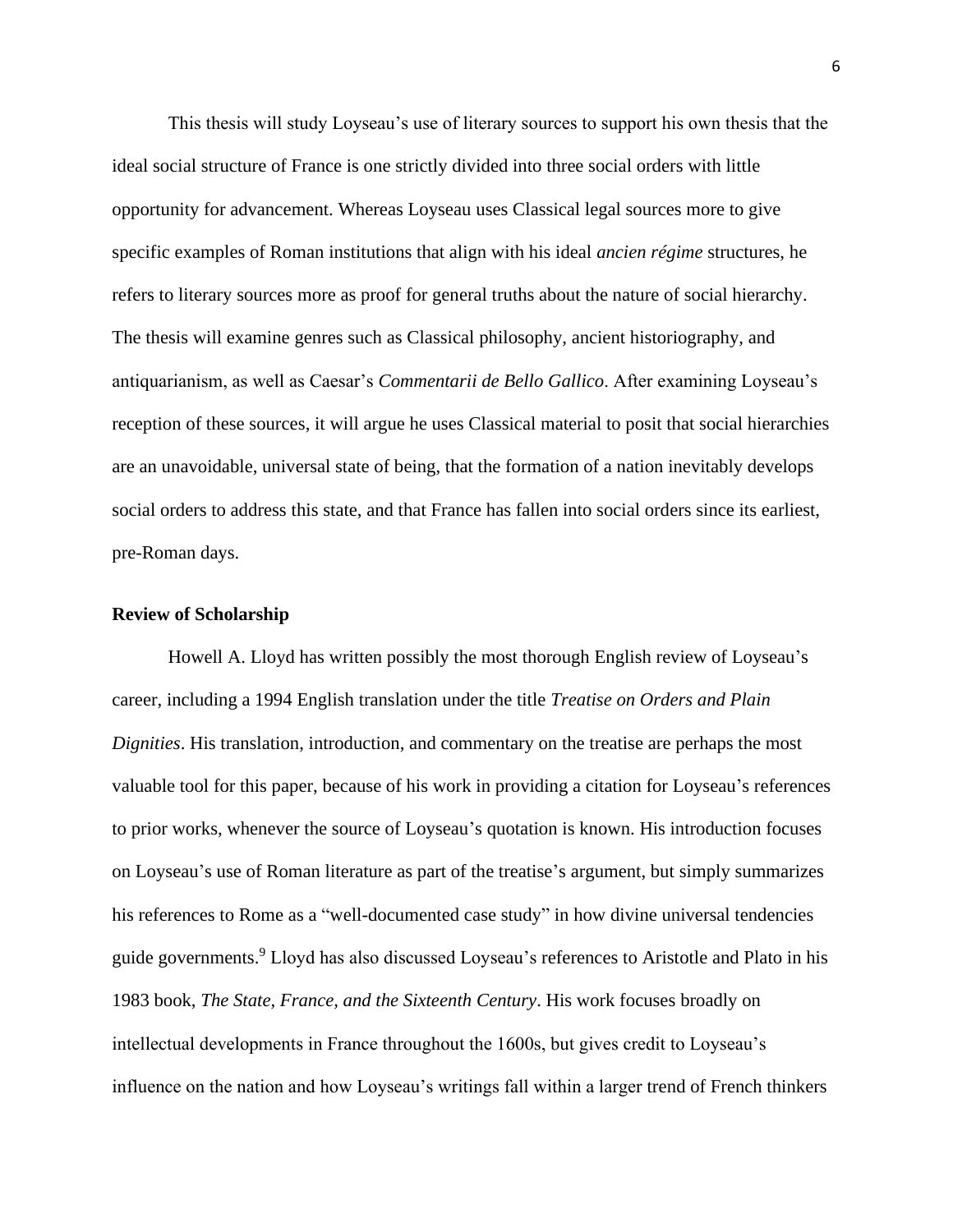favoring Aristotle's metaphysical ideas. Finally, Lloyd's 1981 article "The Political Thought of Charles Loyseau (1564-1627)" discusses in greater depth the specific Aristotelian concepts Loyseau adopts throughout his works and the impact of his thought on French politics. These three works were immensely helpful for this thesis by providing the connections between Loyseau's citations and the original Classical texts and for sharing background information on the intellectual context of Loyseau and the standing of French, Greek, and Roman thinkers in his day. Lloyd's ideas about the intentionality behind Loyseau's political writings and the relation between this treatise and Loyseau's other works were especially helpful for my argument.

Other than Lloyd, French scholarship has produced most of the analysis and biography of Charles Loyseau. Jean LeLong's 1909 work *La vie et les oevures de Loyseau (1564-1627)* takes a biographical approach to understanding Loyseau and his works. The biography is valuable for the information it contains about Loyseau's background, political career, and historical context. The main criticism of the biography is that Lelong – himself not a legal historian - did not properly capture the nuances of Loyseau's treatises.<sup>10</sup> The 2010 chapter "L'écriture du jurisconsulte Charles Loyseau (1564-1627)" by Robert Descimon argues that Loyseau's works both reflected French culture and tendencies and proactively impacted future French politics. His view of Loyseau's motivations also influenced this paper by helping create a connection between Loyseau's internal goals in writing the treatise as a whole and Loyseau's goals in citing Classical texts, even if he does not specifically address reception in his chapter. The 1977 monograph *Aux origines de l'état moderne* by Brigitte Basdevant-Gaudemet treats Loyseau's life with a focus on Loyseau's contributions to how French social structure distributed power throughout society. She also analyzes his sources by cataloguing every reference to Classical literature or law in Loyseau's earlier treatise on public office. Unfortunately, she has not written a similar work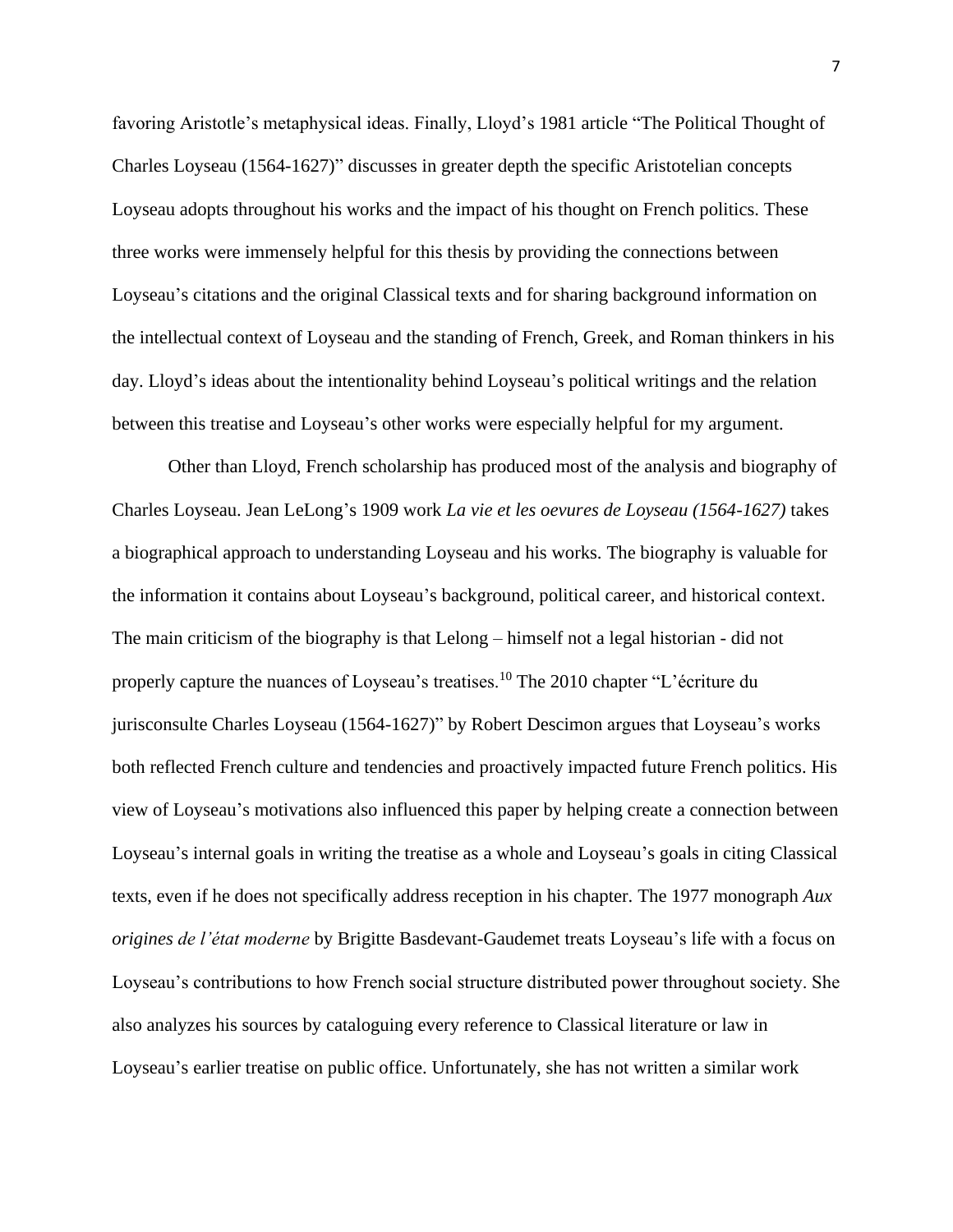cataloguing Loyseau's citations for the *traité des ordres et simples dignités*, but her work is still valuable for understanding Loyseau's research methods for works published between 1600 and 1610. Finally, an article in English by Jonathan Patterson (2016) on the debasement of the Third Estate in Loyseau's treatise very briefly deals with Classical reception. His short treatment of reception is incredibly helpful for the final section of this work because it describes how Loyseau cites Caesar's *Commentarii de Bello Gallico* to make arguments about the relative unimportance of the Third Estate.

Other than Lloyd, Lelong, Descimon, and Basevant-Gaudemet, most discussions of either Loyseau's argumention or his reception of classics appear as short mentions in cultural or intellectual histories. Jotham Parson's 2001 history of the reception of the Roman *Cēnsor* in late Renaissance and Early Modern history deals with how Roman governmental forms appear in Loyseau's writing, but with a narrow focus on Roman censuses. The main contribution of his article to this paper is the perspective that Loyseau cited Roman law with a descriptive perspective, although the more comprehensive works by Lloyd and Descimon disagree. Roland Maspétiol's 1961 survey of France at the start of the seventeenth century discusses the reception of Roman law in Loyseau's three primary treatises, calling him the most famous of the "jurisconsultes dans la science du droit romain."<sup>11</sup> Maspétiol's summary of Loyseau's life is important for establishing the value of this work as it relates to broader French intellectual history and the context of the French revolution.

A 1992 chapter *The Language of Orders in Early Modern Europe* by Peter Burke for a larger collection on the history of social stratification deals directly with Loyseau's "tripartite image of society" and provides for this study the historical precedents ranging from the Greeks and Romans up through Medieval and Renaissance history.<sup>12</sup> Nannerl O. Keohane's *Philosophy*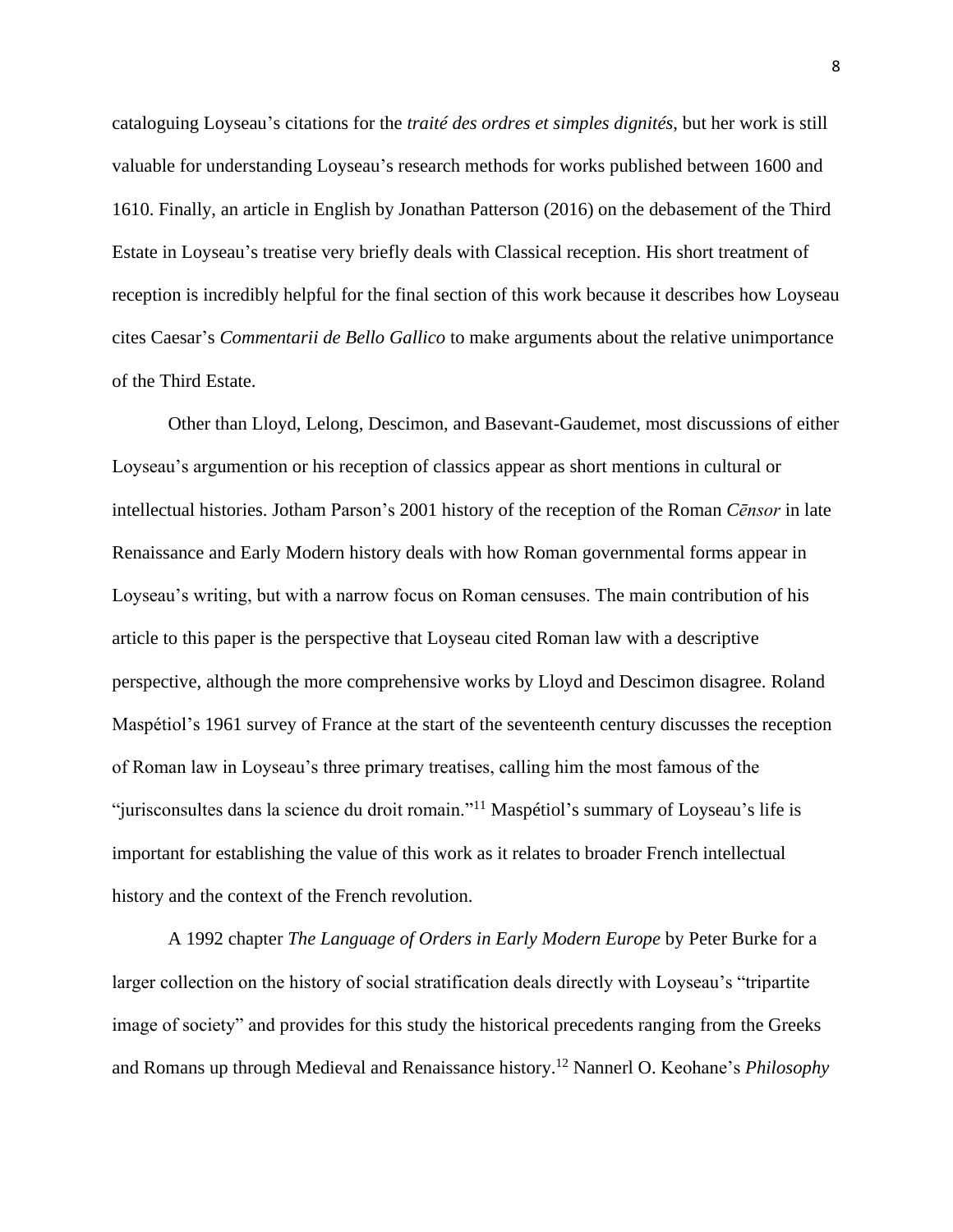*and the State in France* (1980) gives an account of the interplay between philosophy and politics in France. Keohane gives particular attention to the preeminence of Aristotelianism in French thought and how it surfaces in the jurisprudence of Loyseau and of his contemporaries such as Bodin, Montaigne, and Richelieau. David Maland (1970) has published a useful cultural history of seventeenth-century France, which this paper draws upon to understand Classical reception French education system in which Loyseau studied law and the conventional uses in French jurisprudential argument. W. M. Spellman (1988) also wrote an intellectual history of the seventeenth century, which lends much information about the context of European political theory and how Loyseau's contemporaries within and beyond French territories tended tow rite. Finally, Donald R. Kelley's (1990) monograph *The Human Measure: Social Thought in the Western Legal Tradition* provides helpful context for the ideas of popular French jurisprudents preceding Loyseau and the intellectual traditions which he either upholds or undermines in the *traité des ordres et simples dignités*.

Because of the importance of Plato and Aristotle in the history of philosophy, there have been numerous works on the reception of their philosophy in the modern era. In addition to the philosophical histories of France which mention Aristotle, studies of Aristotle included Marguerite Deslauriers' chapter "Political Unity and Inequality" which identifies key elements of Aristotle's theories of inequality in the *Politics* and how he changed philosophical ideas towards civic inequity. She does not give a particular focus to Loyseau's *Treatise on Orders and Plain Dignities*, but she deals with the relevant topic of how Greek philosophy shaped French political thought. When discussing the philosophical ideas of Plato in history and how Loyseau adopts them, this paper refers to the commentaries of S. Halliwheel (1993) and James Adam (1965) and Dirk Baltzly's (2007) translation of the commentary by Proclus for their value in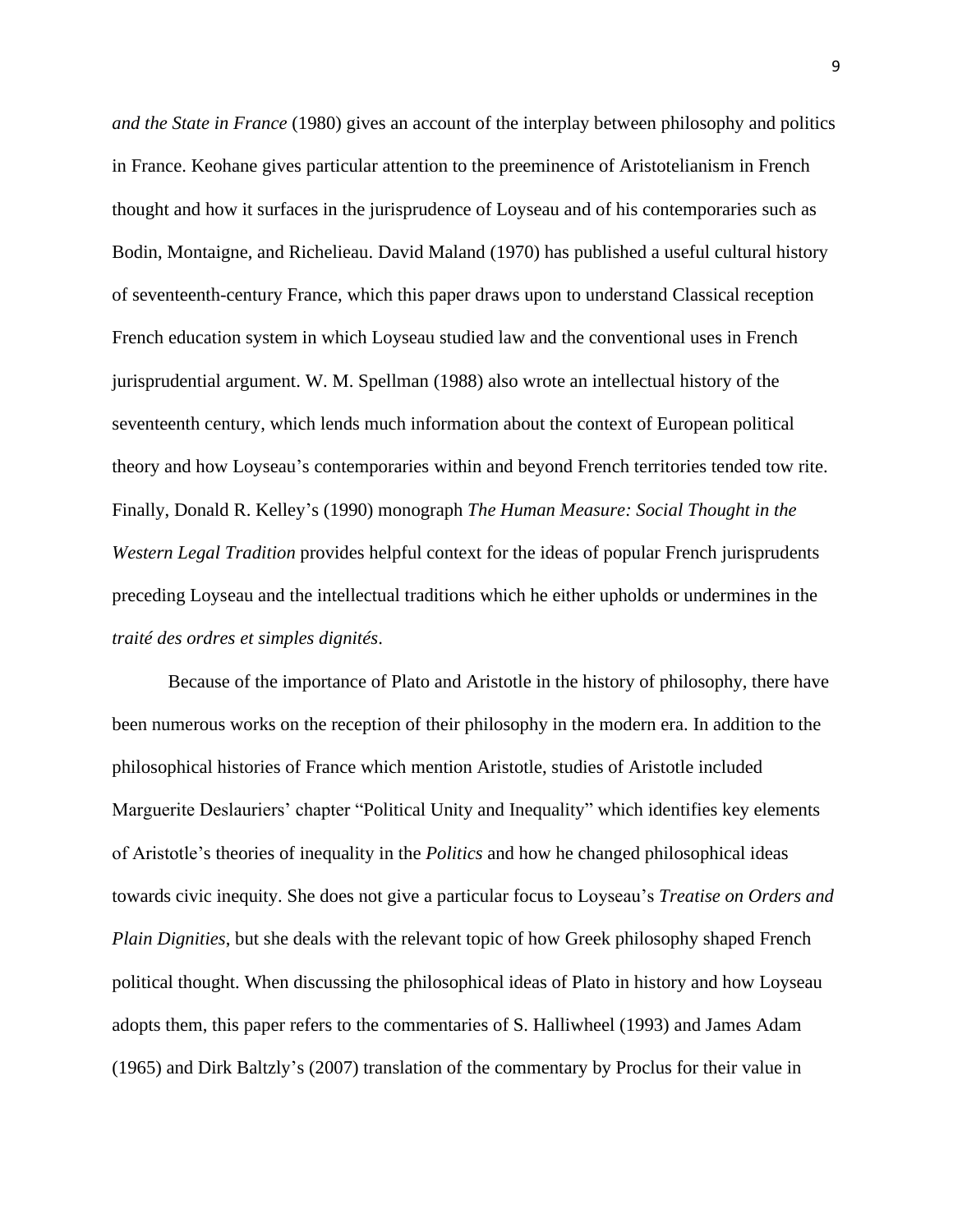unraveling the implications of Platonic philosophy. Since Loyseau cites Homer, although not a philosopher, as support for the philosophical observations of the treatise, secondary analysis on Homer is valuable for this paper. Huebeck, West, and Hainesworth's (1988) commentary on the *Odyssey*, Irene J. F. de Jong (1999)'s critical analysis of Homeric themes, and Emily Wilson's (2018) introduction to her translation of the *Odyssey* allow this paper's analysis to contrast conventional readings of passages from the *Odyssey* with Loyseau's interpretations of the lines which he cites.

Given the number of Roman historians Loyseau cites in his treatise, Conte's literary history, translated into English by Joseph Solodow in 1999, is possibly the best existing resource for studying the reception of all Loyseau's favored authors. For the individual authors cited, there is great variance in how much scholarship already exists for their reception. Loyseau, for example, cites less notable authors such as Dionysius of Halicarnassus and Sextus Pompeius Festus with equal weight as he cites an author such as Tacitus or Livy.<sup>13</sup> Dionysius of Halicarnassus and Sextus Pompeius have received little attention in any period of Classical reception, so the scholarship on how they impacted seventeenth-century France is understandably thin.

Hilary J. Bernstein's (2012) recent article for the *French Historical Studies* about French national sentiments Conte's (1999) work is useful for studying the reception of Julius Caesar's historical commentary, just as he is for the other Roman historians cited by Loyseau. Conte does argue that Caesar's "nachleben" is primarily as a political figure, but that the rediscovery of the *Commentarii de Bello Gallico* played a major role in the Classical revival of early modern France and helped shape perspectives on national origins.<sup>14</sup> Miriam Griffin's (2009) edited volume *A Companion to Julius Caesar* also provides many relevant chapters on the reception of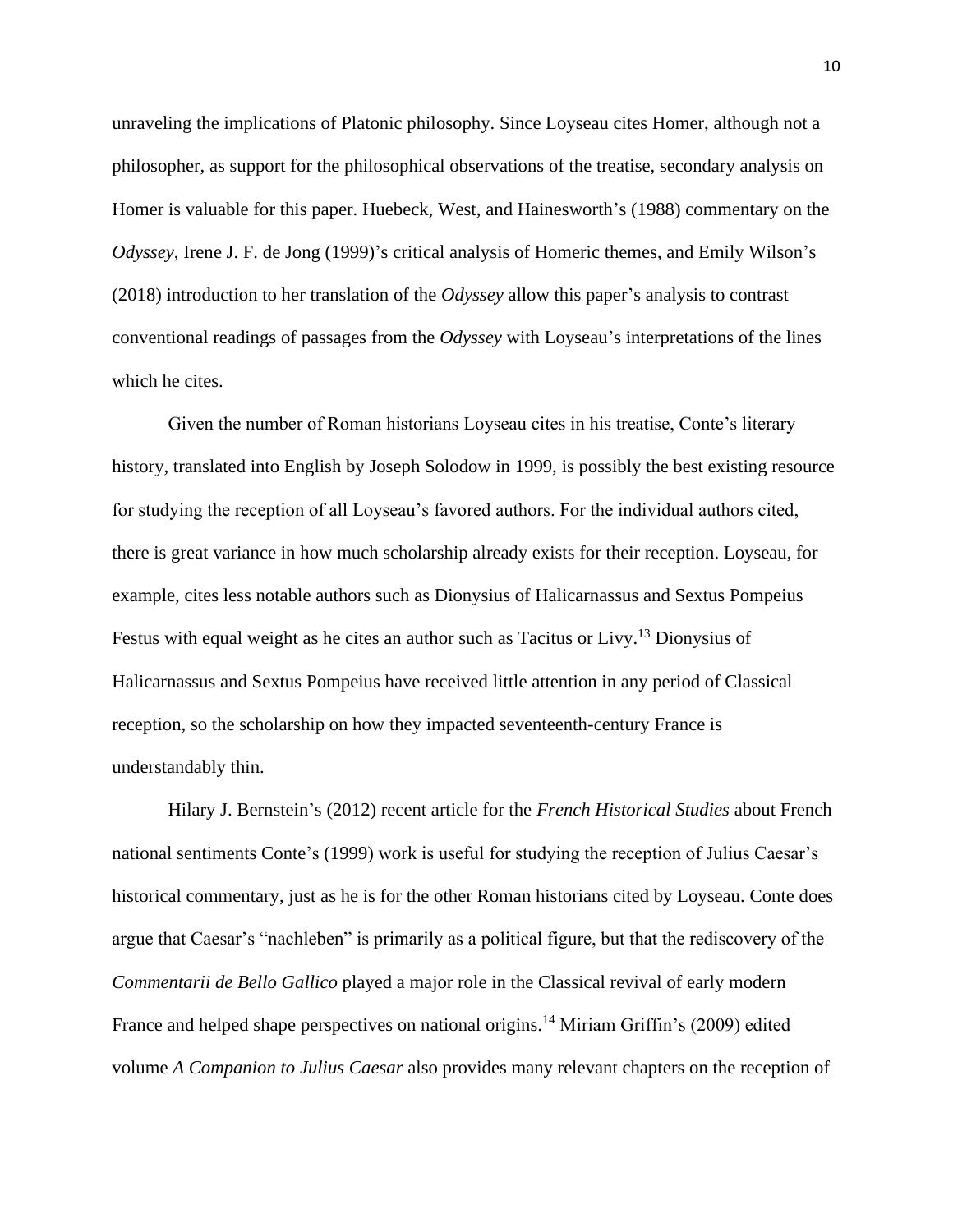his literature. Carol Clark's chapter *Some Renaissance Caesars* focuses on the rediscovery of Caesarian literature in early modern France and the sudden popularity his works enjoyed. She does discuss the political impact of French citizens shifting their view to the Gauls as the ancient source of their government, but Loyseau is not one of the jurists she quotes in making this argument. Thomas Bishop also includes the sub-heading "Caesar in Old Regime Political Culture" in his chapter *The Enlightment*. This survey of reception, however, focuses on a period slightly too late to capture Loyseau's writings, although it does discuss how the context of ongoing civil and religious wars shaped perception of Caesar's historiography and political career.

# **Historical Context**

Understanding the reception of Classics in the *Treatise on Orders and Plain Dignities* requires an understanding of the historical context. The issues to consider include the timing of Loyseau's life, his legal career and treatise, and his implicit aims within the work. The context of a life stretching the chaotic first two reigns of the Bourbon dynasty in an intellectual era defined by a new focus on Greek philosophy as a tool to argue for or against absolutism allows one to consider Loyseau's reception as part of an argument regarding contenentious issues of social order.

Loyseau lived and wrote in the early years of the *Ancien Régime* – a term created by French revolutionaries to disparage the oppressively rigid social structure under the Bourbon dynasty. The France of this period based its society on the idea of social 'orders' rather than classes or castes.<sup>15</sup> The social orders fell into a "traditional tripartite image of society" similar to other social structures that briefly appeared in other early modern European states.<sup>16</sup> This notion in Europe informally dated back to the British King Alfred the Great in the 800s when he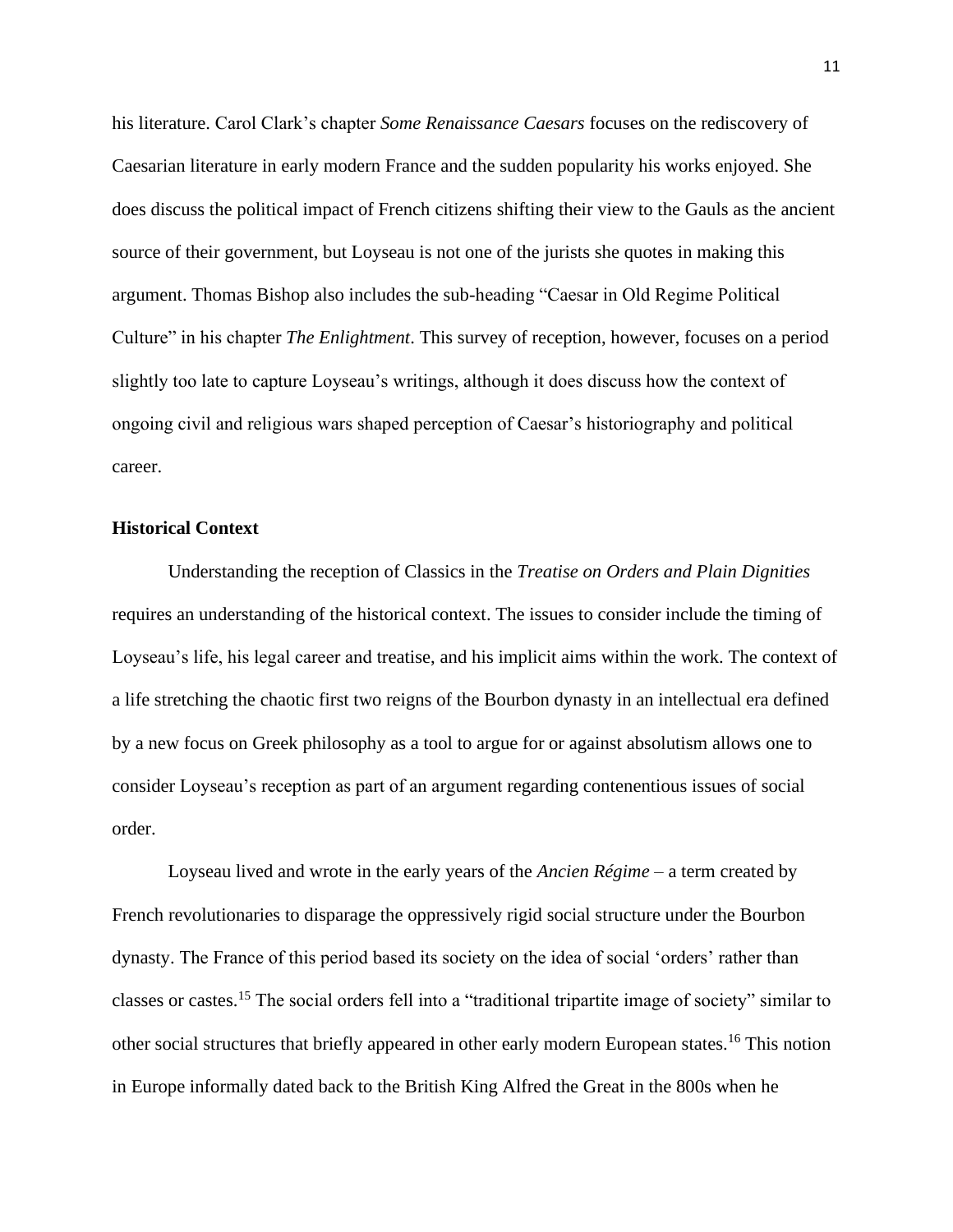remarked that men naturally divided themselves based on the principle of "orant, pugnant, laborant."<sup>17</sup> The Bishop Adalbero of Laon formalized these distinctions in the eleventh century and later Medieval and Renaissance authors continued to expand on the concept.<sup>18</sup> Loyseau's model of France follows this pan-European tradition. His first chapter divides the French population into the hierarchical First, Second, and Third Estates. He also offers the alternative terms 'Clergy' and 'Nobility' for the First and Second Estate, respectively, due to their specialized roles supporting the state. These boundaries were inherently rigid, allowing little opportunity for social movement between estates.

Emmanuel Le Roy Laduire dates the exact start of the *Ancien Régime* to 1610, the same year Loyseau published his treatise and Louis XIII ascended to the French throne.<sup>19</sup> The monarchical agendas of Henry IV and Louis XIII, the first two rulers of the Bourbon dynasty, guided the politics that Loyseau's treatises addressed. Their mission was to assert the young dynasty as a centralized power equal to the prior Valois dynasty. The power of a monarchy in France had peaked around the 1560s, but then steadily declined until the ascension of Henry IV in 1589.<sup>20</sup> Under Henry IV, France saw a revival of absolutism defining the next two centuries. His assassination in 1610 led to a brief return to social turmoil until the monarchy solidified its central authority under Louis XIII and Louis XIV. Loyseau's main works fell in the last years of Henry IV and the first year of Louis XIII. Although the *Ancien Régime* and royal absolutism were both traditions known to French citizens, their force wavered at times during Charles Loyseau's life, leading him to include certain arguments in his legal tracts.

Loyseau's arguments also reflect the use of Roman history and law to supplement ideas of Greek philosophers in way that is characteristically in keeping with contemporary French jurisprudence. The century before Loyseau's birth saw a Classical revival in France with a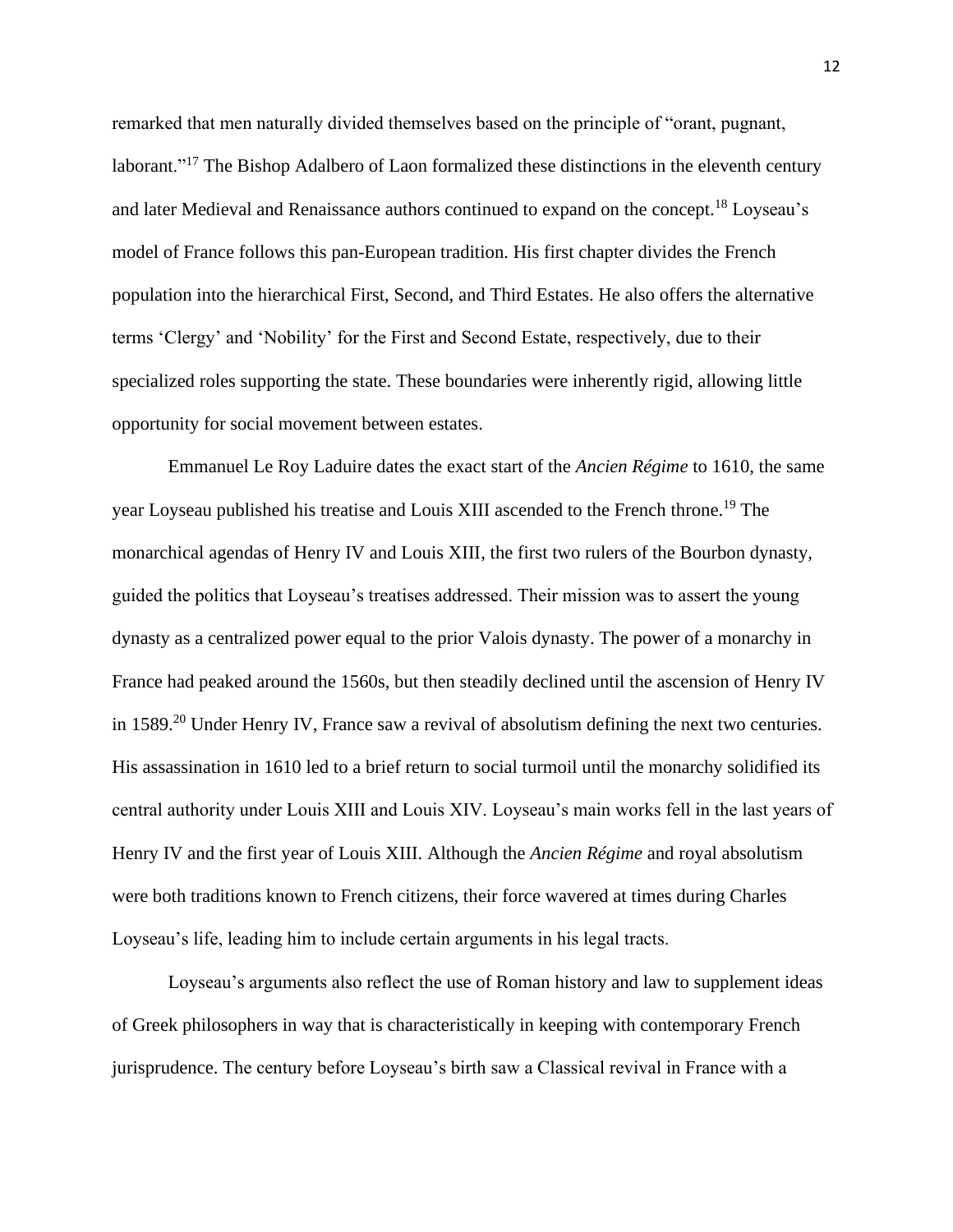particular emphasis on Hellenic literature.<sup>21</sup> Political philosophers both supporting and attacking social divisions and royal absolutism referred to Aristotle's treatises for support.<sup>22</sup> Loyseau follows a broad trend of French thinkers gravitating to Aristotle's metaphysical ideas about "immutable influences… present in men themselves."<sup>23</sup> Aristotelian philosophy merged with French concepts under the heading *qualité* – something Loyseau's intellectual influences saw as the inherent properties of a French citizen. Shortly before Loyseau's *floruit*, François Hotman compared the political theories and treatises of Plato and Aristotle to contemporary political philosophies and demontrated the ways in which Greek philosophy influenced constitutional theory. $24$ 

The influence of the Romans was also visible in French political philosophy. Roman texts existed in French translation since the early fourteenth century.<sup>25</sup> These translations allowed the ideas of Classical authors to play a great role in French primary and secondary education.<sup>26</sup> Cicero, as well as historians such as Polybius and Tacitus, appeared often in discussions on monarchical, aristocratic, and democratic theory. Moreover, Roman law experienced a resurgence as scholars published new Latin and French editions of the *Corpus Iuris Civilis*. 27 Roman law was so preeminent that every law student at a French university was familiar with Justinian's code. Loyseau followed in a trend where the French were intimately familiar with the use of Classics "not to copy them but to discover how the problems which confronted them had been solved in the past."<sup>28</sup>

Despite the relevance of the *Corpus Iuris Civilis* to arguments supporting legal absolutism, the impact of Roman law on Western European legal thought was minimal prior to Machiavelli (1469-1527). As the influence of Roman law on Western Europe increased and compounded with the existing use of Greek philosophy, two French philosophers emerged who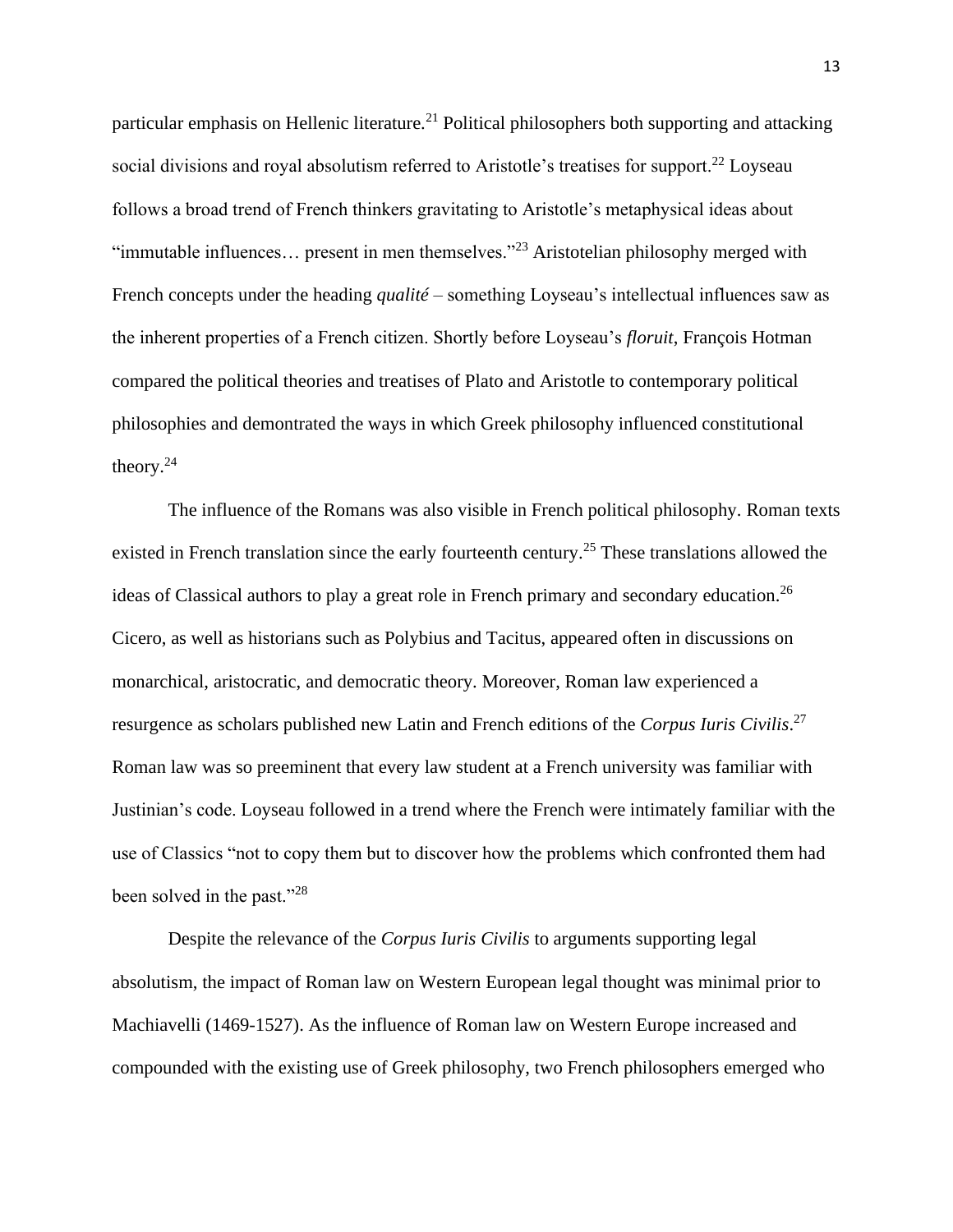applied Classical principles to French politics and who appeared several times in Loyseau's citations. André Tiraqeau, the first, emerged at the end of the Valois dynasty. Tiraqeau wrote to defend the increasingly weak position of the Valois kings by drawing from the support of French customary law. Tiraqeau's main contribution was to advance French literature about the importance of nobility.<sup>29</sup> In 1549, Tiraqeau even argued in the *De Nobilitate* that there was an objective source of nobility – an idea similar to what Loyseau would later argue about people having immutable connections to certain social orders.

Loyseau's immediate predecessor was the theorist Jean Bodin. Bodin was one of the principal jurisconsults during the early reign of Henry IV. His writings throughout his career drew from surviving collections of Roman law to argue that all power emanated from the French crown and that no individual or group in France had the right to oppose the agenda of Henry IV.<sup>30</sup> Bodin even flirted at times with the concept of a true universal law guiding humanity.<sup>31</sup> The collective thought of Tiraqeau and Bodin did much to advance the "theoretical absolutism" of the late Valois and early Bourbon dynasty, but a gap between the theory and the reality survived even into the seventeenth century. It was in the wake of these two men that Loyseau began practicing law and eventually expanding their ideas of absolutism and universal principles stemming from Classical thought.

When Loyseau first entered law, he benefitted from the pedigree of his relation to a father who was a reknowned lawyer in France.<sup>32</sup> This connection introduced Loyseau not only to the practice of law, but to French politics due to his father's role in the parlement of Paris.<sup>33</sup> Loyseau attended French university after his father's death and began practicing law in 1584. Before he first considered writing legal treatises, he attempted a political career that never achieved great heights, but did lead him back to law. Loyseau found himself appointed to a regional office as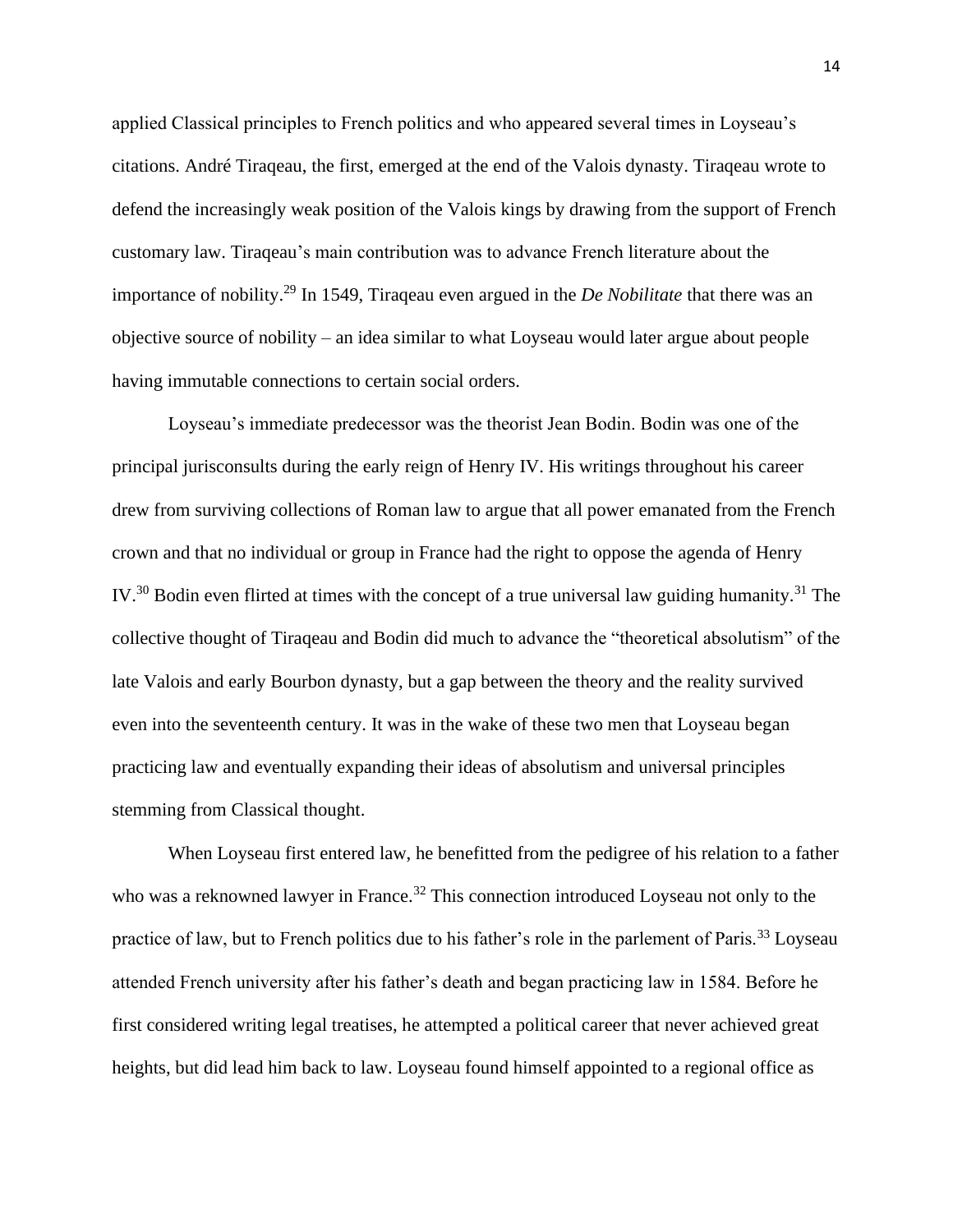*lieutenant particulier* overseeing Sens, a town hostile to Henry in 1593.<sup>34</sup> This regional resistance, as well as the general unrest throughout France, motivated Loyseau to begin writing his first works on technical issues specific to his jurisdiction in Sens.

The first work Loyseau published in 1595 was the *Traité de la garantie des Rentes* in response to a debate about the defaulting of property in the wake of civil and religious wars.<sup>35</sup> His success writing on this topic motivated him and agitated his intellectual appetite to continue writing about legal issues. In 1597, Loyseau first began considering the application of France's customary laws and declared a goal of trying to reconcile the theory of French law with its practice. The decade from 1600 to 1610 saw Loyseau shift his focus to a national level and write about matters of "puissance publique" rather than local administration.<sup>36</sup> He began writing on national social structure in the late 1610s with a series of three treatises which Lloyd has argued he designed as three different points of a single sociological opinion.<sup>37</sup> Loyseau published the first two parts of this cycle in 1608 and 1609 under the title *Traité des Seigneuries* and the *Cinq Livres du droit des Offices*. 38

Loyseau's last and most famous work – the *Traité des Ordres et Simples Dignites* – deals with the distribution of power throughout the entire population. It first appeared in 1610, although he likely developed the ideas while writing his prior two works.<sup>39</sup> The work describes the importance of social order to the identity of an individual French citizen, portraying it as "la…qualité la plus stable et la plus inseperable de l'homme."<sup>40</sup> He was not the first to consider the internal hierarchy of the *Ancien Régime*, but he gave the system a clearer definition and less social mobility than any prior thinker.

The text of the treatise also makes it clear that Loyseau sees himself as describing a universal truth when he discusses social hierarchies. Aside from the fact that he cites texts almost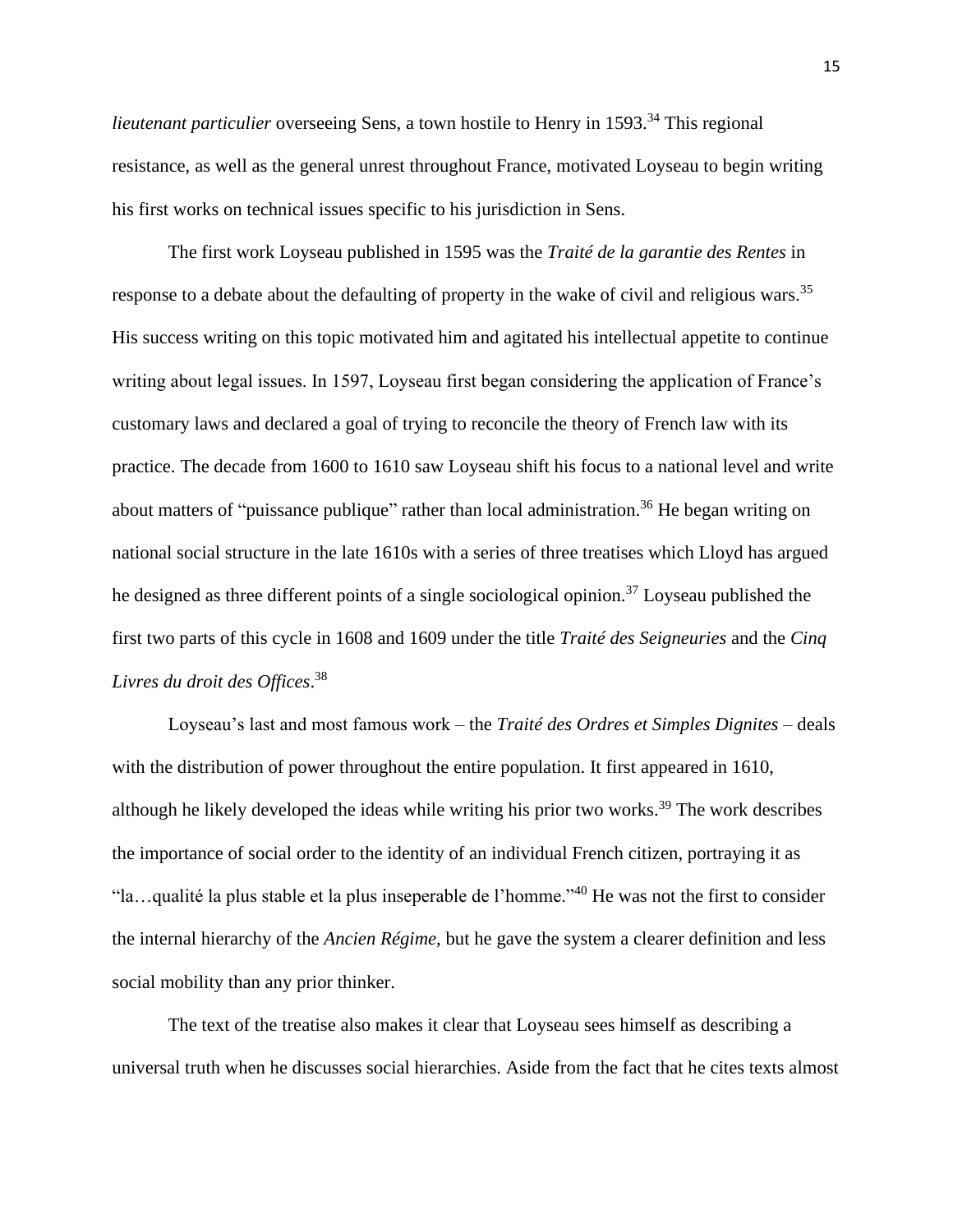three millennia removed from his lifetime, he also refers several times to other civilizations in Western Europe with hierarchical social systems. He first refers to contemporary practices when discussing the relation of wealth and nobility. After several paragraphs analyzing Roman thought on the topic, he brings up the fact that the English observe the same practice of setting wealth minimums for holding public office (Loyseau, 2.10, p. 26). He follows a similar tangent when discussing high nobility, writing he wants to discuss the "practices of our principal neighbors" and proceeding to introduce Spanish and English legal precedents (Loyseau, 6.5, p. 117). Loyseau also refers to the history of nearby nations, such as past Scottish and Lombard monarchs (Loyseau, 6.24, p. 126; 6.36, p. 135). His remarks still focus on Western Europe, but they make it clear he considers his topic a matter of trans-national tendencies, not something specific to France.

One question that divides studies of Loyseau's treatises is whether his aim was to write as a legal historian describing institutions of the *Ancien Régime*. Jotham Parsons (2001) has argued that Loyseau's treatise on orders was "purely descriptive" with nothing novel other than a complimentary attitude towards certain aspects of Roman law not present in French society.<sup>41</sup> This view also holds that, while Loyseau was still immensely influential among supporters of *Ancien Régime*-style absolutism, his main contribution was nothing more than clarifying the more foundational ideas of Bodin and other predecessors. The opposite opinion seems more prevalent among scholars who study the larger body of literature by Loyseau. Howell A. Lloyd (1981) characterizes Loyseau's intentions with his triad of works as beyond merely descriptive into the territory of trying to "justify a monarchy absolute."<sup>42</sup> Descimon (2010) agrees with Lloyd's assessment that Loyseau wrote proactively, saying that Loyseau's goals in writing were "pour changer par sa plume la monde… ou, du moins, pour contribuer a organiser la doctrine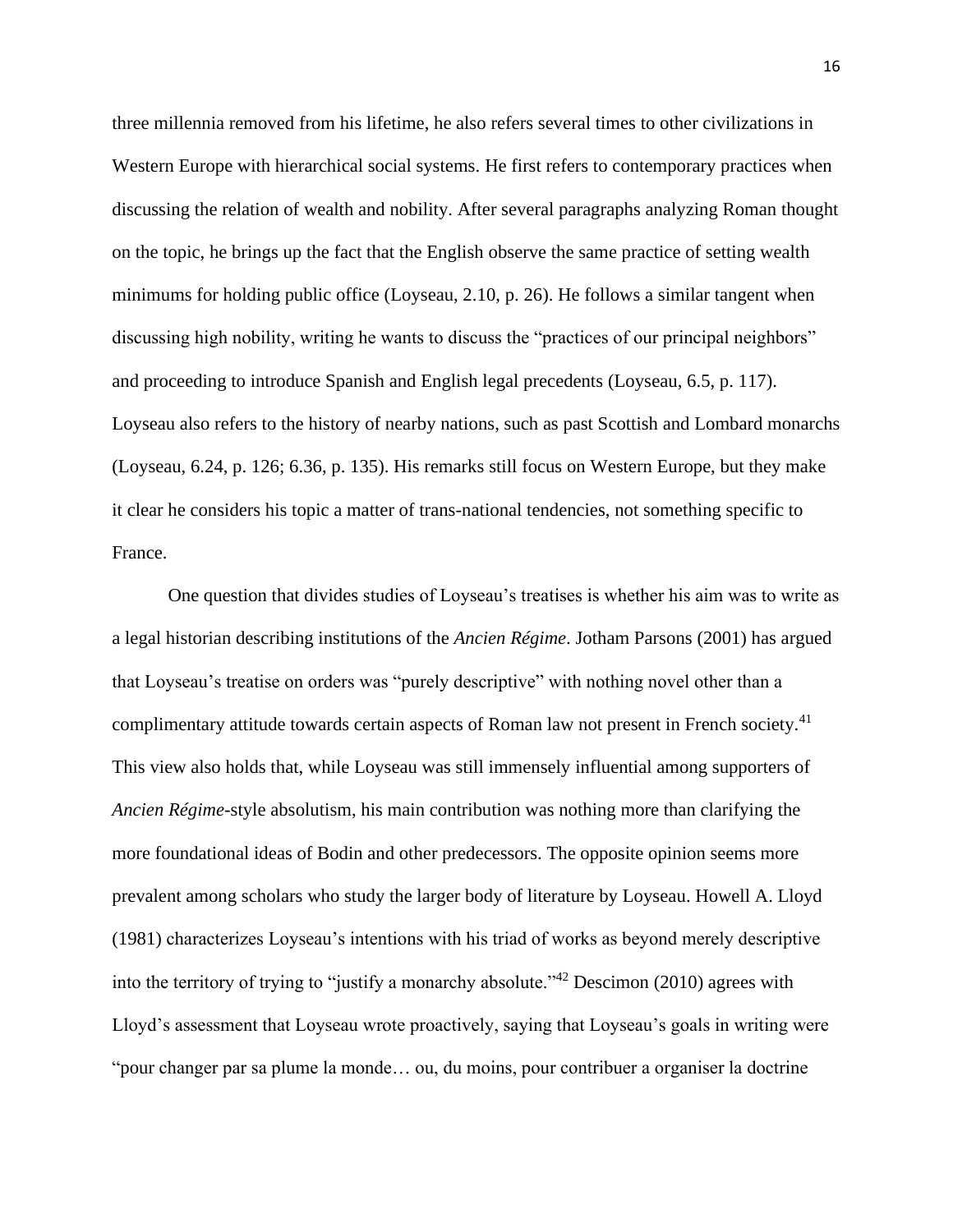juridique."<sup>43</sup> He also points out that, while Loyseau's treatise is one of the most well-regarded summaries of *Ancien Régime* social structure, it anticipates a consolidation of power that had not transpired in 1610.

The key evidence to answer this question is Loyseau's tendency in his earliest works to contend with already-published opinions on legal issues and to occasionally argue against the monarchy's stance on an issue.<sup>44</sup> Loyseau displays similar argumentative tendencies in the *Treatise on Orders and Simple Dignities* by berating contemporary opponents of a system of three estates.<sup>45</sup> Loyseau having a proactive attitude would also match contemporaries who wrote both to preserve the law and make a play at impacting politics.<sup>46</sup> In short, both Loyseau's tendencies in works other than the *Treatise on Orders and Plain Dignities* and the context of competing jurisconsults suggest he wrote to influence the structures of his life rather than describe well-established institutions.

#### **Universal Principles of Order**

The basic assumption underlying Loyseau's argument is that there are certain principles of nature necessitating governments to respond with appropriate social and legal institutions. At the opening of chapter four, he begins by describing how the personified nature has distinguished between tiers of flora and fauna, a distinction similar to the division of men except without the added Aristotelian consideration of a "rational soul" (Loyseau 4.1 / 66). Loyseau includes many generalized philosophical ideas among the more specific anecdotes from ancient law and history to make a case for these universal ideas – mainly arguing that social order is innate to nature itself and that there is a visible distinction in potential between different orders.

As Lloyd points out, one of the main sources of evidence to which Loyseau refers throughout his triad of treatises is "mere semantics."<sup>47</sup> Through the *Treatise on Orders and Plain* 

17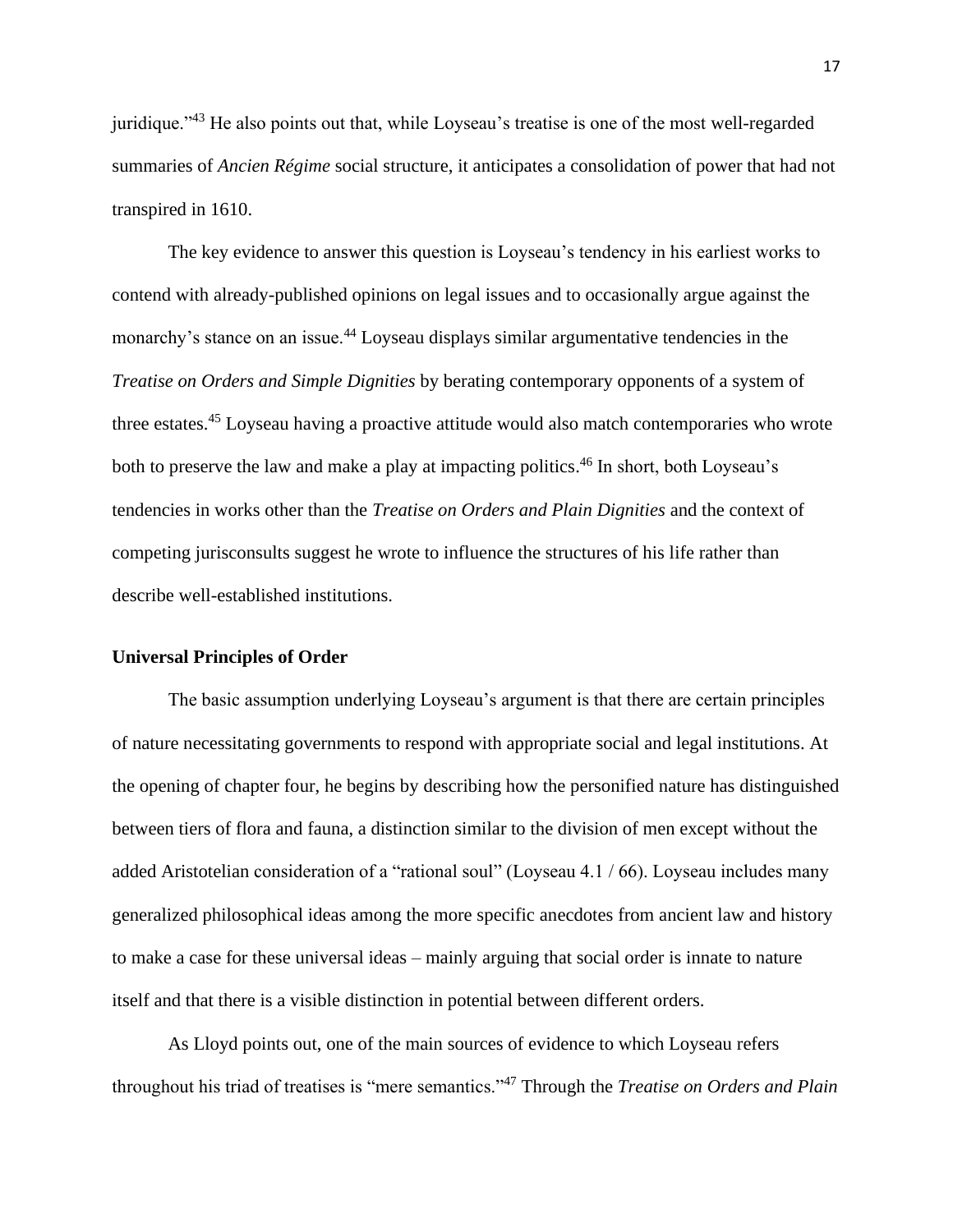*Dignities*, Loyseau carves out space to demonstrate how the origin of French, Latin, and Greek words show the universal nature of a need for order. This is evident from the very first paragraph of his treatise, where he discusses the importance of the Greek word κόσμος as the most common Greek word for the world (Loyseau, Pref.1, p. 5).<sup>48</sup> He makes the claim that "in all things there must be order" and that κόσμος shows how the Greeks perceived the existence of the world as something defined by "beautiful order and arrangement" (Loyseau, Pref.1, p. 5).

Given Loyseau's citations of Greek texts ranging from Homeric epic to Aristotelian philosophy, it seems likely he would have encountered the numerous uses of κόσμος. The word originated as the abstract expression of 'order' in Homeric Greek, but slowly evolved due to use in philosophy.<sup>49</sup> The philosophy of Pythagoras was likely the earliest appearance of κόσμος in the philosophical sense of a divinely well-ordered world and Parmenides, shortly after, continued developing the idea of κόσμος as something referring to world order rather than a more generalized sense of order.<sup>50</sup> By the time of the Ionic-Attic dialect – which Loyseau cites almost exclusively due to the importance of Aristotle and Plato his arguments – the word has become a philosophical term that could refer to 'government.'<sup>51</sup> Loyseau's familiarity with Pythagoras and Parmenides is unclear, but he specifically cites both Homer and Plato. Because he demonstrates familiarity with literature using the earliest ideas of κόσμος and the Classical idea of κόσμος, a familiarity with the history of the word's semantics seems a likely influence for his perception of order as something universal.

Loyseau also refers to the Greek idea of τάξις as the Greek equivalent to his conception of order. In his first chapter *Of order in general*, Loyseau juxtaposes several ideas of social orders ranging from classical governments to his era of France. He identifies the general concept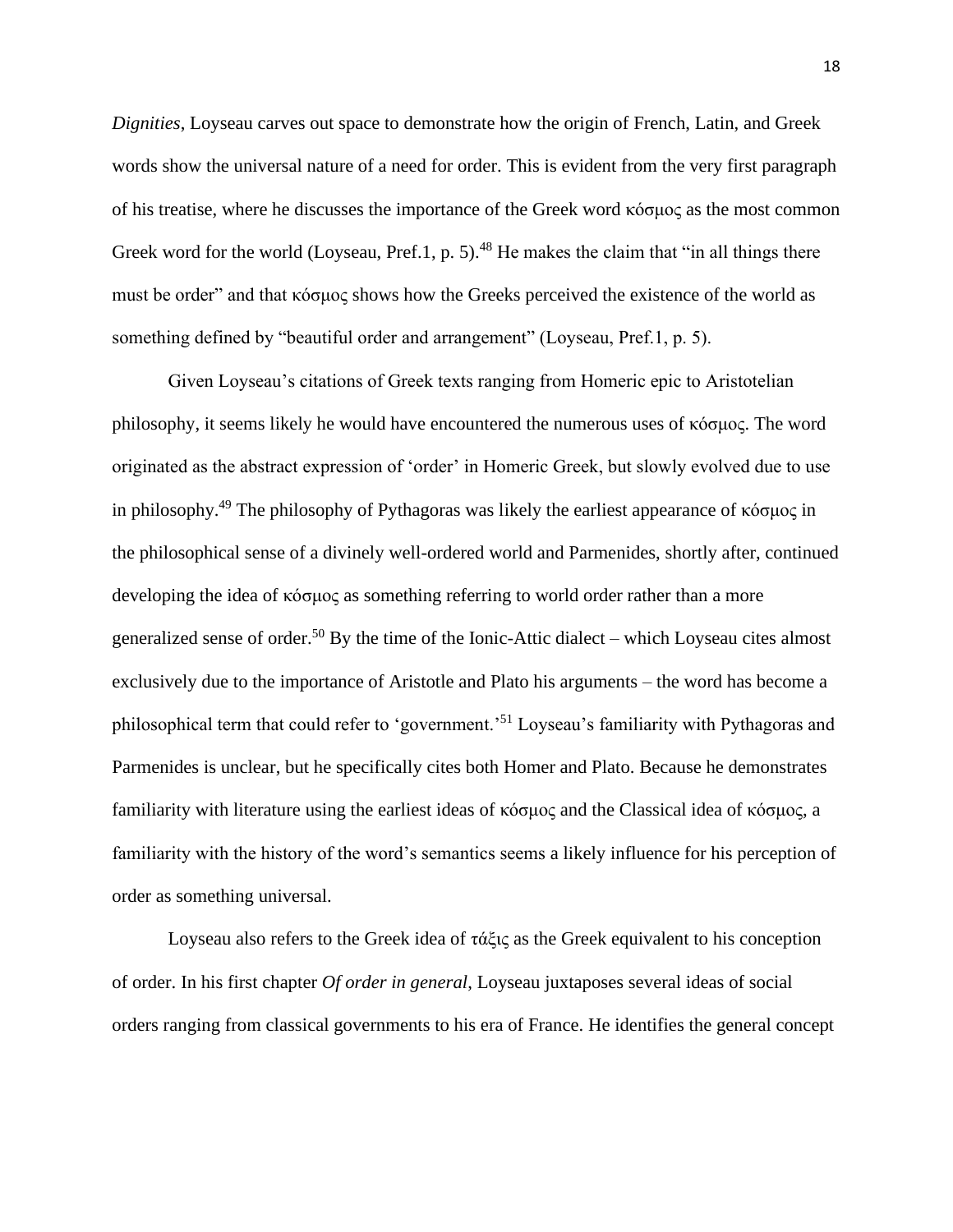of "order" as something actualized in Greek theory as "τάξις" and in France as "estate"

(Loyseau, 1.4, p. 9).

Loyseau's understanding of κόσμος and τάξις as descriptors of divine, universal order

separating classes of humankind informs his first citation of Greek philosophy. In his preface he

quotes from Plato's *Timaeus* of Plato that "the perfect workman 'brought [the κόσμος] from

disorder to order" (Loyseau, Pref.1, p. 5). Here, Loyseau condenses a longer passage by Plato on

the creation of the κόσμος:

ταύτην δὴ γενέσεως καὶ κόσμου μάλιστ᾽ ἄν τις ἀρχὴν κυριωτάτην παρ᾽ ἀνδρῶν φρονίμων ἀποδεχόμενος ὀρθότατα ἀποδέχοιτ᾽ ἄν. βουληθεὶς γὰρ ὁ θεὸς ἀγαθὰ μὲν πάντα, φλαῦρον δὲ μηδὲν εἶναι κατὰ δύναμιν, οὕτω δὴ πᾶν ὅσον ἦν ὁρατὸν παραλαβὼν οὐχ ἡσυχίαν ἄγον ἀλλὰ κινούμενον πλημμελῶς καὶ ἀτάκτως, εἰς τάξιν αὐτὸ ἤγαγεν ἐκ τῆς ἀταξίας, ἡγησάμενος ἐκεῖνο τούτου πάντως ἄμεινον. θέμις δ᾽ οὔτ᾽ ἦν οὔτ᾽ ἔστιν τῷ ἀρίστῳ δρᾶν ἄλλο πλὴν τὸ κάλλιστον.

(Pl. *Ti*. 29e-30a) And we most correctly accept this rule of the creation and the universe most of all according to the sensible men. For the God wanted all things to be good and nothing to be bad wherever possible, so when undertaking everything that was visible, he was leading not calm but outrageously and irregularly disturbed, so he brought it into order out of disorder, having led it forth to be better in every way than the former state of being. For the establishment neither was nor is the best to do anything but that which is most fair.

Plato's account of an omnipotent being creating the world by giving it a structure of

orders. The mention in the first paragraph emphasizes the idea of a natural state of social subjugation by building upon Plato's idea of a universe with essential qualities which an omnipotent creator had included in the pursuit of creating a perfect world. Loyseau's reading of this passage emphasized the idea of κόσμος defined "according to the divisions that are drawn within it."<sup>52</sup> Plato's contrast between "εἰς τάξιν" and "ἐκ τῆς ἀταξίας" sets a pattern for Loyseau to make a universal claim. Drawing from Plato's statement that the creation of the world involved putting nature into some kind of order, Loyseau can confidently state that "there must be order" as a defining charactistic of existence.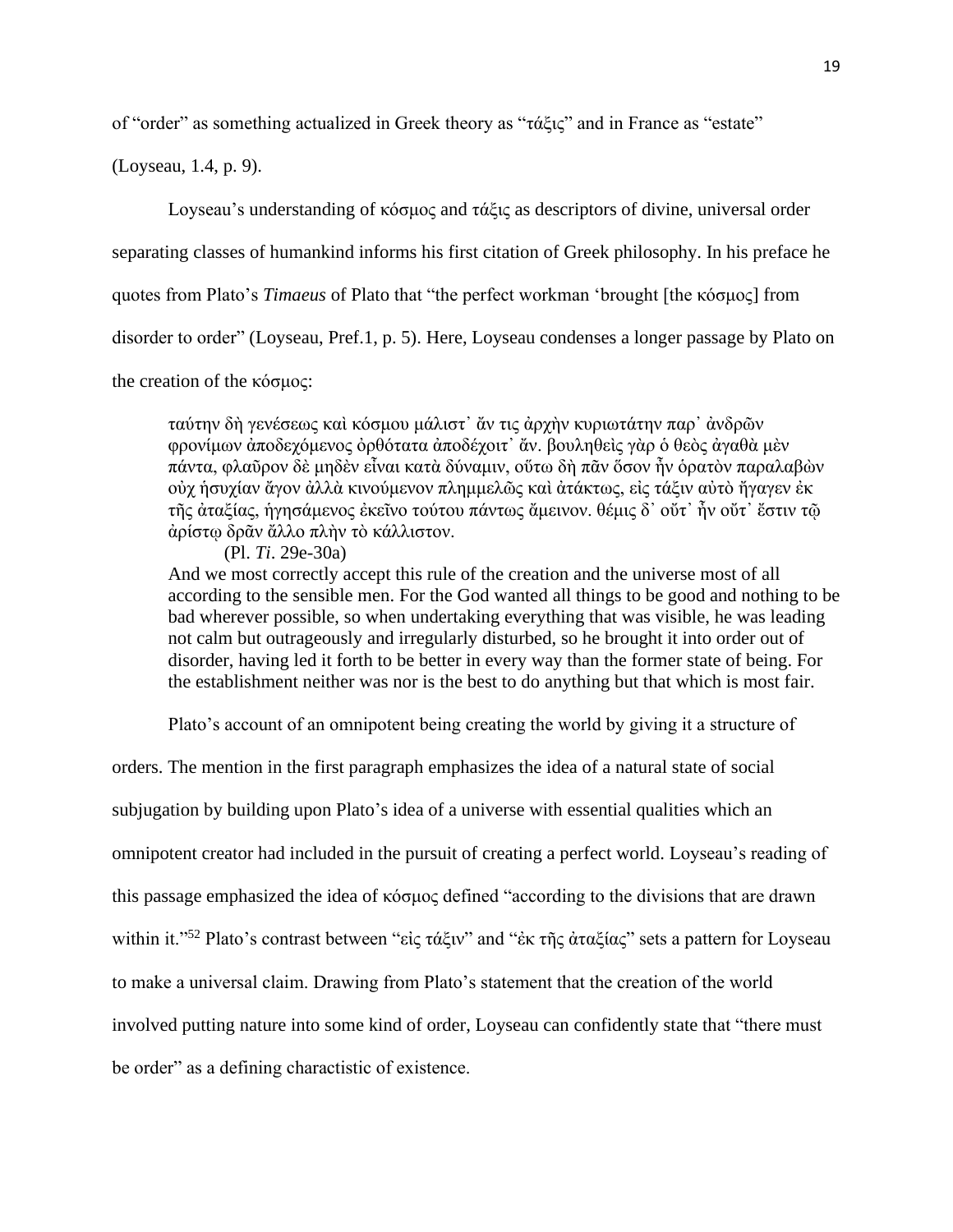H.J. Rose has described Plato's *Timaeus* as a "cosmology" on the origin and creation of the universe, a fitting definition given the importance of the κόσμος.<sup>53</sup> Loyseau shows he has read either the entire work or at least the relevant excerpt about the creation of the world. The passage Loyseau cites falls immediately before *Timaeus* 31a through 37c, where the interlocutor Timaeus discusses Plato's concept of a World Soul and the connection between this and the universe.<sup>54</sup> Familiarity with these ideas would influence Loyseau's thought as much as it contributed to the strength of his argument. Similar to how Plato attributes order to his monotheistic system, Loyseau credits God for creating order. Loyseau's focus is on how God orders men above the other groups of sentient animals (Loyseau, Pref.2, p. 5). These passages show how Loyseau reworks Plato's *Timaeus* to with a Christian perspective on the idea of universal order.

Loyseau refers back to Plato several times throughout the following ten chapters, but two references to the *Republic* are especially relevant for continuing his universal train of thought, even when he disagrees with their conclusions. In chapter four of the treatise, Loyseau uses refers to an exchange between the interlocutors Socrates and Glaucon where Socrates "concluded that, 'as the best-bred apple, wine or horse was the best, so is it with the man of the most noble lineage'" (Loyseau, 4.2, p. 66).<sup>55</sup> Lloyd identifies the passage which Loyseau paraphrases as:

G: εἰσίν.

S: πότερον οὖν ἐξ ἀπάντων ὁμοίως γεννᾶς, ἢ προθυμῆ ὅτι μάλιστα ἐκ τῶν ἀρίστων; G: ἐκ τῶν ἀρίστων.

S: τί δ'; ἐκ τῶν νεωτάτων ἢ ἐκ τῶν γεραιτάτων ἢ ἐξ ἀκμαζόντων ὅτι μάλιστα; G: ἐξ ἀκμαζόντων.

S: τόδε μοι λέγε, ὦ Γλαύκων · ὁρῶ γάρ σου ἐν τῇ οἰκίῳ καὶ κύνας θηρευτικοὺς καὶ τῶν γενναίων ὀρνίθων μάλα συχνούς · ἆρ᾽ οὖν, ὦ πρὸς Διός, προσέσχηκάς τι τοῖς τούτων γάμοις τε και παιδοποιία; G: τὸ ποῖον; ἔφη.

S: πρῶτον μὲν αὐτῶν τούτων, καίπερ ὄντων γενναίων, ἆρ᾽ οὐκ εἰσί τινες καὶ γίγνονται ἄριστοι;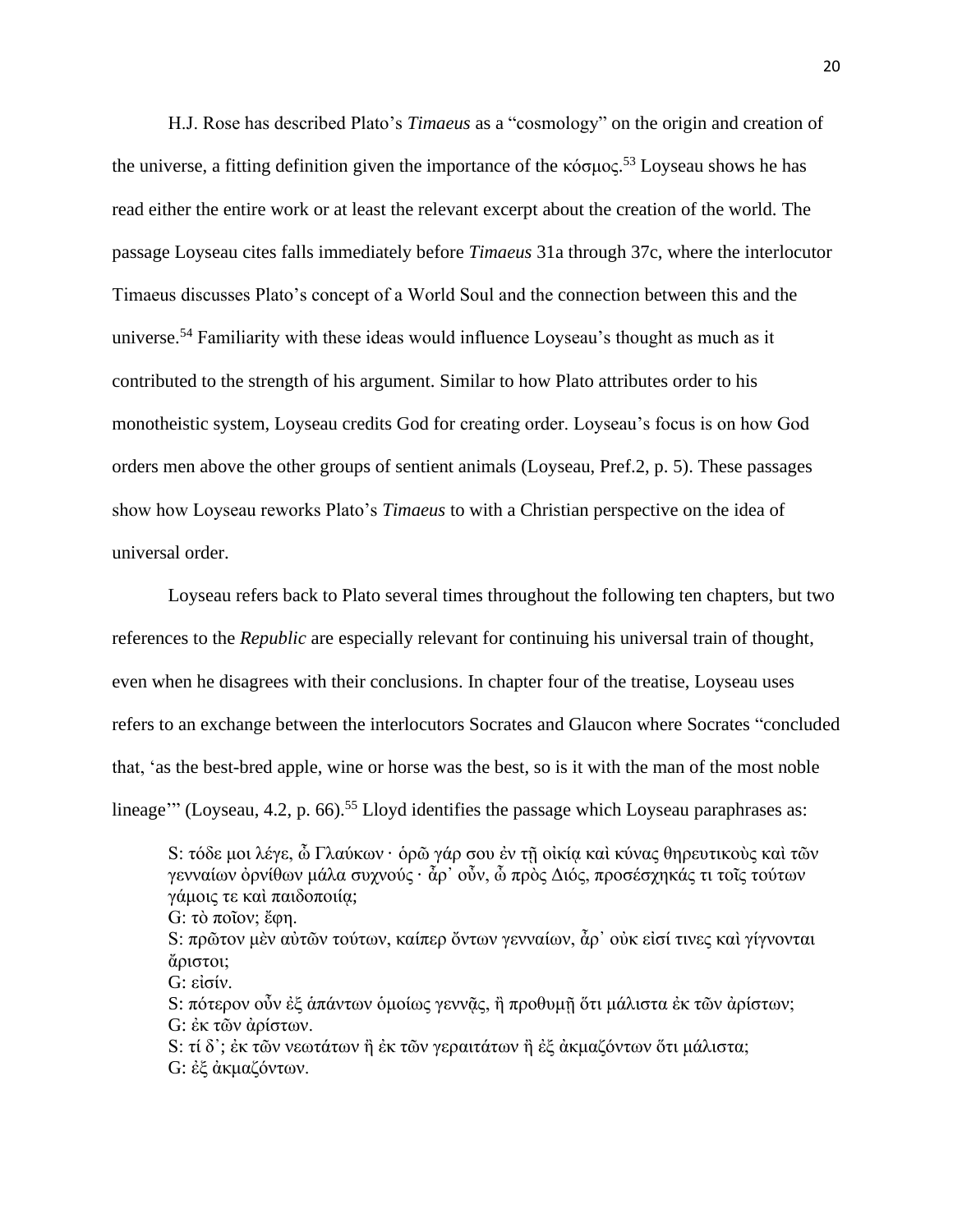S: καὶ ἂν μὴ οὕτω γεννᾶται, πολύ σοι ἡγῇ χεῖρον ἔσεσθαι τό τε τῶν ὀρνίθων καὶ τὸ τῶν κυνῶν γένος;

G: ἔγωγ᾽, ἔφη.

S: τί δὲ ἵππων οἴει, ἦν δ᾽ ἐγώ, καὶ τῶν ἄλλων ζώων; ἦ ἄλλῃ πῃ ἔχειν;

G: ἄτοπον μεντἄν, ἦ δ' ὅς, εἴη.

S: βαβαῖ, ἦν δ᾽ ἐγώ, ὦ φίλε ἑταῖρε, ὡς ἄρα σφόδρα ἡμῖν δεῖ ἄκρων εἶναι τῶν ἀρχόντων, εἴπερ καὶ περὶ τὸ τῶν ἀνθρώπων γένος ὡσαύτως ἔχει.

(Pl. *Rep*. 5.459a-459b)

S: Tell me this, Glaucon: for I notice in your house there are both hunting dogs and a great number of well-bred birds: by Zeus, have you paid any heed to their unions and procreation?

G: What?

S: First of all, although the animals are well-bred, is it not that they are or they are born the best?

G: They are.

S: Then, do you breed from all of them equally or do you prefer that you breed mostly from the best?

G: From the best.

S: Then what? From the youngest or from the oldest or from the ones thriving the most? G: From the ones who are thriving.

S: And should they not be bred like this, do you think that the line either of the birds or of the dogs will be worse off by much?

G: For sure.

S: And what do you think of the horses? And the other animals? In what other way does it work for their breeding?

G: It is certainly not normal if it is different than this.

S: Of course! My dear friend, we very much need to be subjects of the high rulers, assuming this precept similarly holds the human race.

The most important language here is when Socrates and Glaucon agree on the existence of the

*ἄριστοι* among species of animals. Socrates then extrapolates the common practice of breeding

the best of animals to say it is only natural to expect that arrangements of the best men and

women would produce the most valuable offspring. Socrates, while the voice of Plato, refers to

animal husbandry in other parts of the dialogue.<sup>56</sup> Plato's assumption about "inherited nature"

resurfaces in this analogy in a way that Loyseau sees as relevant to the debate about social order.

Loyseau's introduction to the chapter even adopts this "analogy ... of readily recognisable fact"

by discussing how wild animals never produce domesticated animals, while domesticated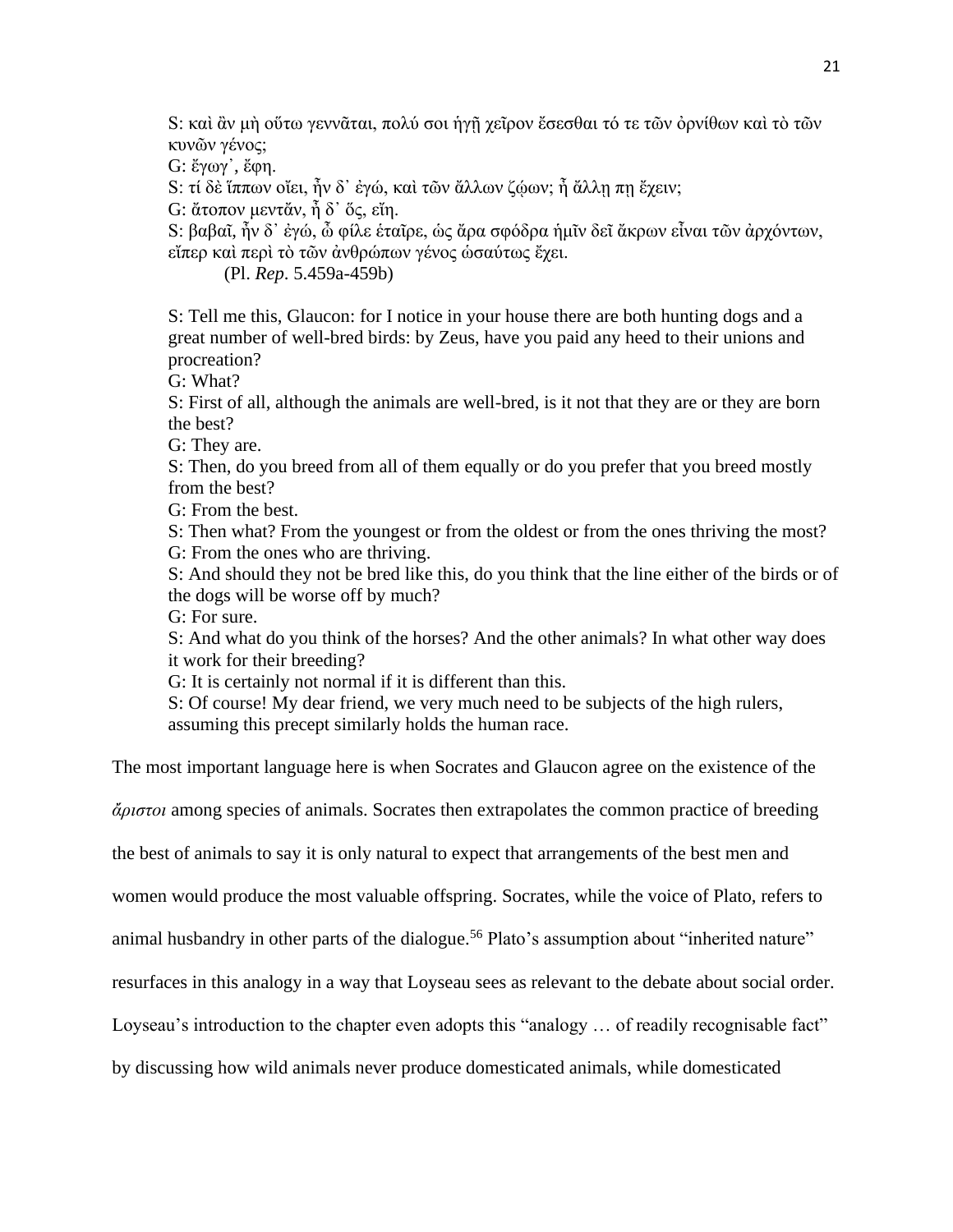animals never produce wild animals.<sup>57</sup> Plato's intent with this section is to explore the ramifications of eugenics to support a ruling class, but Loyseau decontextualizes a specific part of the argument to stress Plato's idea of natural divisions as a transmissible part of identity.

Immediately after using Socrates' analogy of animal husbandry, Loyseau adds the agreeing sentiment of Aristotle that the definition of nobility is "excellence of birth," rather than anything related to holding an aristocratic office (Loyseau, 4.2, p. 66). In Loyseau's reading, the argument of the philosophers is that nobility, "virtue of lineage," and "excellence of birth" are all synonymous (Loyseau 4.2, p. 66):

(πολῖται γὰρ μᾶλλον οἱ γενναιότεροι τῶν ἀγεννῶν, ἡ δ᾽ εὐγένεια παρ᾽ ἑκάστοις οἴκοι τίμιος) · ἔτι διότι βελτίους εἰκὸς τοὺς ἐκ βελτιόνων, εὐγένεια γάρ ἐστιν ἀρετὴ γένους. (Arist. *Pol*. 3.1283a.34-36) (For the high-born citizens are greater than the low-born, the quality of birth is honorable to each man at home): still because the better children will be from better parents, for the quality of birth is the virtue of lineage.

The language of Aristotle inherently glorifies the birthright of someone of a higher social order, describing "εὐγένεια" as the "ἀρετὴ γένους" (Arist. *Pol*. 3.1283a.36). Even though Aristotle admits that birth only increases the probability of virtue rather than guaranteeing it, Loyseau focuses on the equation of virtue and birth to identify a correlation by Aristotle which he will later subvert.

After the expected allusions to Platonism and Aristotelianism, Loyseau makes a one-off reference to Homeric poetry (4.2, p. 66). A scene from the *Odyssey* supplements the philosophical works to shows the full depiction of Greek thought regarding transmissible virtue. Loyseau mentions Homeric poetry in the particular context of arguing that there is some undeniable genetic advantage for those descended from nobility. Loyseau writes of how Homer described Telemachus as carrying on the virtue and wit of Odysseus, despite the fact that Odysseus was absent for Telemachus' formative years: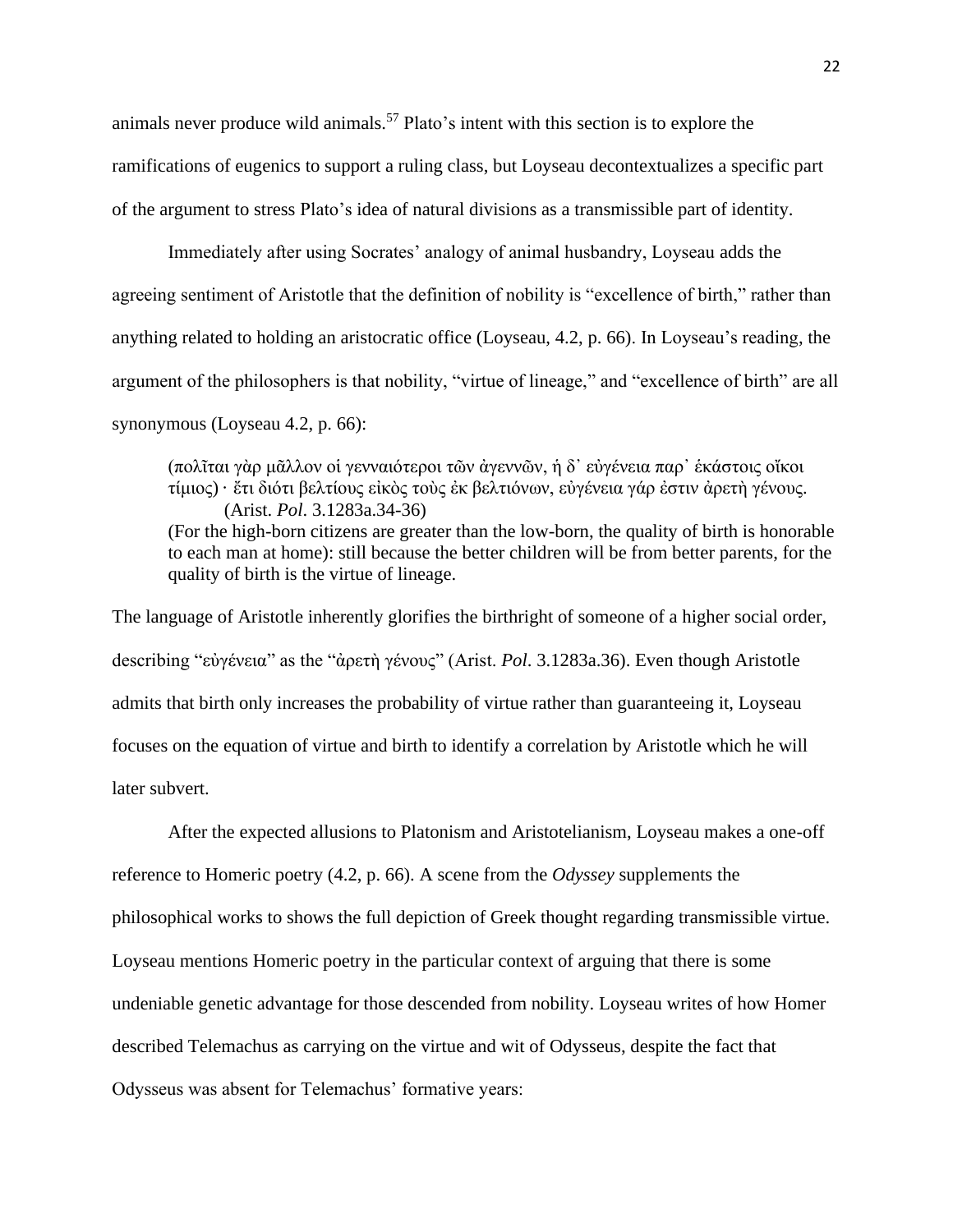τὸν δ᾽ ἀπαμειβόμενος προσέφη ξανθὸς Μενέλαος: 'ὦ φίλ᾽, ἐπεὶ τόσα εἶπες, ὅσ᾽ ἂν πεπνυμένος ἀνὴρ εἴποι καὶ ῥέξειε, καὶ ὃς προγενέστερος εἴη · τοίου γὰρ καὶ πατρός, ὃ καὶ πεπνυμένα βάζεις, ῥεῖα δ᾽ ἀρίγνωτος γόνος ἀνέρος ᾧ τε Κρονίων ὄλβον ἐπικλώσῃ γαμέοντί τε γεινομένῳ τε, (Hom. *Od*. 4.203-208) Replying to this, yellow-clad Menelaus said: "Oh friend, when you say such things, just like a wisened man Talks and acts, and as the man born before you might be: For you say the wisened things of your father, Someone's child is easily known when Zeus Spins out happiness in marrying and bearing children.

Loyseau's use of this passage to represent Greek poetic ideas about inheritable virtue is especially interesting because it goes against conventional readings of the passage. One potential plot device that has received more attention is a focus on how the lines take place within a section where Homer emphasizes the unusual wisdom of the young man Telemachus within the frame of a Greek conversational formula.<sup>58</sup> Another more common interpretation is that the scene is a continuation of a plot device where Telemachus' resemblance to Odysseus is so obvious that every Greek old enough to have met Odysseus makes the connection.<sup>59</sup> Histories on the reception of Homer do not provide evidence from social trends that suggest Loyseau reading the *Odyssey* in this way was conventional. Homeric epic did experience a resurgence in popularity in Europe during the Renaissance, but the early modern period brought no new analysis regarding the themes of Homeric poetry. <sup>60</sup> This passage is, then, a more novel innovation by Loyseau to reinforce the claim that the Greeks viewed quality of character as determined by parentage.

Finally, Loyseau refers back to both Plato and Aristotle to argue that the nobility, especially the ruling class, have a unique quality invested at creation which sets them apart from other orders of man. Loyseau wrote this section particular to praise the monarchy – in the vein of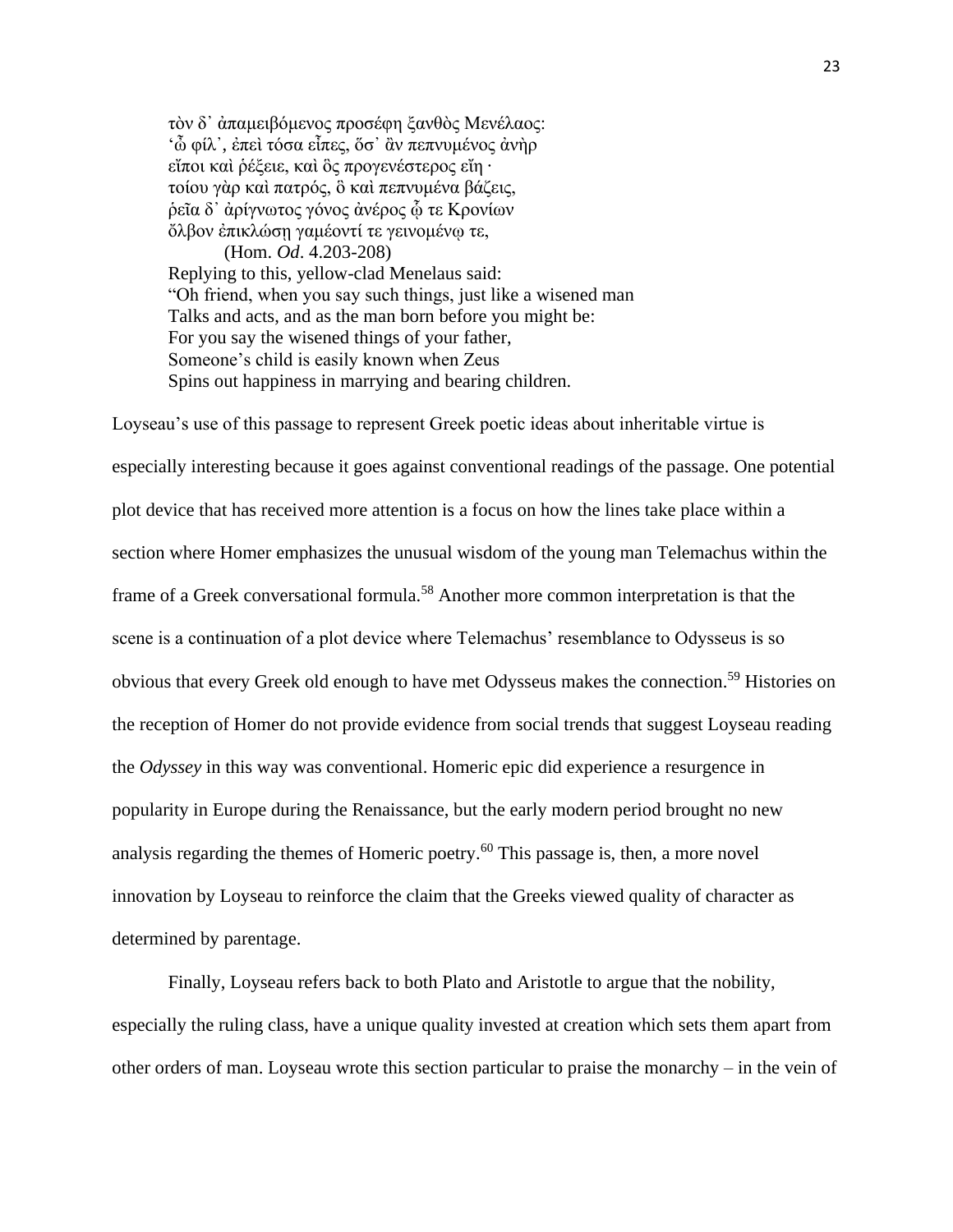Bodin and Tiraqeau before him – and to say that the transmissibility of nobility overrules the transmissibility of the Third Estate (Loyseau, 7.92, p. 162). Loyseau first argues this by pointing the reader to another passage from Plato's *Republic*:

πάνυ, ἦν δ᾽ ἐγώ, εἰκότως · ἀλλ᾽ ὅμως ἄκουε καὶ τὸ λοιπὸν τοῦ μύθου. ἐστὲ μὲν γὰρ δὴ πάντες οἱ ἐν τῇ πόλει ἀδελφοί, ὡς φήσομεν πρὸς αὐτοὺς μυθολογοῦντες, ἀλλ᾽ ὁ θεὸς πλάττων, ὅσοι μὲν ὑμῶν ἱκανοὶ ἄρχειν, χρυσὸν ἐν τῇ γενέσει συνέμειξεν αὐτοῖς, διὸ τιμιώτατοί εἰσιν · ὅσοι δ᾽ ἐπίκουροι, ἄργυρον · σίδηρον δὲ καὶ χαλκὸν τοῖς τε γεωργοῖς καὶ τοῖς ἄλλοις δημιουργοῖς. ἅτε οὖν συγγενεῖς ὄντες πάντες τὸ μὲν πολὺ ὁμοίους ἂν ὑμῖν αὐτοῖς γεννῷτε,

(Plat. *Rep*. 3.415a)

This passage returns to both the idea that biological and spiritual differences exist between the Third Estate and the higher orders. The men of higher orders with the potential to serve in the ruling class metaphorically consist of gold, while other workers contain silver, iron, and brass as they hold diminishingly valuable roles (Plat. *Rep*. 3.415a). This passage contains a second, internal reference to Hesiod's *Works and Days* where Hesiod describes eras of human history where the higher quality metal corresponds with the better quality of life.<sup>61</sup> Since Loyseau does not cite Hesiod once in the *Treatise of orders and plain dignities*, there is no indication whether he is familiar with the work. The connection, however, gives the reference to Plato more depth by adding Hesiod's idea of creation, diminishing human quality, and cosmology.

After the reference to Plato and the metals of the ages of man, Loyseau references a sentiment of Aristotle that kings served as the "mean genus between God and the people" (Loyseau, 7.92, p. 162). Lloyd identifies the relevant passage as:

εἰ δέ τις ἔστιν εἷς τοσοῦτον διαφέρων κατ᾽ ἀρετῆς ὑπερβολήν, ἢ πλείους μὲν ἑνὸς μὴ μέντοι δυνατοὶ πλήρωμα παρασχέσθαι πόλεως, ὥστε μὴ συμβλητὴν εἶναι τὴν τῶν ἄλλων ἀρετὴν πάντων μηδὲ τὴν δύναμιν αὐτῶν τὴν πολιτικὴν πρὸς τὴν ἐκείνων, εἰ πλείους, εἰ δ᾽ εἷς, τὴν ἐκείνου μόνον, οὐκέτι θετέον τούτους μέρος πόλεως · ἀδικήσονται γὰρ ἀξιούμενοι τῶν ἴσων, ἄνισοι τοσοῦτον κατ᾽ ἀρετὴν ὄντες καὶ τὴν πολιτικὴν δύναμιν: ὥσπερ γὰρ θεὸν ἐν ἀνθρώποις εἰκὸς εἶναι τὸν τοιοῦτον

(Aris. *Pol*. 3.1284a.3-10)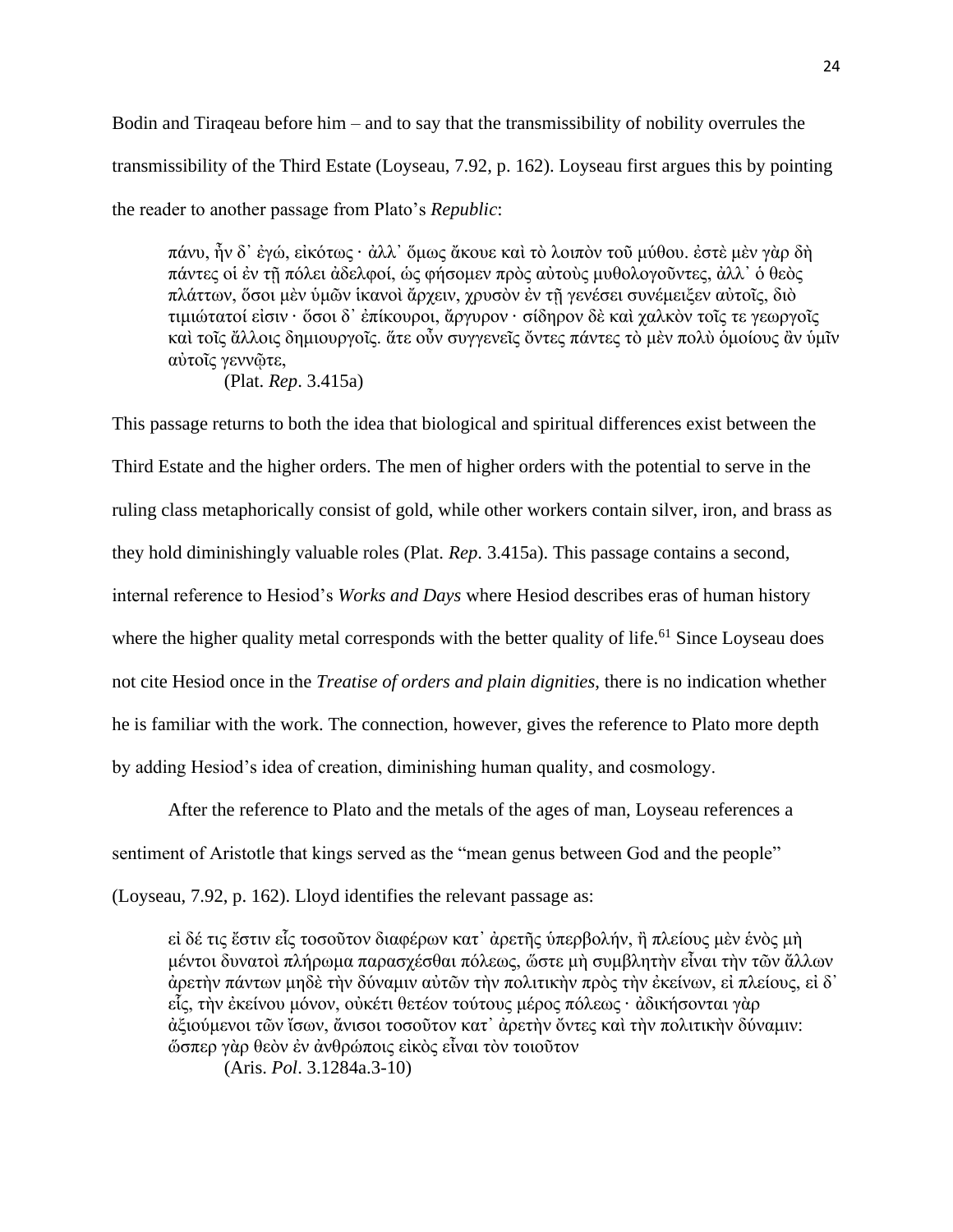But if someone is distinct by such superiority according to virtue, or many are but surely not enough to amount to a complete state, so that the virtue of all other men will not be compared nor will the political capability of others against that of these men, if there are many of them or if there is just one, for his virtue alone, these men should never be counted as a share of the state: for they will be harmed once they are valued as equals, they are unequal according to such virtue and such political capability: for they will be just like a god among men.

Marguerite Deslauriers' (2013) chapter on political inequality in Aristotelianism frames this elevation of the ruling class as a central feature of Aristotle's thought.<sup>62</sup> In her analysis, Aristotle focuses on the city-state as the primary unit of investigation and how to maintain κοινωνία (unity). The important context she points out is that Aristotle's greatest criticism of Plato's *Laws* was how Plato did not clearly enough elaborate on the substantial differences between the ruling class and the subject class. She ultimately argues that Aristotle views unity as a necessary step for stability or prosperity, but that such unity is impossible without inequality.<sup>63</sup> This makes a compelling reading for passages by Aristotle such as this, as it adds to the context of his overall work. Loyseau would eagerly seize a work that argues to embrace inequality as a necessity to achieve stability and would find material from Aristotle's *Republic* as a whole beyond just this passage about the values of kings.

The idea that nature tends naturally divide itself beyond the sphere of human government is central to both the exchange between Socrates and Glaucon and Loyseau's chapter on the order of Nobility, even if the arguments diverge after that point. Loyseau uses these passages to develop the Greek idea that parentage and social order are the determiner of nobility. He then disagrees with Plato, Aristotle, and Homer, arguing that order instead brings "a particular aptitude and capacity" rather than an innate goodness (Loyseau, 1.3, p. 8). Although he dissents on one of the two main points about the nature of social order, he successfully uses Greek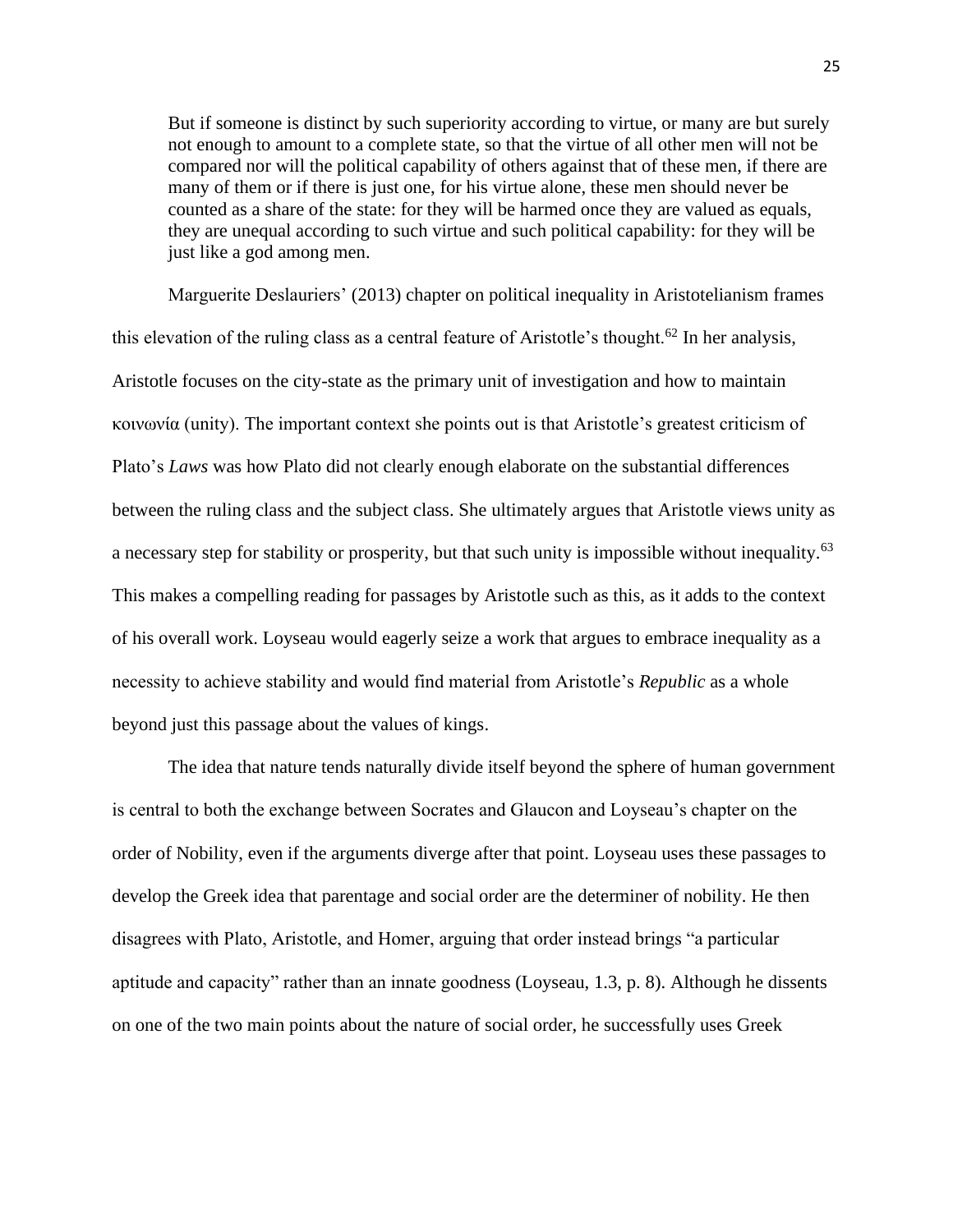material to identify a philosophy where social order is a universal truth and where there is the objective presence of something distinguishing people of higher social orders.

# **Ancient History and General Principles of Society**

Once Loyseau is operating within his assumptions about the universal laws of moral quality and inequality, he devotes attention to the principles of the Greek and Roman laws that struggle with ratifying these principles. He makes evident his access to Roman law through his copious references to the codes of Justinian and Theodosius, but what is interesting and more relevant is how he uses Greek and Roman literature to identify broad trends in the history of society and government. He cites evidence from Aristotle's and Jerome's reflection on social classes and public office, as well as evidence from Roman antiquarians about the origins of Roman ideas about social distinction.

Aristotle's works provide a bridge from the discussion of universal statements from philosophy to the broad generalizations about how law can address these universals. Elsewhere in his *Politics*, he discusses the actual ramifications of offices with barriers to entry. Aristotle's argument is that, in a case study on Spartan government, poor Spartans should not have the privilege of holding the office Ephor due to the risk of their need for money corrupting their public duties (Arist. *Pol*. 2.1270a). Beyond the obvious fiscal risk, Loyseau sees this as underlying an overlooked requirement for office later confirmed by Roman law. The treatise posits this as a principle where it is not just wealth that is significant – but that a citizen can't fully manage "public responsibilities" with having "virtue and means together" (Loyseau, 2.5, p. 24). Loyseau also uses the verbiage of "those worthy by merit and resources" to describe how laws can actualize the abstract principle of the advanced potential and capacity of Second Estate politicians (Loyseau, 2.5, p. 4).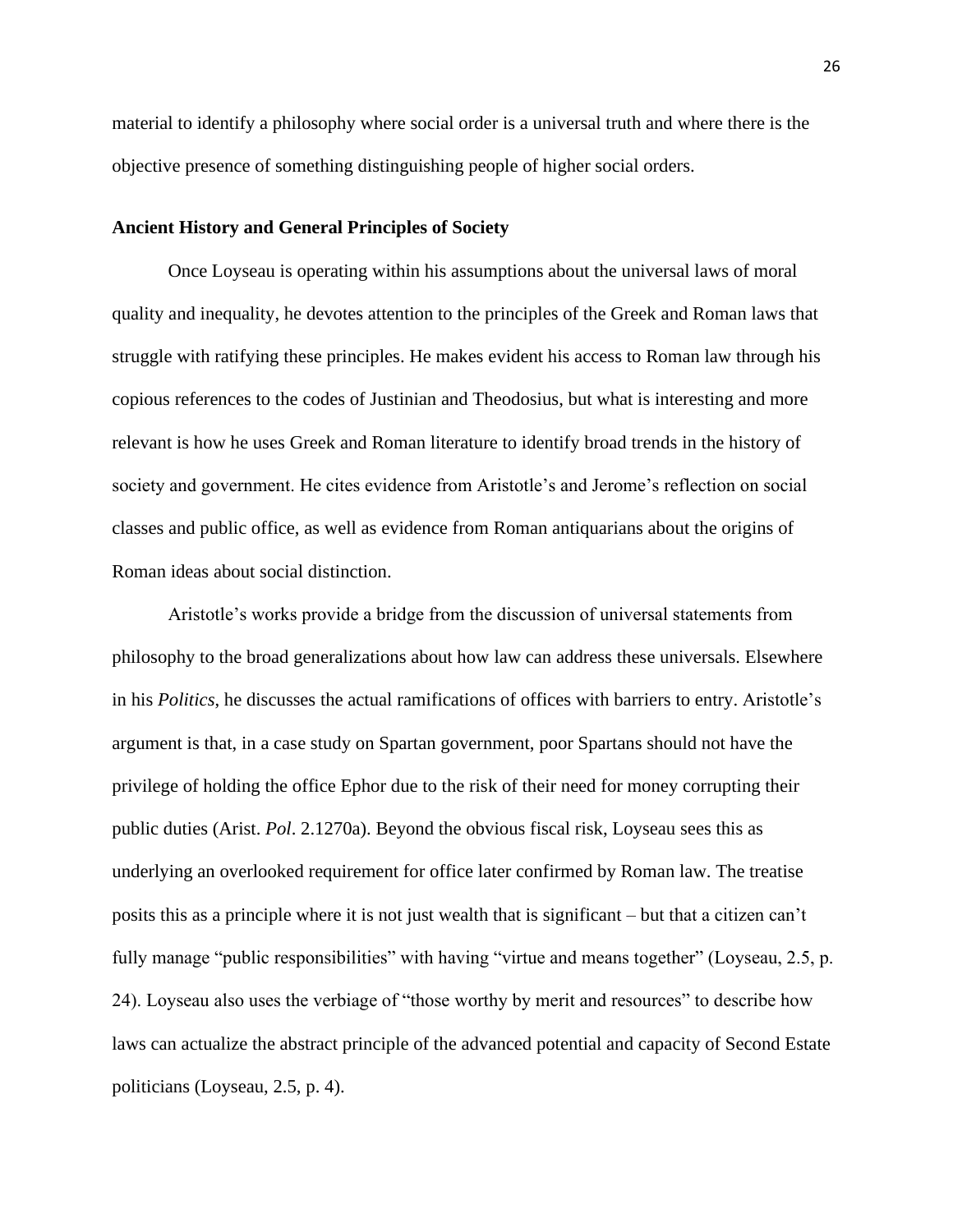Loyseau continues the line of thought on social order distinguishing noble men with a quote he attributes to St. Jerome: "bright honour certainly becomes vile in the multitude, and merit worthless in the eyes of the worthy when many possess it unworthily" (Loyseau 5.34, p. 91). This contributes to the idea of the nobility dominating politics and public office by having the government restrict access to the abstract quality of 'virtue.' What is interesting about the use of this remark from St. Jerome is that it dates to a period after the institution of the two legal classes *honestiores* and *humiliores*. <sup>64</sup> Moreover, the limitations placed upon the *humiliores* grew more stringent later in Roman history, offering as little social mobility for the Roman lower class as was available to the French lower class. <sup>65</sup> Jerome is writing from a Christian perspective, but still in the context of a Roman empire where wealth and social status limited rights and privileges. Loyseau, building off both Aristotle and St. Jerome, argues for the legal principle of reserving office for the theoretically superior and restricting mobility into this superior social order.

Loyseau also refers to obscure Roman antiquarians to make examples of how the foundations of Roman society are deeply interwoven with the foundations of their social hierarchy. His first citation is from the *Roman Antiquities* of Dionysius of Halicarnassus, a minor author from the late early Principate who discusses Romulus' early social organizations:

ἑτέρα δὲ αὐτῶν πάλιν τῶν ἀνδρῶν ἡ τὰ φιλάνθρωπα καὶ τὰς τιμὰς διανέμουσα κατὰ τὴν ἀξίαν, ἣν μέλλω διηγεῖσθαι. τοὺς ἐπιφανεῖς κατὰ γένος καὶ δι᾽ ἀρετὴν ἐπαινουμένους καὶ χρήμασιν ὡς ἐν τοῖς τότε καιροῖς εὐπόρους, οἷς ἤδη παῖδες ἦσαν, διώριζεν ἀπὸ τῶν ἀσήμων καὶ ταπεινῶν καὶ ἀπόρων.

(Dion. Hal. *Ant. Rom*. 2.8.1)

But once more there was another group of men, more benevolent and set apart by their honor according to the merit of their honor, which I am going to discuss. Romulus divided the men distinguished according to their lineage, men who were commended according to their virtue and rich for that point in time, for whom there were already children, from the unremarkable Romans and the lowly Romans and the impoverished Romans.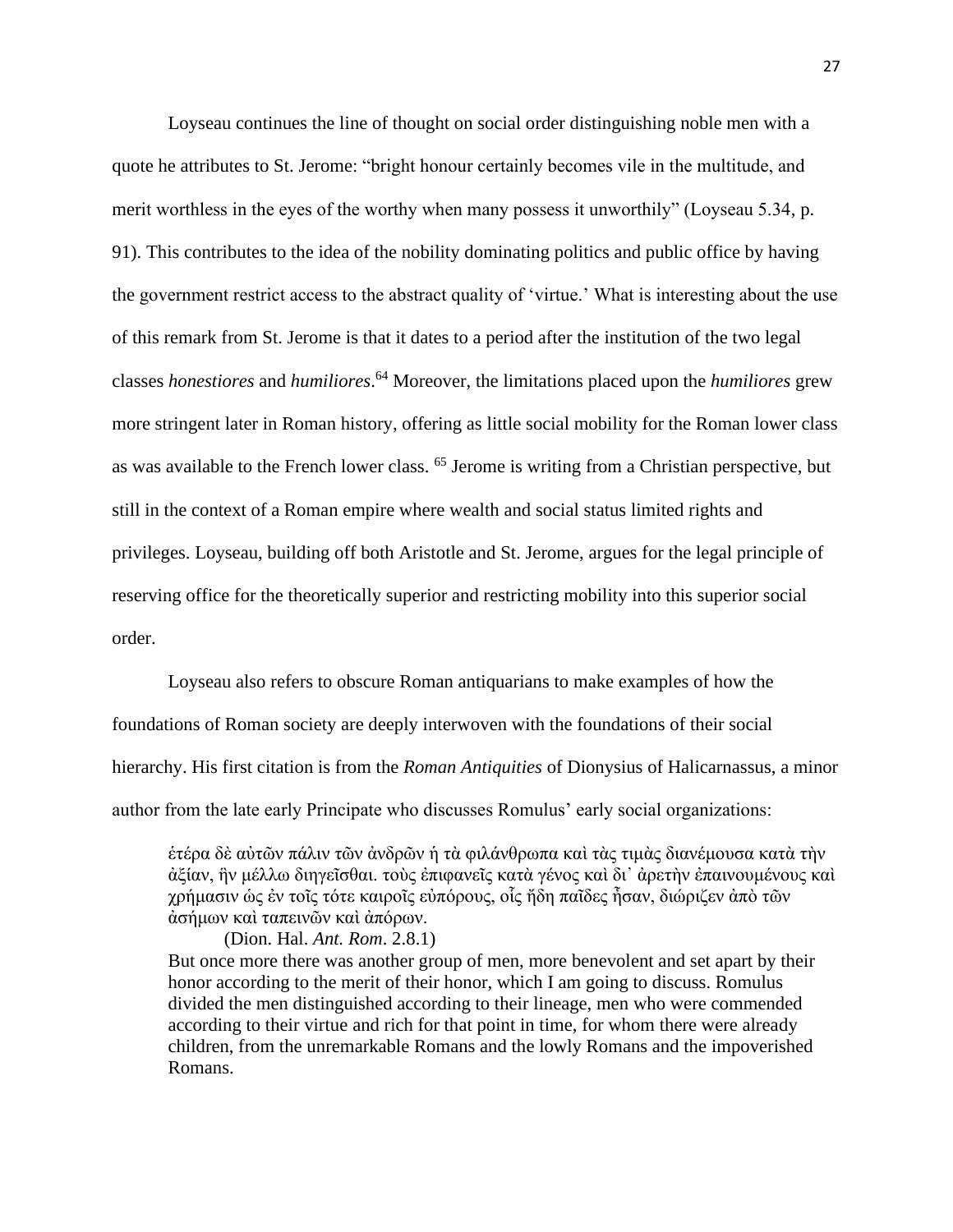While Dionysius describes the Roman foundation legend, he conveniently uses much of the same Greek vocabulary as Plato and Aristotle, allowing Loyseau to apply his philosophical ideals to historical examples. Dionysius describes the deciding factors for allowing certain men into Romulus' elite social order as "γένος" and "ἀρετὴν," again emphasizing the connectivity of high birth and virtue (Dion. Hal. *Ant. Rom*. 2.8.1). In addition, the Dionysius describes each man's honor as according to "τὴν ἀξίαν," following Aristotle's principle of obtaining higher office through a merit that is only attainable through membership in a noble social order (Dion. Hal. *Ant. Rom*. 2.8.1). The work elsewhere compares Roman social divisions to Athenian social divisions and how the Roman patriciate was equivalent to the Athenian "εὐπατρίδαι" – a term conceptually similar to Aristotle's "εὐγένεια" (Dion. Hal. *Ant. Rom.* 2.8.2; Arist. *Pol*. 3.1283a.36). Loyseau argues these two civilizations are evidence for the fact that a noble social order will tend to distinguish itself from the rest of the population, and so French law should follow suit by legally separating the Second Estate from the Third Estate (Loyseau, 4.4, p. 67).

Immediately after the use of the antiquaries of Dionysius of Halicarnassus, Loyseau cites a surviving epitome of the *De Verborum Significatu* of Sextus Pompeius Festus. Festus' work on Latin etymology and semantics serves as a means for Loyseau to analyse the application of social principles of the early Republic by appealing again to the semantic tools he had used when discussing κόσμος and τάξις. The focus of his analysis here is the word "ingenuus" (Loyseau, 4.7, p. 68). According to Loyseau, speeches surviving from the early Republic describe the descendants of patricians as "ingenui" (Loyseau, 4.7, p. 68). His analysis stresses the etymological similar of the Latin 'genus' in 'ingenuus' to the Greek 'γένος' in 'εὐγένεια' (Loyseau, 4.7, p. 68). He sees this as the application of Aristotle's ideas about the importance of birth as it relates to the potential for public office and contribution to the state as an official.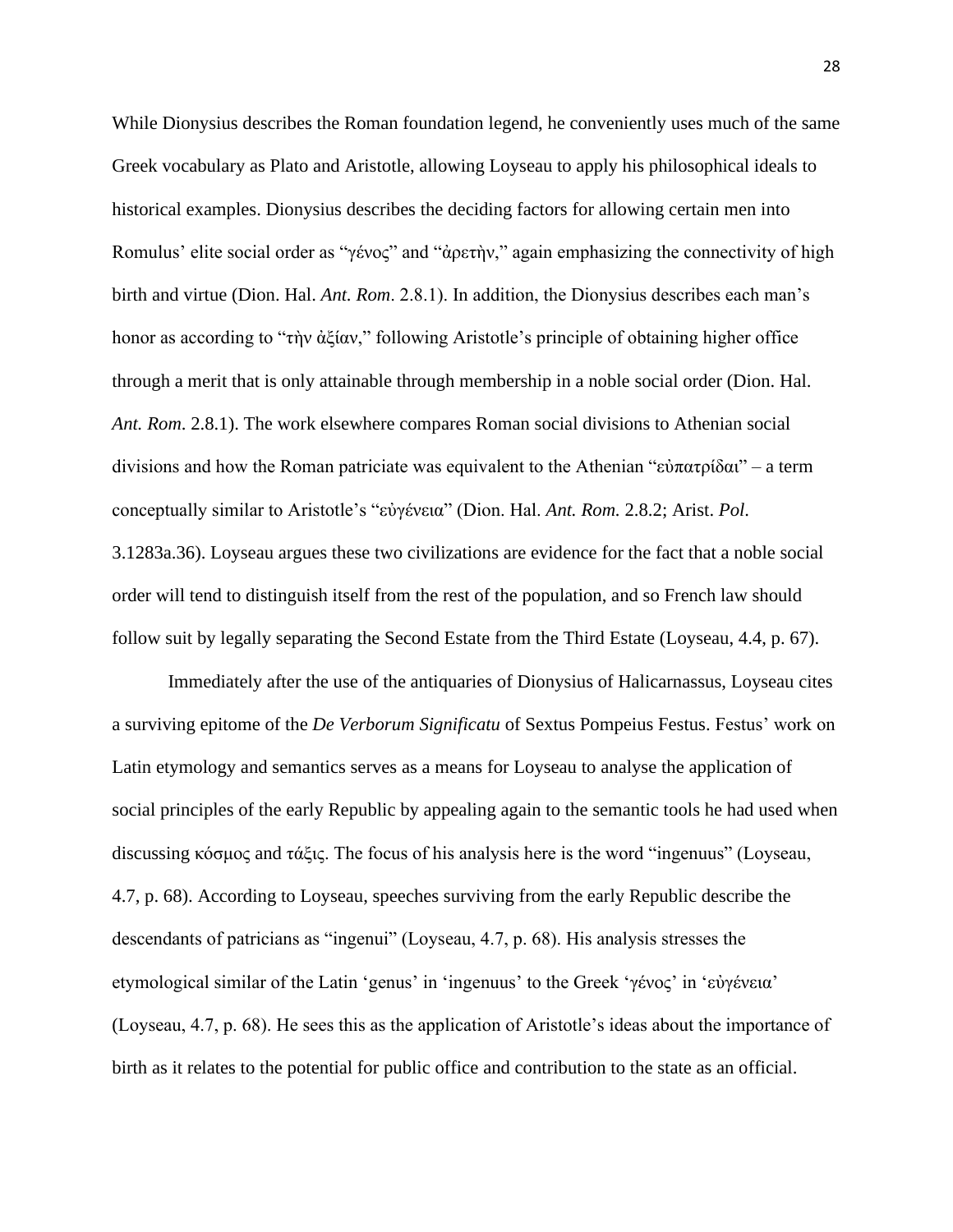# **Caesarian Ethnography of Gaul**

Robert Descimon identified a pattern of Loyseau's treatises to reflect not just contemporary French culture and law, but also a "*mos gallicus*."<sup>66</sup> By appealing to French ancient history that predates even the Roman period, Loyseau was able to defend his legal opinions with a more totalising base of evidence than by drawing on ideas solely from Rome's imperial center in central Italy.<sup>67</sup> The century before the *Traité des ordres et simples dignites*, Caesar enjoyed a massive wave of popularity to the point that new editions or translations of the *Commentarii de Bello Gallico* appeared no less than eighteen times in the sixteenth century.<sup>68</sup> The popularity of Caesar became almost a self-fulfilling loop, as the Latin of his *Commentarii* became a part of an introductory Latin curriculum and introduced ancient perspectives on French national identity.<sup>69</sup> Loyseau draws on Caesar as his sole source for Gallic custom, which, in Loyseau's eyes, falls into the same tripartite pattern as *Ancien Régime* France.

Loyseau was by no means isolated in using the few surviving facts about ancient Gaul to make proclamations about early modern France. François de Belleforest, an official court historian under the Valois king Henry III, published a history of France tracing its national origins back through the Franks to the pre-Roman Gauls.<sup>70</sup> Belleforest exerted a great amount of influence over French historiography at the time, with his impact visible mainly in the Paris of the 1570s and 1580s.<sup>71</sup> The intellectual legacy of Belleforest relevant to a study of Loyseau's ideas is that Belleforest's history normalized the idea of a national identity that traced its origins past Roman civilization.<sup>72</sup> This historical perspective gave French theory a primordial angle with which to argue, since Belleforest posited that the Gauls inhabited France since immediately after the Biblical flood and enjoyed an independent culture without Roman oversight.<sup>73</sup> The practice of referring to Gallic history was well established before Loyseau's life, as jurists over the past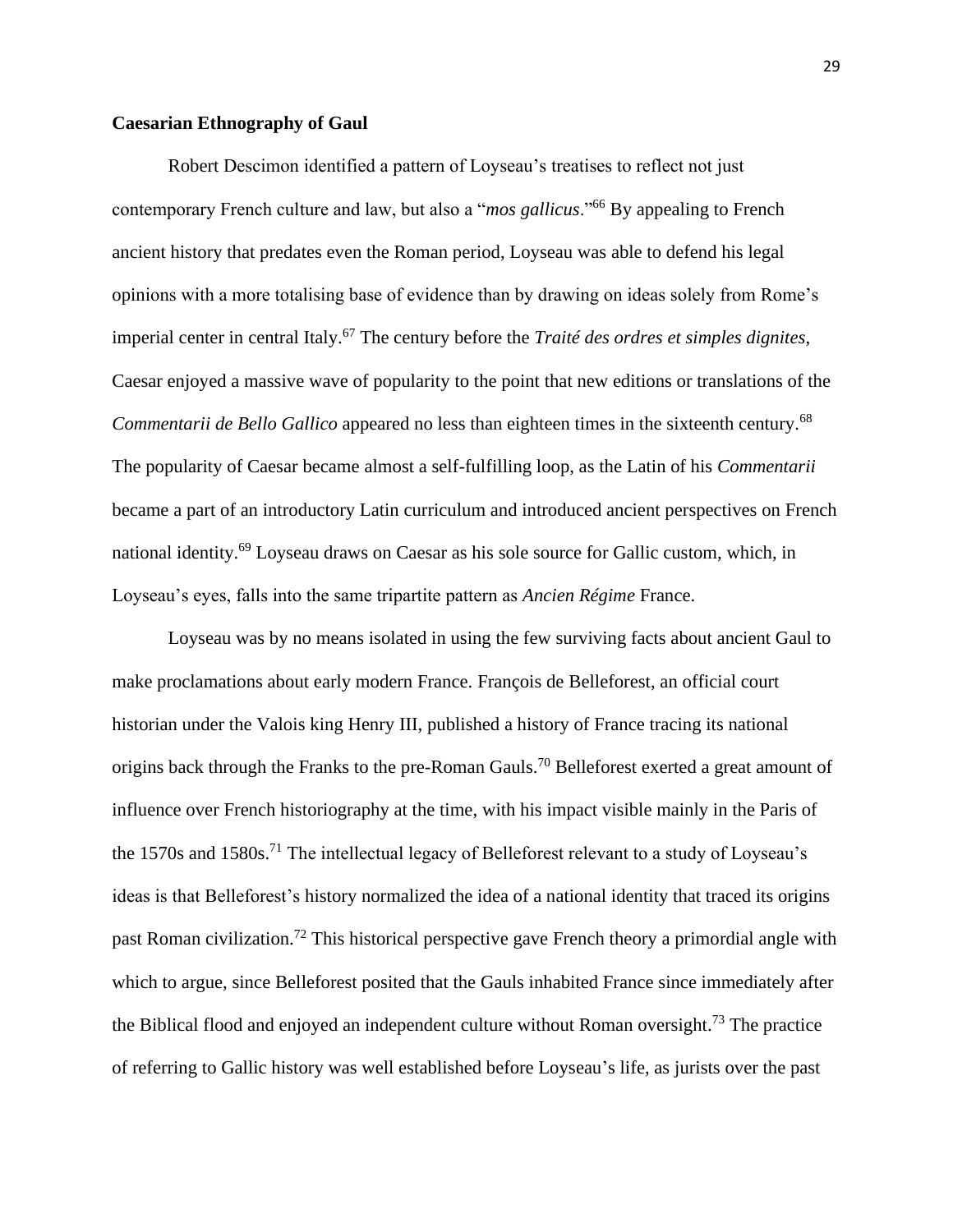centuries had increasingly drawn upon "the indigenous character of customs" to argue certain laws dated to pre-Roman France.<sup>74</sup> The use of Gallic hitory compounded with the French idea of traditional practices being equal to written laws and even being the "*certissima lex*." 75

The topic of primordial origins for the nation's social divisions begins in chapter four, when Loyseau compares how divisions appear in the earliest known Athenian and Roman constitutions with how Julius Caesar describes the Gauls naturally dividing into groups (Loyseau, 4.28, p. 76). He compares different accounts of Romulus' foundation of the Roman monarchy elsewhere in his treatise, leading him to see social division as an innate feature for their different forms of government. His numerous citations of Aristotle also suggest he could have read the *Athenaion Politeia*, but at the very least he has already cited Aristotle's thoughts on social division. He gives a pragmatic reason behind both developments, saying that multiple different social groups allow the entire population to contribute to the different tasks of running a country (Loyseau, 4.28, p. 76). Before Roman imperial incursions, the Gauls developed a similar system. Loyseau's arguments for the existence of such a system in pre-Roman Gaul rely on one passage from the *Commentarii De Bello Gallico*, which begins:

In omni Gallia eorum hominum, qui aliquo sunt numero atque honore,<sup>76</sup> genera sunt duo. Nam plebes paene servorum habetur loco, quae nihil audet per se, nullo adhibetur consilio. Plerique, cum aut aere alieno aut magnitudine tributorum aut iniuria potentiorum premuntur, sese in servitutem dicant nobilibus: in hos eadem omnia sunt iura, quae dominis in servos. Sed de his duobus generibus alterum est druidum, alterum equitum.

#### (Caes. *BGall*. 6.13.1-3)

In all Gaul there are two kinds of these people, who are aligned according to any rank and dignity. For the peasants, who dare to do nothing of their own free will, are almost held in the status of slaves and are summoned to no judge. Generally, when they are oppressed either due to debt or due to the size of their tributes or due to the unjust severity of more powerful men, they dedicate themselves to slavery to the nobility: for this nobility all the laws are the same as for the masters over slaves. But from these two races one is the druids, the other is the equestrians.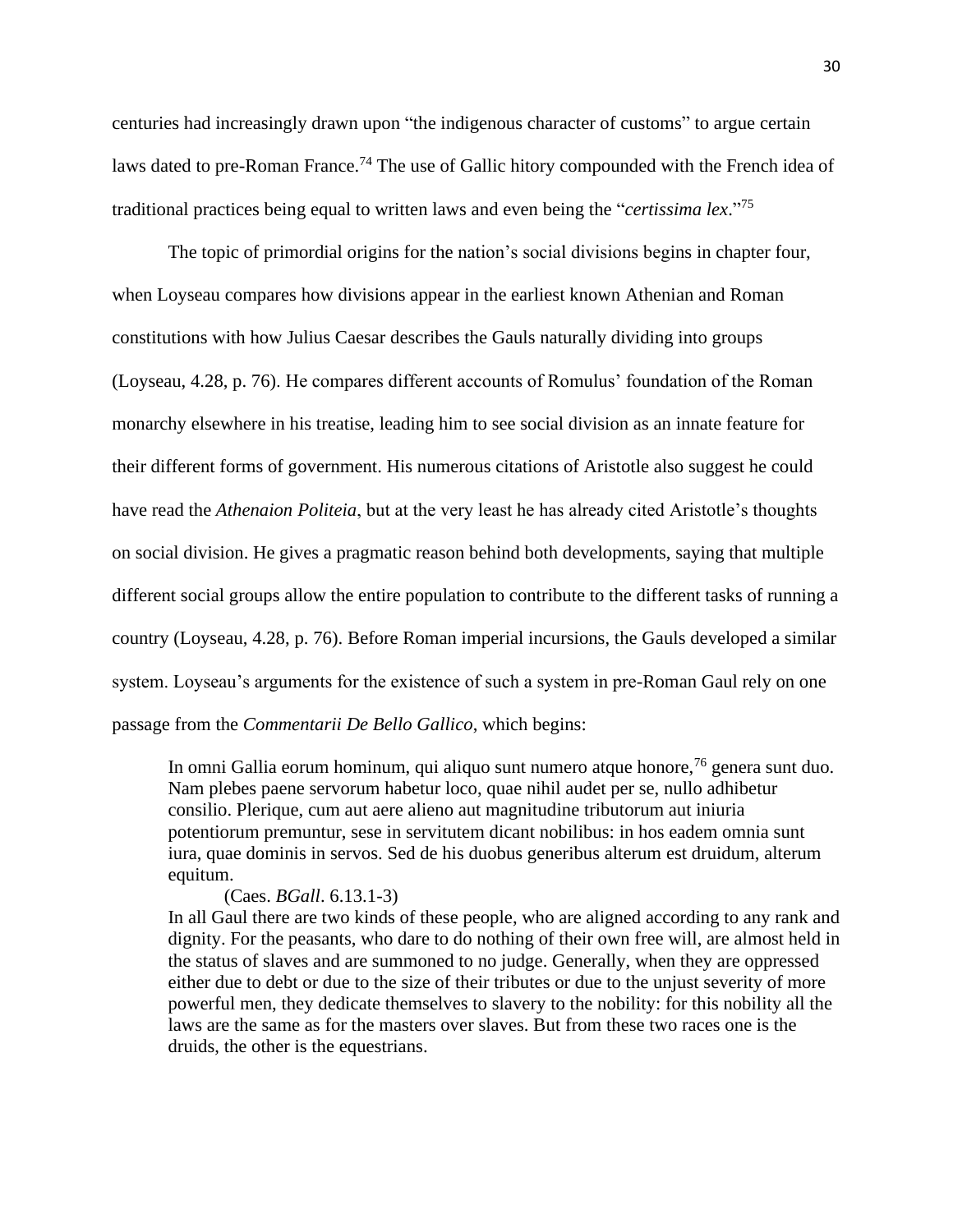Caesar later gives more detail about the role of each group in Gallic society, but his basic overview aligns neatly with Loyseau's vision of French society. Caesar opens by describing the orders of Gauls as *genera*, language similar to the *ingenuus* and *ingenuitas* Loyseau has cited elsewhere as proof for the innate aspects of social distinction.

Although Caesar identifies two groups comprising the critical parts of Gallic society, the first social order he mentions is the Gallic *plebes*. When Loyseau reads Caesar's description, he sees this body as the ancient predecessor of early modern France's Third Estate. This leads him to write "nevertheless, in ancient Gaul no account was of [the third estate], nor was it held in any respect or regard" (Loyseau, 8.2, p. 166). This allows him to justify saying that, when considering the dignity associated with each order, the Third Estate "is not properly an order" (Loyseau, 8.1, p. 166). Intead of having exclusive, specialized roles like the Clergy and Nobility, the Third Estate includes the entire French population that does not fall within the two orders.

Caesar's description of the *plebes* even gives extra weight to Loyseau's subversion of the Third Estate underneath the nobility, since Caesar writes that the Gallic peasants are virtually slaves to support their nobility (Caes. *BGall*. 6.13.2). While slavery was a separate legal class within France not recognized as citizens or members of any estate, the rhetoric of the Third Estate as slaves strengthens the superiority of the Clergy and Nobility by tracing the humility of the Third Estate back to France's origins. Loyseau returns to this point later in the chapter to argue that the rural husbandmen and villagers of the Third Estate are lowly even in comparison to other members of the Third Estate. Loyseau uses Caesar's observations as support, as he consistently views husbandmen and villagers as the absolute most base level of society throughout his works (Loyseau, 8.48, p. 179).<sup>77</sup> By drawing upon Caesar, he argues that, not only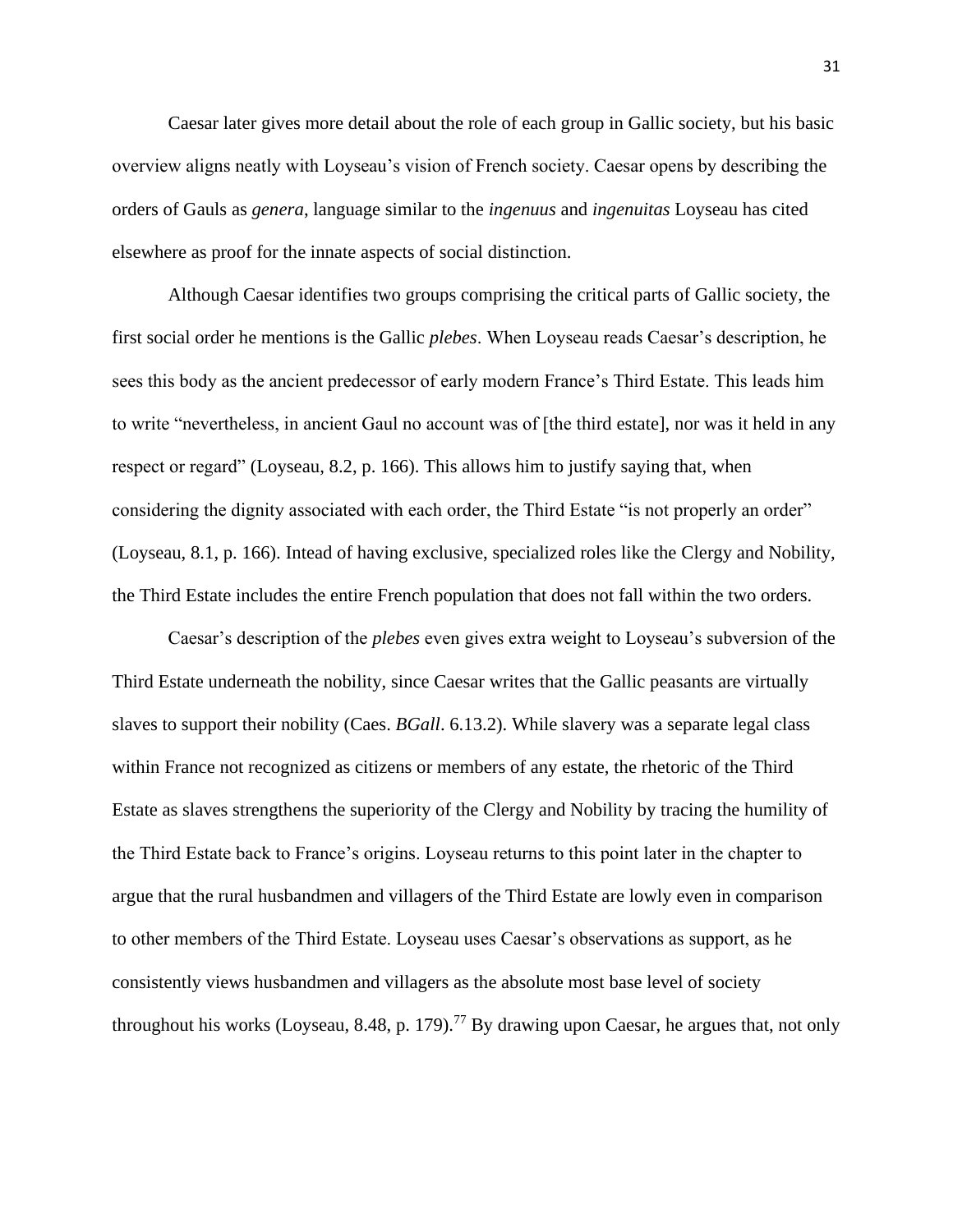are the Third Estate the least noble, but there are specific sub-groups at the bottom of the Third Estate.

The rest of this chapter in book six of *Commentarii de Bello Gallico* concentrates on the separation of the druids from the rest of the nation and their distinct functions. Loyseau maintains it is a novelty for the French to have a separate social order for religious roles, pointing to how the Romans intermingled their religious officials across social orders (Loyseau, 3.4, p. 49). In a treatise where he usually argues in favor of linking French and Roman law, breaking this pattern requires a credible ancient precedent, which Loyseau finds in Gallic history. Just as Loyseau's Clergy are exempt from military service and taxes, the Druids "a bello abesse consuerunt neque tributa una cum reliquis pendunt (Caes. *BGall*. 6.14.1)."

The last point Loyseau makes using Caesar's ethnography is that the position of First

Estate is the proper rank for the clergy. During his discussion of the Gallic druids, Caesar writes:

Natio est omnis Gallorum admodum dedita religionibus, atque ob eam causam, qui sunt adfecti gravioribus morbis quique in proeliis periculisque versantur, aut pro victimis homines immolant aut se immolaturos vovent administrisque ad ea sacrificia druidibus utuntur, quod, pro vita hominis nisi hominis vita reddatur, non posse deorum immortalium numen placari arbitrantur

(Caes. *BGall*. 6.16.1-3). The entire nation of the Gauls is very much dedicated to religion, and because of this, those who have been affected by rather serious diseases and those who are in the midst of battles and dangers, either burn people as victims or they dedicate themselves to be burned and use the druids as the agents of their self-sacrifice, because unless someone's life might be returned for someone else's life, they think it is not possible to placate the divine will of immortal beings.

The remark that the entire nation of the Gauls is dedicated to religions gives Loyseau a source for the prestige he attributes to the Clergy. In the Roman constitution, the body of the Senate was the highest ranking social order (Loyseau, 3.4, p. 49). In France, however, the clergy ranks the highest. Loyseau traces this tradition back to the Gauls esteeming the clergy so highly. This unique social situation sets France apart from the rest of Western Europe, as most other nations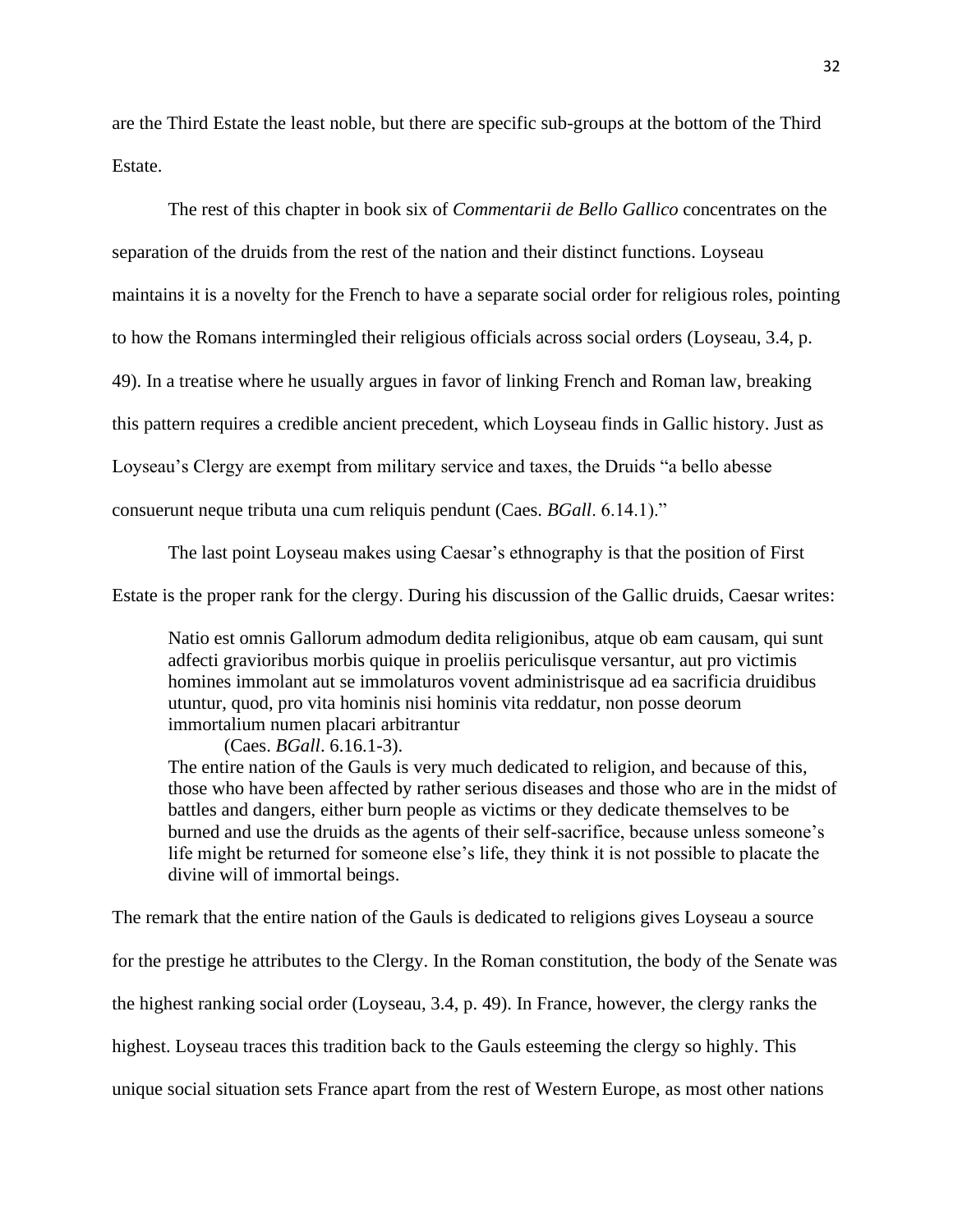either follow Roman practice of intermingling church officials across orders or giving the nobility more power (Loyseau, 3.3, p. 48). Loyseau remarks that "France … has always been more Christian and has honoured the church more highly than has any other nation in the world " (Loyseau, 3.3, p. 48). Equpping himself with information from Julius Caesar's account of Gallic sociology allows him to make such declarations and to reaffirm the respective positions of the First and Third Estate.

# **Conclusion**

It seems likely that Charles Loyseau saw his role in history as someone engaging in legal and political debates of the sixteenth and seventeenth century, not as an inactive bystander. In this role, he often found himself defending controvertible positions of the monarchy, even if he dissented from royal agendas at times. Arguably his literary *aristeia* was 1610's *Traité des ordres et simples dignites*, which shaped France's social policies so deeply they remained until the complete overhaul of French government in 1789. This work reflects several trends in the French jurisprudence of Loyseau's era, namely the pre-eminence of Classical texts in legal education and the emphasis on tradition as a valid origin for national law.

As was standard practice for French legal authors at the time, Loyseau cited copiously from several types of available evidence ranging from his immediate contemporaries to Classical sources as old as Homer's *Iliad*. Although the bulk of his references to Classics are citations of *codices* of Roman law in an attempt to connect French law to Roman precedent, some of the most interesting argumentation comes when he cites literary material to make more generalized claims. Throughout the eleven chapters, Loyseau draws from Plato, Aristotle, Homer, Julius Caesar, and various Roman historians and antiquarians to make universal arguments about the nature of social division. His primary findings include the idea that social order rests at the core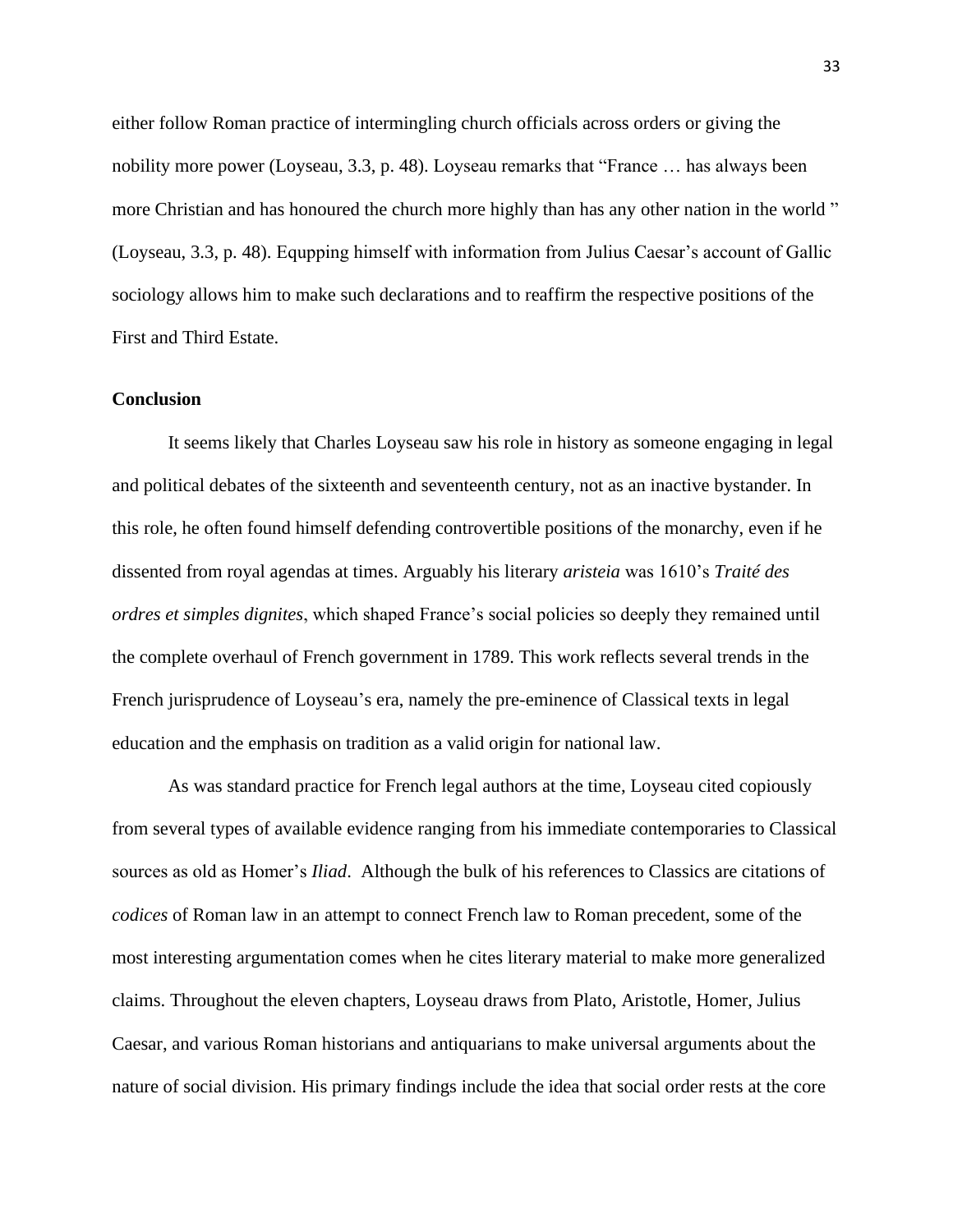of human existence, that human governments tend to find legal solutions for inequity, and that French tripartite social order reaches back to pre-historical days.

Although this paper has established the overlap between Loyseau's citations of Classical sources and his opinions on universal laws, there is room for more discussion on the reception of Classics in his works and other works from the early *ancien régime*. Aside from the reception related to universal princples which this paper has discussed, he cites Classics on several other occasions to justify minute differences between subcategories of members of the Clergy, Nobility, and Third Estate. He also cites the Classics copiously in his other works, which Brigitte Basdevant-Gaudemet (1976) has already investigated in his treatise on seigneuries, although there is little analysis for his other works. There is also much to be said for the reception by other authors of the period, such as the lawyer Jean Bodin or the church figure Cardinal Richelieu, who drew from Greek and Roman literature to solidify the position of the monarchy and the *ancien régime*.

<sup>3</sup> Howell A. Lloyd, introduction to *A treatise of orders and plain dignities*, by Charles Loyseau, trans. and ed. Howell A. Lloyd (Cambridge: Cambridge University Press, 1994), xvi.

<sup>4</sup> Lloyd, introduction to *A treatise of orders and plain dignities*, xvi.

<sup>5</sup> All subsequent in-text citations of Loyseau will follow the format of "Loyseau, [chapter number]. [paragraph number], p. #" so that readers will be able to find the relevant section whether they are using Lloyd's translation or another edition.

<sup>1</sup> Howell A. Lloyd, "The Political Thought of Charles Loyseau (1564-1627)," *European Studies Review* 11, (1981), 54.

<sup>2</sup> Peter Burke, "The language of orders in early modern Europe," in *Social Orders and Social Classes in Europe since 1500: Studies in Social Stratification*, ed. M. L. Bush (New York: Taylor & Francis, 1992), 9; David Parker, *Class and State in Ancien Régime France: The Road to Modernity?* (New York: Routledge, 1996), 6-7.

<sup>6</sup> Lloyd, Introduction to *A Treatise of orders and plain dignities*, xxi.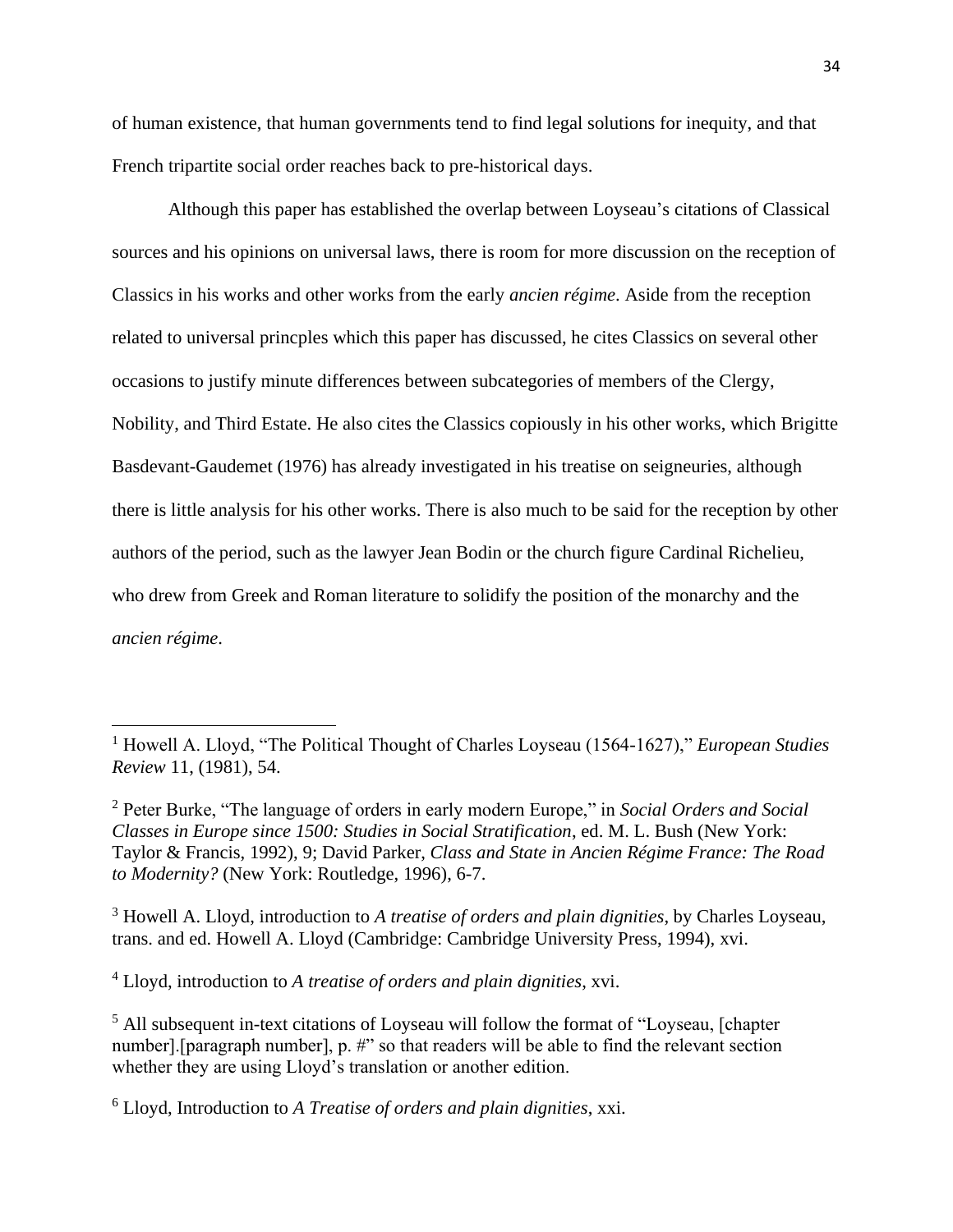<sup>7</sup> Lloyd, Introduction to *A Treatise of orders and plain dignities*, xvi.

<sup>8</sup> W. M. Spellman, *European Political Thought, 1600-1700* (New York: St. Martin's Press, 1998), 109. Loyseau notably does not cite Aristotle's *Nicomachean Ethics* at all in this treatise, although he does refer to the *Rhetoric* in 4.39, p. 70.

<sup>9</sup> Lloyd, introduction to *A treatise of orders and plain dignities*, xvii.

<sup>10</sup> O. M., review of *La vie et les oeuvres de Loyseau (1564-1627)*, by Jean LeLong, *Nouvelle revue historique de droit français et étranger* 34 (1910): 714.

<sup>11</sup> Roland Maspétiol, "L'état en France au début du XVII<sup>e</sup> siécle: Charles Loyseau," *Revue des Deux Mondes (1829-1971)* (1961), 93.

<sup>12</sup> Peter Burke, "The language of orders in early modern Europe," in *Social Orders and Social Classes in Europe since 1500: Studies in Social Stratification*, ed. M. L. Bush (New York: Taylor & Francis, 1992), 5.

<sup>13</sup> Lloyd (introduction to *A treatise of orders and plain dignities*, xvi) has mentioned that Loyseau's use of different historians seems almost "indiscriminate" and frequently gives two sources equal repute, even if one is a fiction, forgery, or far removed from the events it describes.

<sup>14</sup> Gian Biagio Conte, *Latin Literature: A History*, trans. Joseph Solodow, ed. Don Fowler and Glenn W. Most (Baltimore: Johns Hopkins University Press, 1999), 232.

 $15$  Burke, 2.

 $16$  Burke, 3.

<sup>17</sup> Burke, 4.

<sup>18</sup> Lloyd, introduction to *A treatise of orders and plain dignities*, xxiii.

<sup>19</sup> Emmanuel Le Roy Laduire. *The Ancien Régime: A history of France 1610-1774*, trans. Mark Greengrass (Cambridge: Blackwell Publishers Inc, 1996), 3.

<sup>20</sup> J. H. M. Salmon, *Society in Crisis: France in the Sixteenth Century* (New York: St. Martin's Press), 13

<sup>21</sup> L. D. Reynolds & N. G. Wilson, *Scribes and Scholars: A Guide to the Transmission of Greek & Latin Literature*, 4th rev. ed. (Oxford: Oxford University Press), 172.

<sup>22</sup> Howell A. Lloyd, *The State, France, and the Sixteenth Century* (London: George Allen & Unwin, 1983), xix.

<sup>23</sup> Lloyd, *The State, France, and the Sixteenth Century*, xix.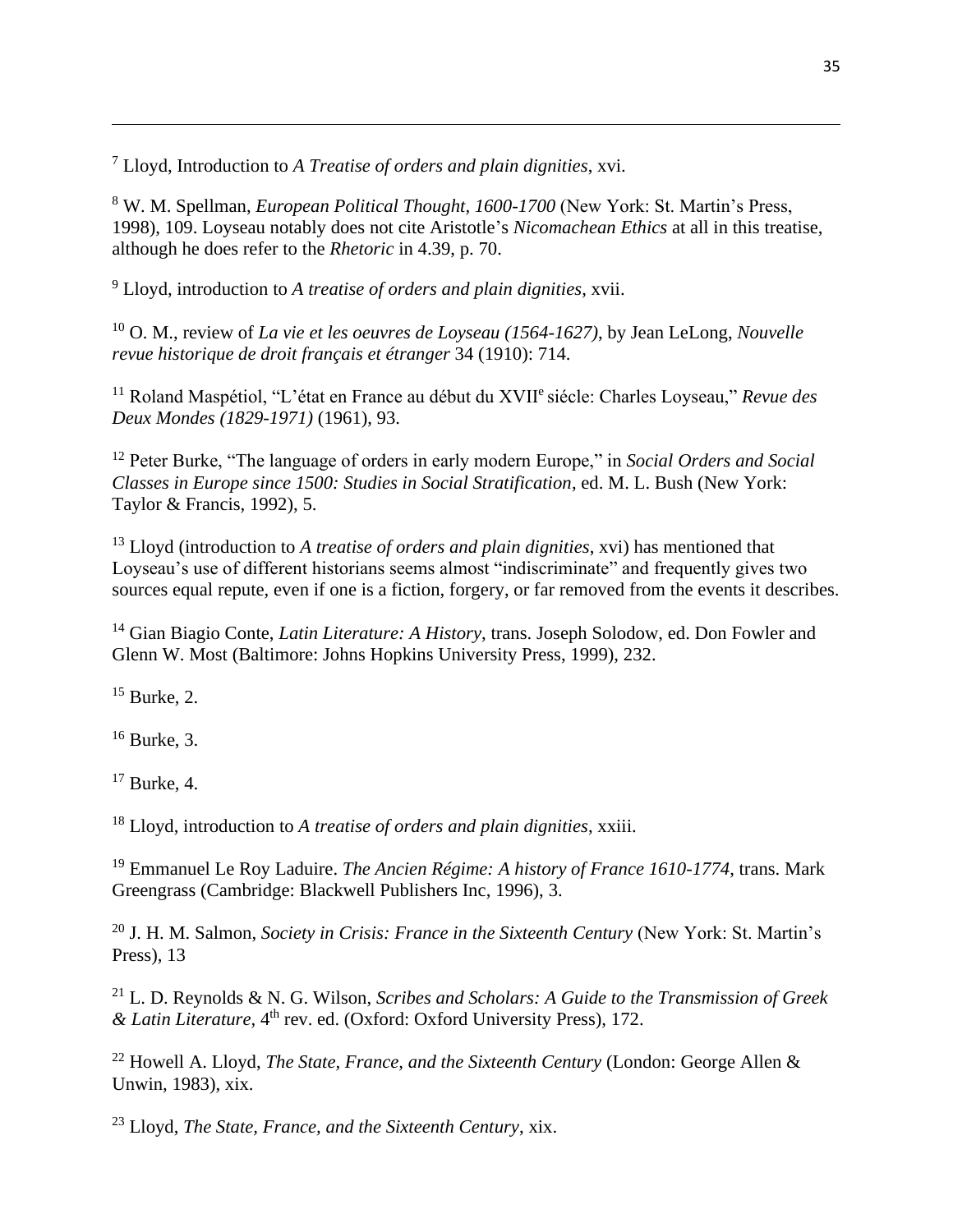Lloyd, *The State, France, and the Sixteenth Century*, 12.

Reynolds & Wilson, 171.

 David Maland, *Culture and Society in Seventeenth-Century France* (New York: Charles Scribner's Sons, 1970), 207.

Spellman, 2.

Maland, 207.

Lloyd, introduction to *A treatise of orders and plain dignities*, xlvii.

 Vincent J. Pitts, *Henry IV of France: His Reign and Age* (Baltimore: The Johns Hopkins University Press, 2009), 260.

Lloyd, introduction to *A treatise of orders and plain dignities*, xxxix.

 Jean Lelong, *La vie et les oeuvres de Loyseau (1564-1627)* (Paris: Libraire générale de droit & de jurisprudence, 1909), 1.

Lelong, 1.

Lloyd, introduction to *A treatise of orders and plain dignities*, xii.

 Robert Descimon, "L'écriture du jurisconsulte Charles Loyseau (1564-1627): un modèle d'action rhétorique au temps d'Henri IV?" in *L'Écriture des juristes: XVIe-XVIIIe siècle*, ed. Laurence Giavarini (Paris: Classiques Garnier, 2010), 287-288.

 Brigitte Basdevant-Gaudemet*, Aux origines de l'État moderne: Charles Loyseau, 1564-1627, théoricien de la puissance publique* (Paris: Economica, 1976), 11.

Lloyd, "The Political Thought of Charles Loyseau (1564-1627)," 54.

Lloyd, "The Political Thought of Charles Loyseau (1564-1627)", 54.

Lloyd, "The Political Thought of Charles Loyseau (1564-1627)", 54.

Maspétiol, 102.

 Jotam Parsons, "The Roman Censors in the Renaissance Political Imagination," *History of Political Thought* 22, no. 4 (2001), 581.

Lloyd, "The Political Thought of Charles Loyseau (1564-1627)", 57.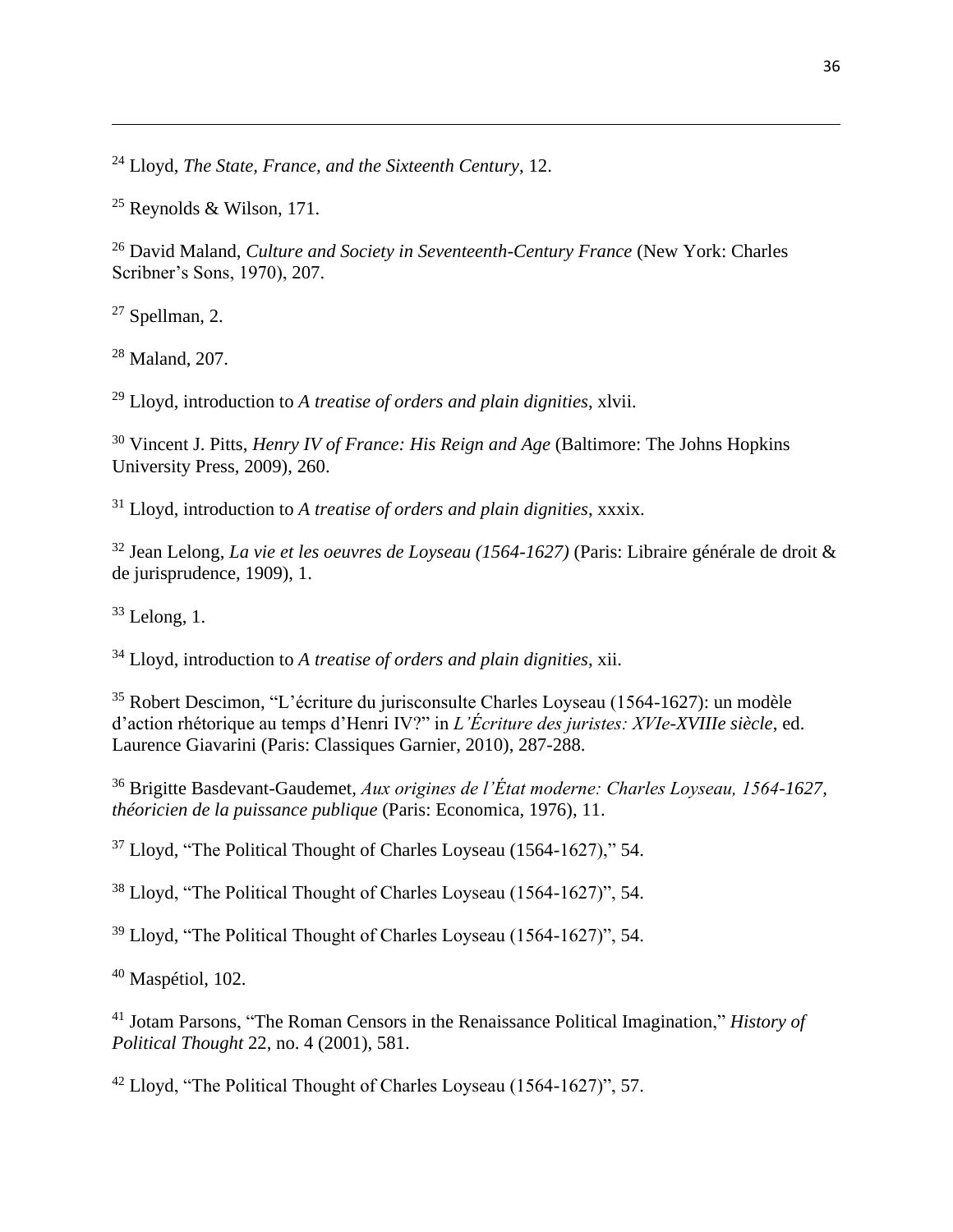<sup>43</sup> Descimon, 288. Peter Burke (5) offers a third view to the options of Loyseau as either descriptive or proactive, saying that works of this period could instead be "normative." This perspective would have Loyseau writing while acknowledging the existence of societies with a lesser emphasis on social order, but condemning them as a violation of socio-political norm.

<sup>44</sup> Lloyd, "The Political Thought of Charles Loyseau (1564-1627)", 53; Nannerl O. Keohane, *Philosophy and the State in France: The Renaissance to the Enlightment* (Princeton: Princeton University Press, 1980), 163.

<sup>45</sup> Lloyd, "The Political Thought of Charles Loyseau (1564-1627)", 76.

<sup>46</sup> Spellman, 5.

<sup>47</sup> Lloyd, *The State, France, and the Sixteenth Century*, 163.

<sup>48</sup> The same paragraph also refers to a Latin noun for the world that "evokes the adornment and the grave that proceed from its admirable disposition," but does not explicitly mention this word, although it seems likely he has *mundus* in mind.

<sup>49</sup> Henry George Liddell and Robert Scott. *A Greek-English Lexicon*, 9<sup>th</sup> rev. ed. (Oxford: Clarendon Press, 1996), 985. According to the *Thesaurus Linguae Graecae*, the word only appears ten times in any Homeric poetry, with a range of connotations including 'military order' to 'decorative ornament' (*Thesaurus Linguae Graecae*, s.v. "κόσμος, ‑ου, ὁ," accessed April 20, 2022, http://stephanus.tlg.uci.edu/Iris/demo/tsearch.jsp#s=3).

<sup>50</sup> R. S. P. Beekes and Lucien van Beek, *Etymological Dictionary of Greek*, vol. 1. (Boston: Brill, 2010), 759.

<sup>51</sup> Beekes and van Beek, 759.

<sup>52</sup> Proclus, *Commentary on Plato's Timaeus*, vol. 3, trans. Dirk Baltzly (Cambridge: Cambridge University Press, 2007), 37.

<sup>53</sup> H. J. Rose, *A Handbook of Greek Literature: From Homer to the Age of Lucian*, 4<sup>th</sup> rev. ed. (London: Methuen & Co Ltd, 1950), 267.

 $54$  Proclus, 1.

<sup>55</sup> Loyseau's supposed quote from the *Republic* is interesting, given that Socrates only discusses birds, dogs, and horses, with no mention for wine or plants at all. It appears Loyseau is simply misquoting Plato, since the intent of the quote does not change when substituting specific elements of nature.

<sup>56</sup> S. Halliwheel, *Plato: Republic 5* (Warminister: Aris & Philips, 1993), 160.

 $57$  Halliwheel, 160.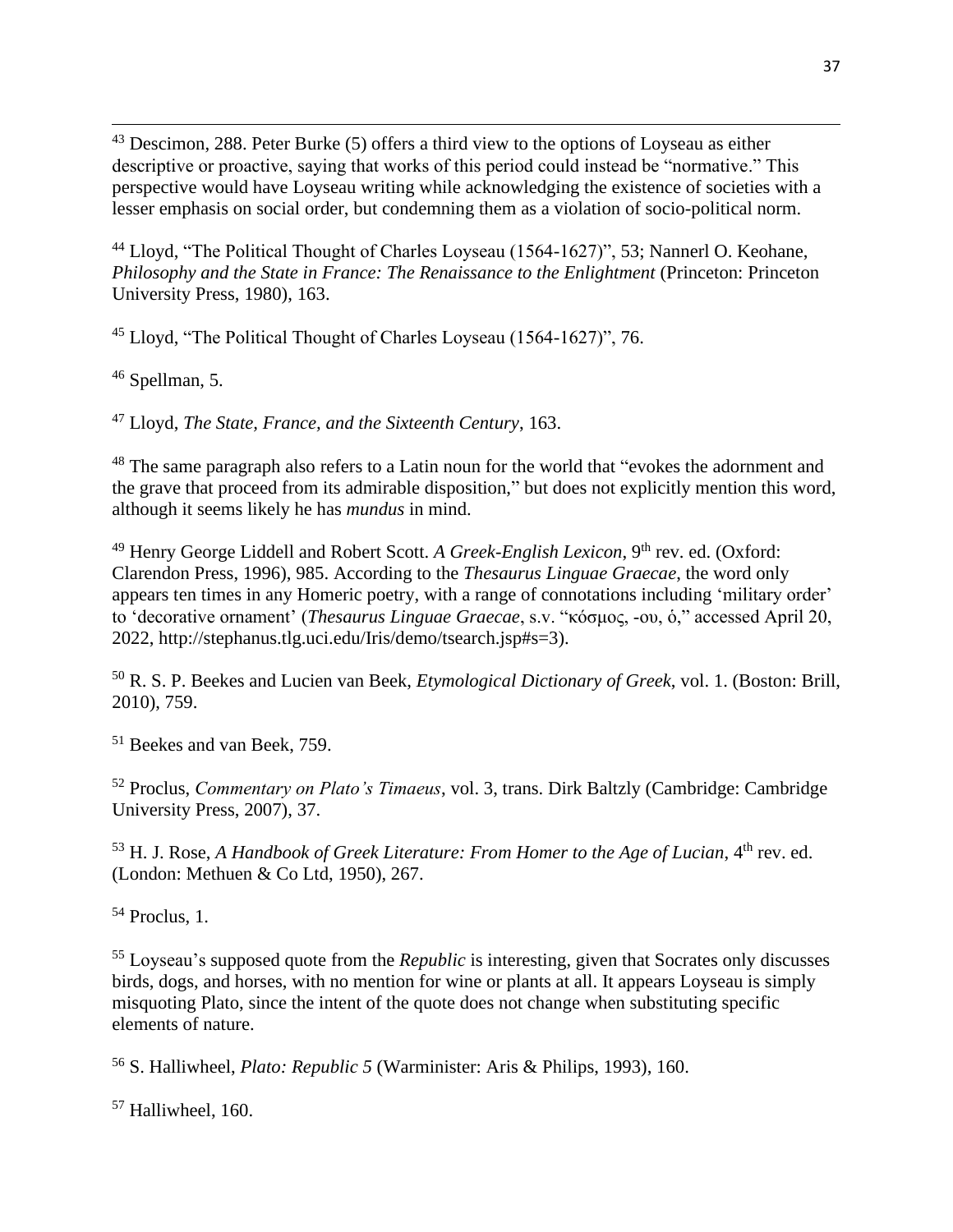<sup>58</sup> Irene J. F. De Jong, *Homer: Critical Assignments* (London: Routledge, 1999), 99-100. Emily Wilson (introduction to *The Odyssey*, by Homer, trans. Emily Wilson (London: W.W. Norton & Company, 2018), 48) also adds that the subplot of Telemachus assuming his manhood is part of the broader structure of the *Odyssey*, so this exchange between him and Menelaus about preternatural wisdom in his father's footsteps could also reflect this coming-of-age.

<sup>59</sup> Alfred Heubeck, Stephanie West, and J. B. Hainesworth, *A commentary on Homer's Odyssey* (Oxford: Oxford University Press, 1988), 102.

 $60$  Wilson, 8.

<sup>61</sup> James Adam, *The Republic of Plato*, 2<sup>nd</sup> ed., vol. 1. (Cambridge: Cambridge University Press, 1965), 195.

<sup>62</sup> Marguerite Deslauriers, "Political unity and inequality," in *The Cambridge Companion to Aristotle's Politics*, ed. Marguerite Deslauriers and Pierre Destrée (Cambridge: Cambridge University Press, 2013), 131.

<sup>63</sup> Deslauriers, 138.

<sup>64</sup> Allen Mason Ward, Cedric A. Yeo, and Fritz M. Heichelheim, *A History of the Roman People*, 3<sup>rd</sup> ed. (Upper Saddle River, N.J.: Prentice Hall, 1999), 378, 402.

<sup>65</sup> Ward, Yeo, and Heichelheim, 456.

 $66$  Descimon, 282.

<sup>67</sup> Descimon, 282.

<sup>68</sup> Carol Clark, "Some Renaissance Caesars," in *A Companion to Julius Caesar*, ed. Miriam Griffin (Chichester: Wiley-Blackwll, 2009), 356.

<sup>69</sup> Conte, 232.

<sup>70</sup> Lloyd, introduction to *A treatise of orders and plain dignities*, xxxviii. It is important to acknowledge that, in the intellectual history of national identity, Loyseau wrote the *Traité des ordres et simples dignites* almost three full centuries before the development of modern nationalism. Despite this, it is reminiscent of the primordial nationalism espoused by thinkers such as the nineteenth-century German author Heinrich von Treitschke. This paper will avoid using the technical term 'primordial nationalism,' even while using 'primordial' to describe the ideas of Belleforest and Loyseau when appropriate.

It is also notable that Loyseau (4.30, p. 76-77) explicitly contradicts the past intellectual tradition of tracing the roots of the French state back to the Franks, saying that Frankish taxes and laws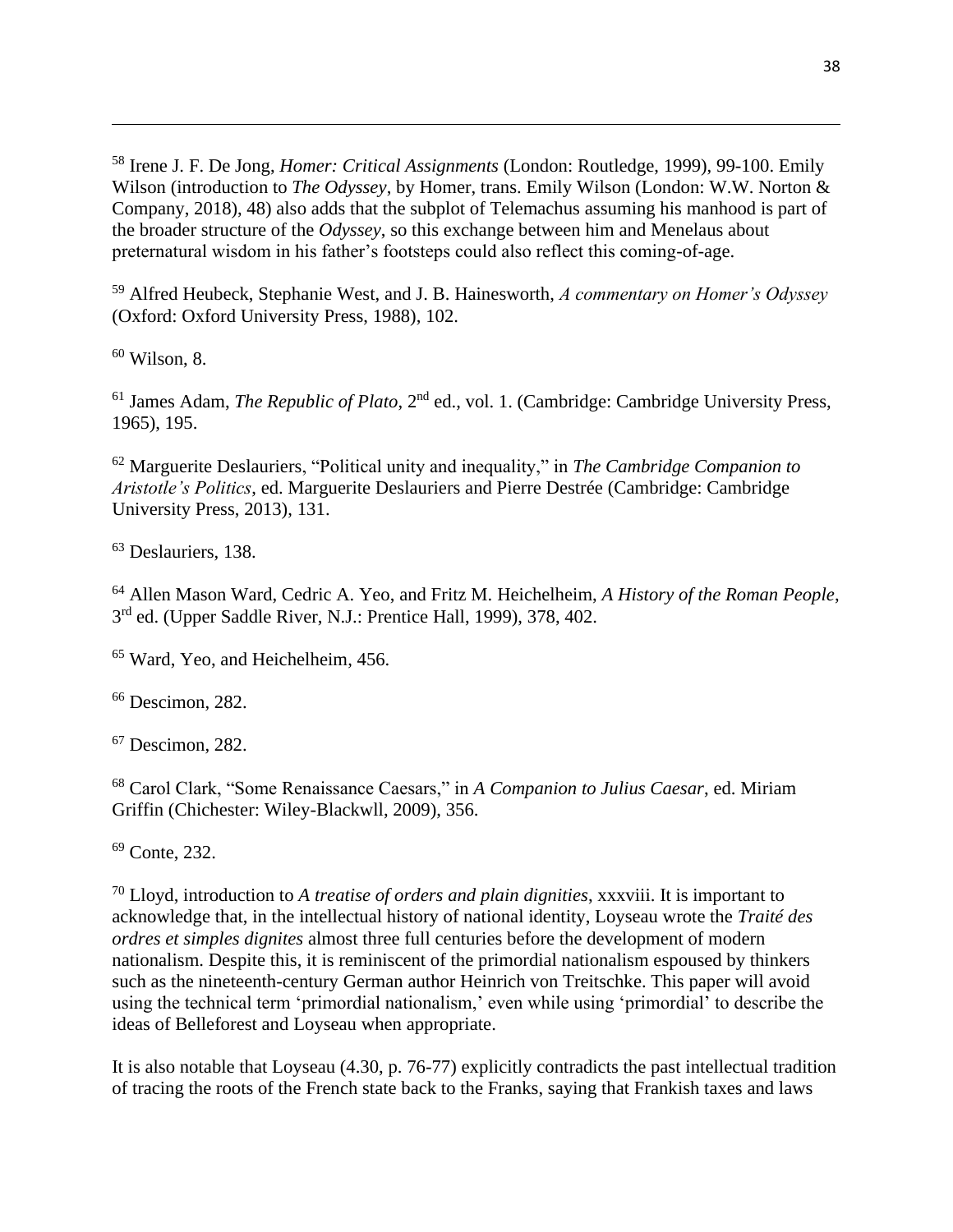were possibly "the same condition as that to which, by Caesar's account, the humble people of ancient Gaul had been reduced by the nobility."

<sup>71</sup> Hilary J. Bernstein, "Cosmography, Local History, and National Sentiment: François de Belleforest and the History of Paris," *French Historical Studies* 35, no. 1. (Jan. 2012): 32. Carol Clark (362) focuses on Loyseau's predecessor François Hotman and his *Franco-Gallia* (1573) as more pivotal in turning French sentiment from the self-appraisal of the French as modern Franks and more towards themselves as modern Gauls. This thesis still focuses on Belleforest, since he is the historian who receives the most citation in Loyseau's treatise. Admittedly, Hotman's Protestantism may be a factor in why Loyseau favors the Catholic Belleforest (Clark, 362).

<sup>72</sup> Bernstein, 32.

<sup>73</sup> Bernstein, 39.

<sup>74</sup> Donald R. Kelley, *The Human Measure: Social Thought in the Western World* (Cambridge: Harvard University Press, 1990), 193.

<sup>75</sup> Kelley, 193.

<sup>76</sup> Similar to the emphasis on τιμή which Dionysius of Halicarnassus places on the early Roman patricians (Dion. Hal. *Ant. Rom*. 2.8.1)

<sup>77</sup> Jonathan Patterson, ""Viles Personnes": the plebeian multitudes in Charles Loyseau's Traité des ordres," *The Seventeenth Century* 31, no. 1 (2016): 71.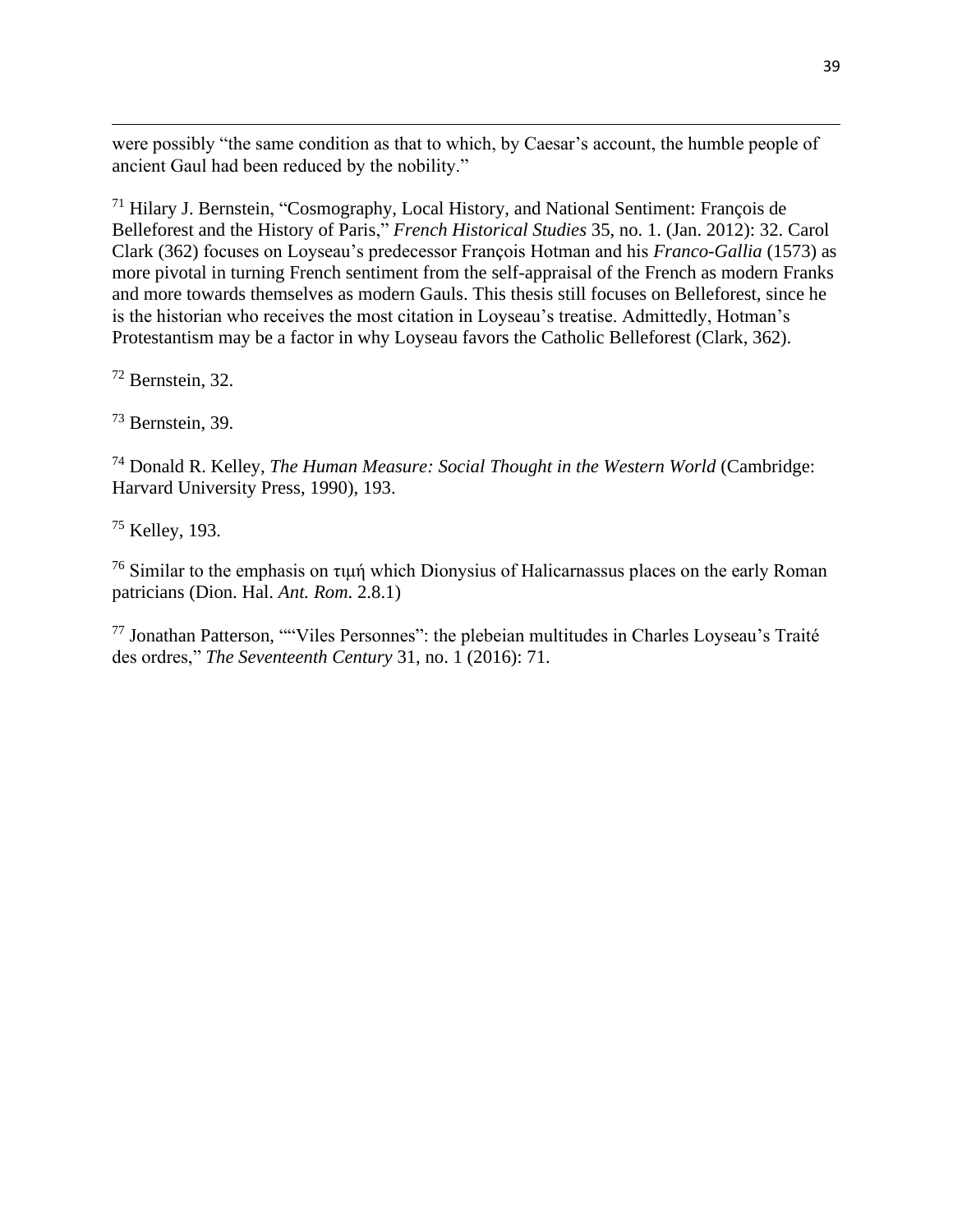# **Primary Sources:**

- Aristotle. *Politics*. Edited by H. Rackham. Loeb Classical Library. Cambridge, MA: Harvard University Press, 1977.
- Homer. *Iliad*. Edited by A. T. Murray and William F. Wyatt. Loeb Classical Library. Cambridge, MA: Harvard University Press, 1999.
- Dionysius of Halicarnassus. *The Roman Antiquities of Dionysius of Halicarnassus*. Edited by Earnest Cary and Edward Spelman. Loeb Classical Library. Cambridge, MA: Harvard University Press, 1937.
- Julius Caesar. *The Gallic War*. Edited by H. J. Edwards. Loeb Classical Library. Cambridge, MA: Harvard University Press, 2014.
- Loyseau, Charles. *A treatise on orders and plain dignities*, trans. and ed. by Howell A. Lloyd. Cambridge: Cambridge University Press, 2012.
- Plato. *Republic*. Edited by C. J. Emlyn-Jones and William Preddy. Loeb Classical Library. Cambridge, MA: Harvard University Press, 2013.
- ---. *Timaeus*. Edited by Robert Gregg Bury. Loeb Classical Library. Cambridge, MA: Cambridge University Press, 2014.

#### **Secondary Sources:**

- Adam, James. *The Republic of Plato*. 2nd ed. Vol. 1. Cambridge: Cambridge University Press, 1965.
- Basdevant-Gaudemet, Brigitte. *Aux origines de l'État moderne: Charles Loyseau, 1564-1627, théoricien de la puissance publique*. Paris: Economica, 1976.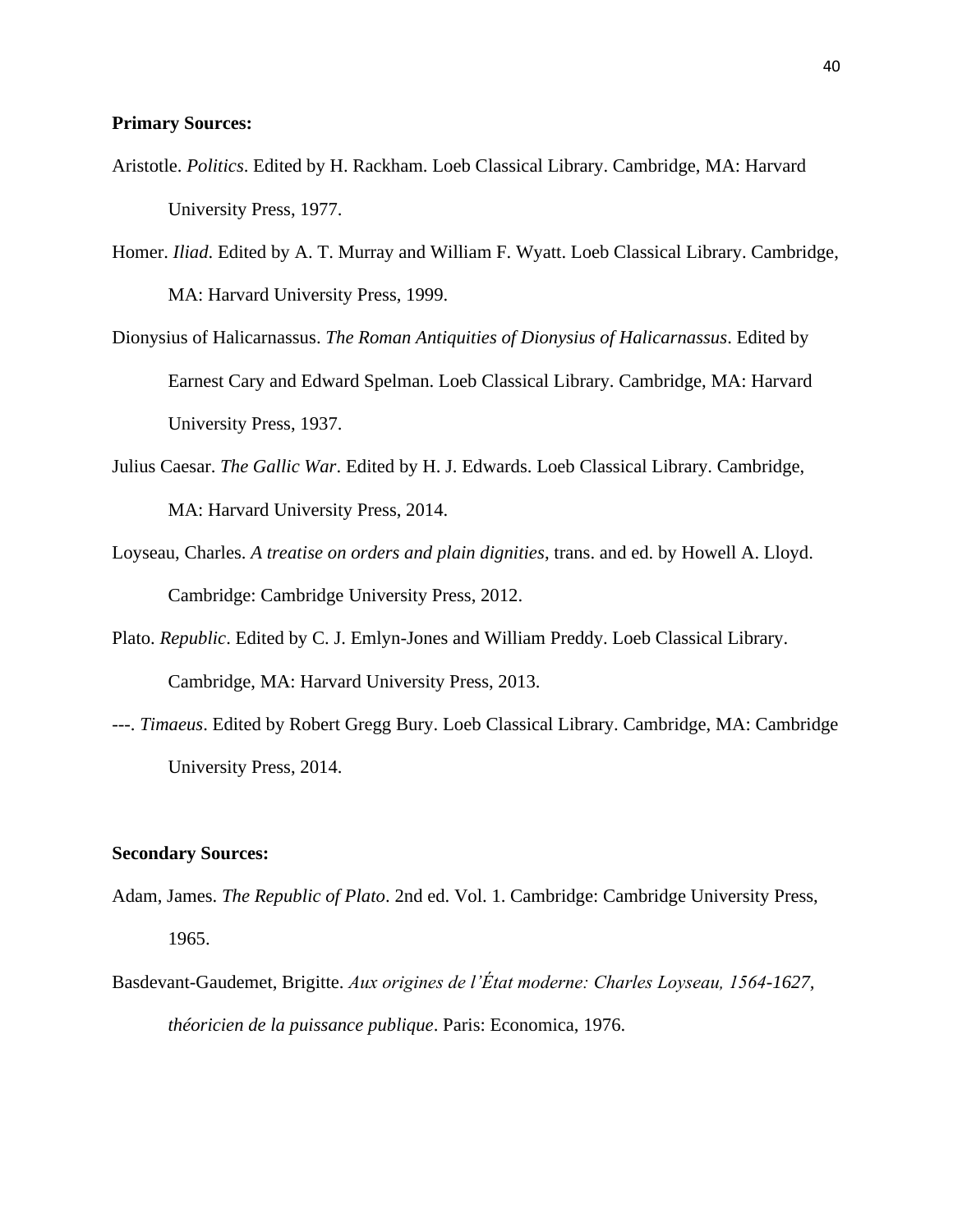- Bernstein, Hilary J. "Cosmography, Local History, and National Sentiment: François de Belleforest and the History of Paris." *French Historical Studies* 35, no. 1 (Jan. 2012): 31- 60.
- Beekes, R. S. P. & Lucien van Beek. *Etymological Dictionary of Greek*, vol. 1. Boston: Brill, 2010.
- Biskup, Thomas. "The Enlightenment." In *A Companion to Julius Caesar*, edited by Miriam Griffin, 399-409. Chichester: Wiley-Blackwell, 2009.
- Burke, Peter. "The language of orders in early modern Europe." In *Social Orders and Social Classes in Europe since 1500: Studies in Social Stratification*, edited by M. L. Bush, 1- 12. New York: Taylor & Francis, 1992.
- Clark, Carol. "Some Renaissance Caesars." In *A Companion to Julius Caesar*, edited by Miriam Griffin. 356-370. Chichester: Wiley-Blackwell, 2009.
- Conte, Gian Biagio. *Latin Literature: A History*. Translated by Joseph Solodow, edited by Don Fowler and Glenn W. Most. Baltimore: Johns Hopkins University Press, 1999.
- Descimon, Robert. "L'écriture du jurisconsulte Charles Loyseau (1564-1627): un modèle d'action rhétorique au temps d'Henri IV?" In *L'Écriture des juristes: XVIe-XVIIIe siècle*, edited by Laurence Giavarini. Paris: Classiques Garnier, 2010.
- Deslauriers, Marguerite. "Political unity and inequality." In *The Cambridge Companion to Aristotle's Politics*, edited by Marguerite Deslauriers and Pierre Destrée, 117-143. Cambridge: Cambridge University Press, 2013.
- Frazier, Françoise. "The Reception of Plutarch in France after the Renaissance." In *A Companion to Plutarch*, edited by Mark Beck, 549-555. Chichester: Blackwell Publishing Limited, 2014.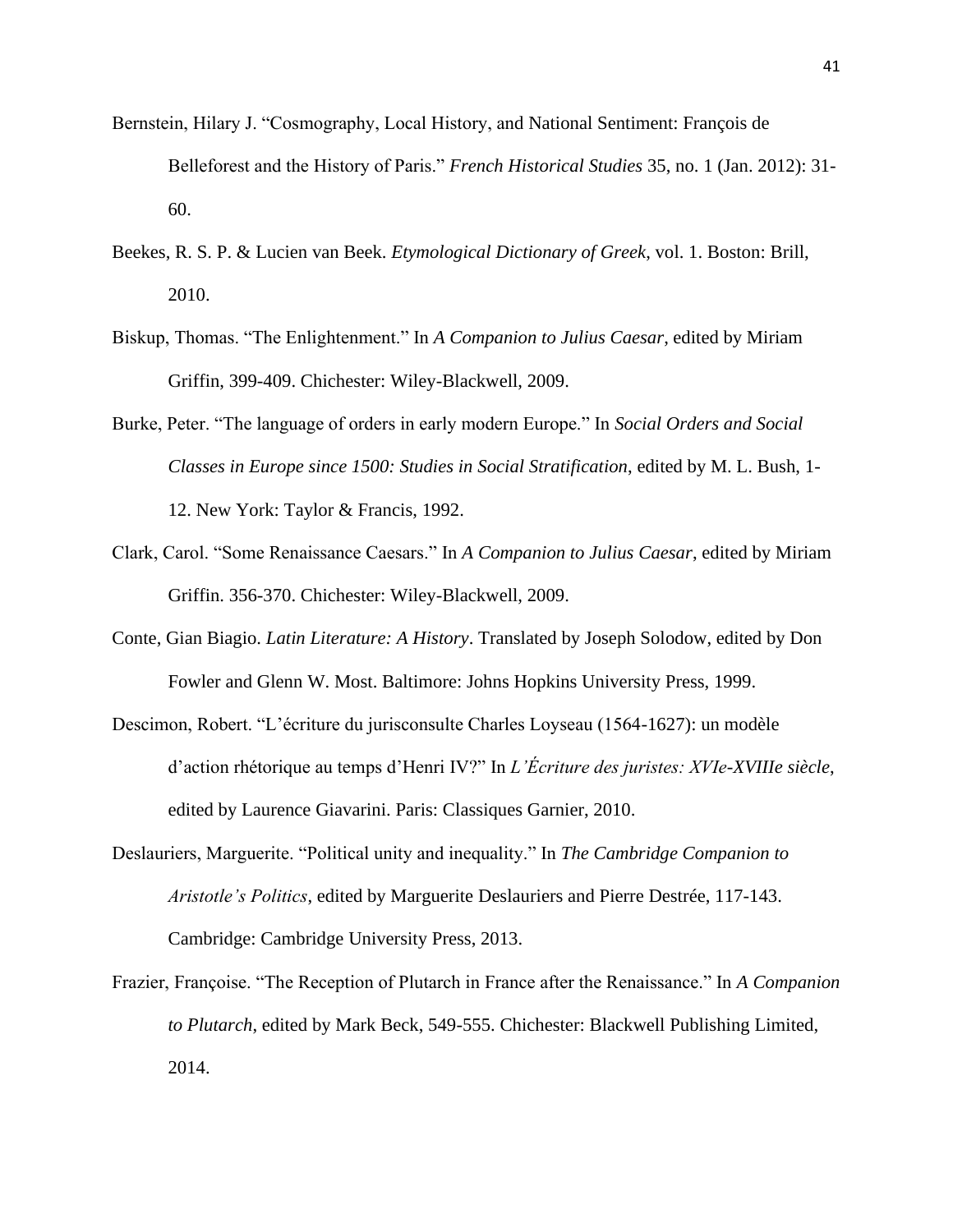Halliwheel, S. *Plato: Republic 5*. Warminister: Aris & Philips, 1993.

- Guerrier, Oliver. "The Renaissance in France: Amyot and Montaigne." In *A Companion to Plutarch*, edited by Mark Beck, 544-548. Chichester: Blackwell Publishing Limited, 2014.
- Heubeck, Alfred, Stephanie West, & J. B. Hainsworth. *A commentary on Homer's Odyssey*. Oxford: Oxford University Press, 1988.

Jong, Irene J. F. de. *Homer: Critical assessments.* London: Routledge, 1999.

- Kelley, Donald R. *The Human Measure: Social Thought in the Western World*. Cambridge: Harvard University Press, 1990.
- Keohane, Nannerl O. *Philosophy and the State in France: The Renaisance to the Enlightenment*. Princeton: Princeton University Press, 1980.
- Lelong, Jean. *La vie et les oeuvres de Loyseau (1564-1627)*. Paris: Libraire générale de droit & de jurisprudence, 1909.
- Le Roy Laduire, Emmanuel. *The Ancien Régime: A History of France 1610-1774*. Translated by Mark Greengrass. Cambridge: Blackwell Publishers Inc: 1996.
- Liddell, Henry George & Robert Scott. *A Greek-English Lexicon*, 9th. Rev. ed, Oxford: Clarendon Press, 1996.
- Lloyd, G. E. R. *Aristotle: The growth & structure of his thought*. London: Cambridge University Press, 1968.
- Lloyd, Howell A. "The Political Thought of Charles Loyseau (1564-1627)." *European Studies Review* 11 (1981), 53-82.
- ---. *The State, France, and the Sixteenth Century*. London: George Allen & Unwin, 1983.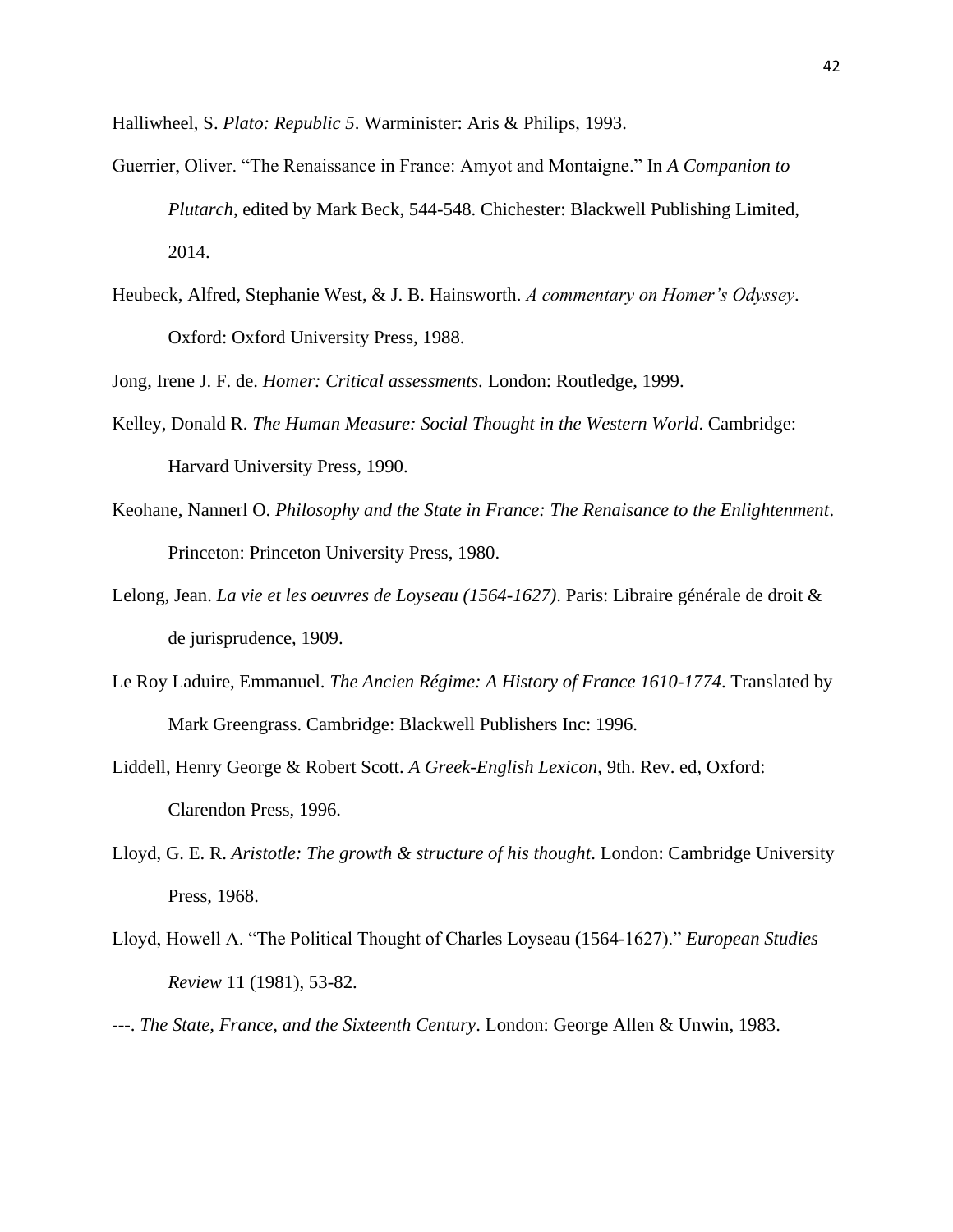- ---. Introduction to *A treatise of orders and plain dignities*, by Charles Loyseau, translated by Howell A. Lloyd, xi-xlviii. Cambridge: Cambridge University Press, 1994.
- Maland, David. *Culture and Society in Seventeenth-Century France*. New York: Charles Scribner's Sons, 1970.
- Maspétiol, Roland. "L'état en France au début du XVIIe siécle: Charles Loyseau." *Revue des Deux Mondes (1829-1971)* (Jan. 1961), 93-106.
- O., M. Review of *La vie et les oeuvres de Loyseau (1564-1627)*, by Jean LeLong, *Nouvelle revue historique de droit français et étranger* 34 (1910): 713-715.
- Parker, David. *Class and State in Ancien Régime France: The Road to Modernity?*. New York: Routledge, 1996.
- Parsons, Jotham. "The Roman Censors in the Renaissance Political Imagination." *History of Political Thought* 22, no. 4 (2001), 565-596.
- Patterson, Jonathan. ""Viles Personnes": the plebeian multitudes in Charles Loyseau's Traité des ordres." *The Seventeenth Century* 31, no. 1 (2016): 71-94.
- Pitts, Vincent J. *Henry IV of France: His Reign and Age*. Baltimore: The Johns Hopkins University Press, 2009.
- Proclus. *Commentary on Plato's Timaeus*, vol 3. Translated by Dirk Baltzly. Cambridge: Cambridge University Press, 2007.
- Reynolds, L.D. & N. G. Wilson. *Scribes and Scholars: A Guide to the Transmission of Greek & Latin Literature*, 4th rev. ed. Oxford: Oxford University Press, 2013.
- Rose, H.J. *A Handbook of Greek Literature: From Homer to the Age of Lucian*. 4th rev. ed. London: Methuen & Co Ltd, 1950.